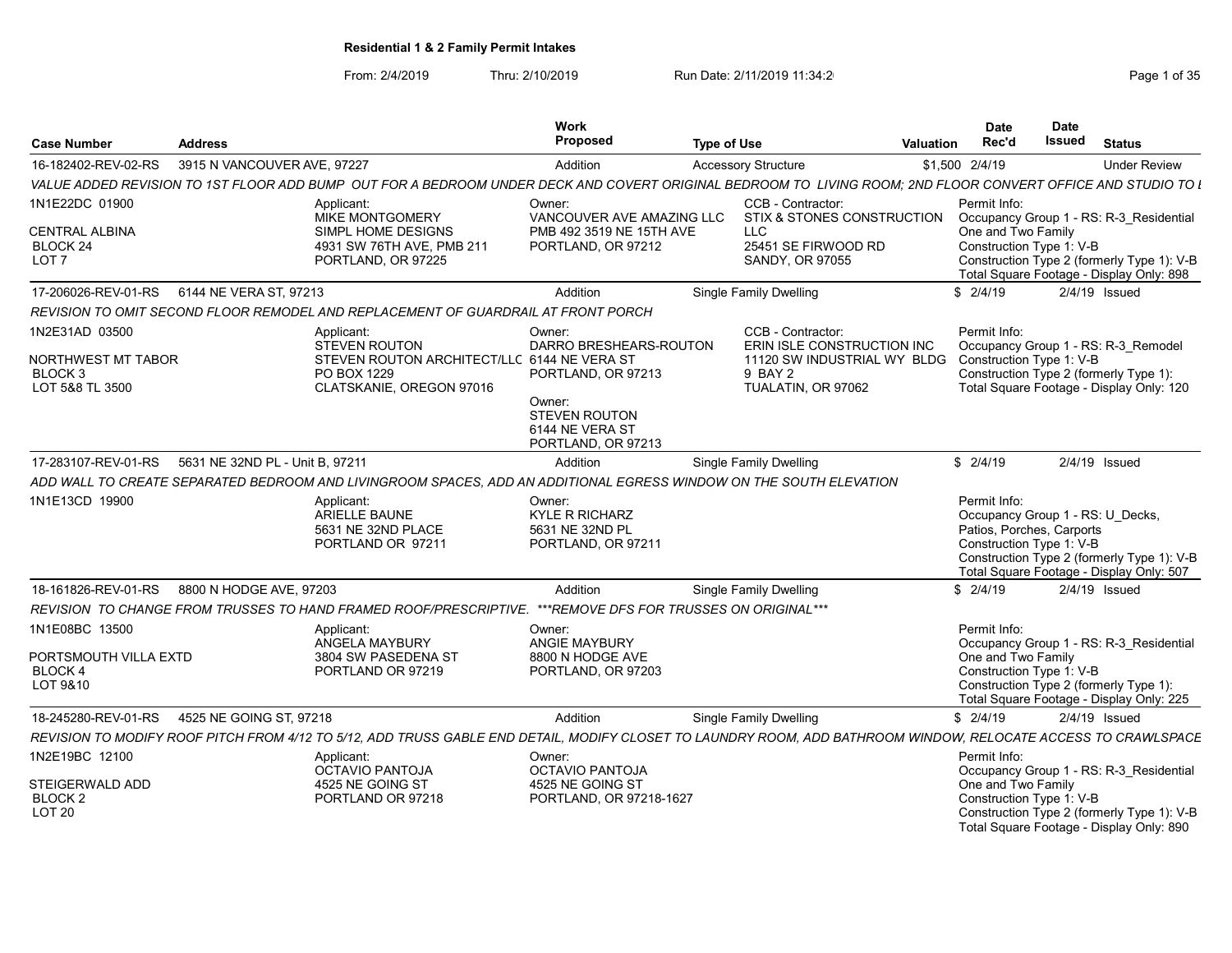From: 2/4/2019 Thru: 2/10/2019 Run Date: 2/11/2019 11:34:2<br>
Page 2 of 35

|                                                                                               |                              |                                                                                                                                             | Work<br>Proposed                                                                                                                                      |                                                                                                                                                                   |                  | <b>Date</b>                                                    | <b>Date</b><br>Issued |                                                                                                                                |
|-----------------------------------------------------------------------------------------------|------------------------------|---------------------------------------------------------------------------------------------------------------------------------------------|-------------------------------------------------------------------------------------------------------------------------------------------------------|-------------------------------------------------------------------------------------------------------------------------------------------------------------------|------------------|----------------------------------------------------------------|-----------------------|--------------------------------------------------------------------------------------------------------------------------------|
| <b>Case Number</b>                                                                            | <b>Address</b>               |                                                                                                                                             |                                                                                                                                                       | <b>Type of Use</b>                                                                                                                                                | <b>Valuation</b> | Rec'd                                                          |                       | <b>Status</b>                                                                                                                  |
| 18-262332-REV-01-RS                                                                           | 1534 NE PRESCOTT ST, 97211   |                                                                                                                                             | Addition                                                                                                                                              | Single Family Dwelling                                                                                                                                            |                  | \$2/4/19                                                       |                       | 2/4/19 Issued                                                                                                                  |
|                                                                                               |                              | REVISION TO UPDATE THE LOCATION OF THE ROOF GIRDERS. (6'-0" TO 8'-0")                                                                       |                                                                                                                                                       |                                                                                                                                                                   |                  |                                                                |                       |                                                                                                                                |
| 1N1E23DB 03900<br><b>IRVINGTON HTS</b><br>BLOCK <sub>6</sub><br>E 1/2 OF LOT 8&9              |                              | Applicant:<br><b>MATTHEW CRAWFORD</b><br><b>ZCS ENGINEERING &amp;</b><br><b>ARCHITECTURE</b><br>524 MAIN ST. STE 2<br>OREGON CITY, OR 97045 | Owner:<br>DAVID B BELL<br>2930 NW 44TH AVE<br>CAMAS, WA 98607-8319<br>Owner:<br>EFROSINIA P BELL<br>2930 NW 44TH AVE                                  | CCB - Contractor:<br><b>STUART BABICKY</b><br><b>SYNERGY RESTORATION &amp;</b><br><b>CONSTRUCTION LLC</b><br>2435 SE 10TH AVENUE<br>PORTLAND, OR 97214            |                  | Permit Info:<br>One and Two Family<br>Construction Type 1: V-B |                       | Occupancy Group 1 - RS: R-3 Residential<br>Construction Type 2 (formerly Type 1):<br>Total Square Footage - Display Only: 2095 |
|                                                                                               |                              |                                                                                                                                             | CAMAS, WA 98607-8319                                                                                                                                  |                                                                                                                                                                   |                  |                                                                |                       |                                                                                                                                |
| 19-102137-DFS-01-RS                                                                           | 4809 SE 75TH AVE, 97206      |                                                                                                                                             | Addition                                                                                                                                              | Single Family Dwelling                                                                                                                                            |                  | \$1,000 2/7/19                                                 |                       | $2/7/19$ Issued                                                                                                                |
| <b>DFS FOR TRUSSES</b>                                                                        |                              |                                                                                                                                             |                                                                                                                                                       |                                                                                                                                                                   |                  |                                                                |                       |                                                                                                                                |
| 1S2E17AB 16700<br>SABELLE A CARPENTERS<br><b>BLOCK1</b><br>S 20' OF LOT 4<br>LOT <sub>5</sub> |                              | Applicant:<br><b>SHAWN MORGAN</b><br>4809 SE 75TH AVE<br>PORTLAND, OR 97206                                                                 | Owner:<br><b>SHAWN MORGAN</b><br>4809 SE 75TH AVE<br>PORTLAND, OR 97206                                                                               | CCB - Contractor:<br>NATURAL BUILDERS LLC<br>8030 SE 51ST AVE<br>PORTLAND, OR 97206                                                                               |                  | Permit Info:<br>One and Two Family<br>Construction Type 1: V-B |                       | Occupancy Group 1 - RS: R-3 Residential<br>Construction Type 2 (formerly Type 1):<br>Total Square Footage - Display Only: 285  |
| 19-113229-000-00-RS                                                                           | 3808 NE BRAZEE ST, 97212     |                                                                                                                                             | Addition                                                                                                                                              | Single Family Dwelling                                                                                                                                            | \$10,000 2/8/19  |                                                                |                       | 2/7/19 Issued                                                                                                                  |
| DORMER ADDITION TO ADD NEW BATHROOM TO 2ND FLOOR                                              |                              |                                                                                                                                             |                                                                                                                                                       |                                                                                                                                                                   |                  |                                                                |                       |                                                                                                                                |
| 1N1E25DA 07300<br><b>ROSSMERE</b><br>BLOCK 12<br><b>LOT 20</b>                                |                              | Applicant:<br><b>IRENE WEST</b><br>3808 NE BRAZEE ST<br>PORTLAND, OR 97212-5426                                                             | Owner:<br><b>IRENE WEST</b><br>3808 NE BRAZEE ST<br>PORTLAND, OR 97212-5426                                                                           |                                                                                                                                                                   |                  | Permit Info:<br>One and Two Family<br>Construction Type 1: V-B |                       | Occupancy Group 1 - RS: R-3 Residential<br>Construction Type 2 (formerly Type 1):<br>Total Square Footage - Display Only: 64   |
| 19-115578-000-00-RS                                                                           | 7751 SE 72ND AVE, 97206      |                                                                                                                                             | Addition                                                                                                                                              | Single Family Dwelling                                                                                                                                            | \$8,500 2/4/19   |                                                                |                       | <b>Under Review</b>                                                                                                            |
|                                                                                               |                              |                                                                                                                                             |                                                                                                                                                       | MRAA-ADDITION TO EXISTING SINGLE FAMILY DWELLING TO INCLUDE TWO BEDROOMS. OFFICE. BATHROOM. LAUNDRY ROOM AND ENTRY *** DFS FOR ROOF TRUSSES *** MECHANICAL. ELE(  |                  |                                                                |                       |                                                                                                                                |
| 1S2E20CA 02300<br>SECTION 20 1S 2E<br>TL 2300 0.17 ACRES                                      |                              | Applicant:<br><b>HALYNA BAYDALA</b><br>7751 SE 72ND AVE<br>PORTLAND OR 97206                                                                | Owner:<br><b>HALYNA BAYDALA</b><br>7751 SE 72ND AVE<br>PORTLAND, OR 97206-7921                                                                        | <b>Primary Contractor:</b><br><b>TO BID</b>                                                                                                                       |                  | Permit Info:<br>One and Two Family<br>Construction Type 1: V-B |                       | Occupancy Group 1 - RS: R-3 Residential<br>Construction Type 2 (formerly Type 1):                                              |
| 19-116018-000-00-RS                                                                           | 4727 SW BUDDINGTON ST, 97219 |                                                                                                                                             | Addition                                                                                                                                              | <b>Single Family Dwelling</b>                                                                                                                                     | \$210,511 2/5/19 |                                                                |                       | <b>Under Review</b>                                                                                                            |
|                                                                                               |                              |                                                                                                                                             |                                                                                                                                                       | MRAA - NEW COVERED DECKS AT NORTH & SOUTH SIDES OF SFR; NEW 2ND STORY ADDITION TO INCLUDE (4) BEDROOMS & (2) BATHS; NEW UNFINISHED 3RD STORY; REMODEL OF MAIN FLO |                  |                                                                |                       |                                                                                                                                |
| 1S1E31AD 03400<br><b>WEST PORTLAND PK</b><br><b>BLOCK 57</b><br>LOT 27-30<br>E 15' OF LOT 31  |                              | Applicant:<br><b>DERRICK JOHN</b><br>4727 SW BUDDINGTON ST<br>PORTLAND, OR 97219                                                            | Owner:<br><b>DERRICK D JOHN</b><br>4727 SW BUDDINGTON ST<br>PORTLAND, OR 97219<br>Owner:<br>TANYA JOHN<br>4727 SW BUDDINGTON ST<br>PORTLAND, OR 97219 |                                                                                                                                                                   |                  | Permit Info:<br>Construction Type 1: V-B                       |                       | Occupancy Group 1 - RS: R-3 Remodel<br>Construction Type 2 (formerly Type 1): V-B<br>Total Square Footage - Display Only: 3237 |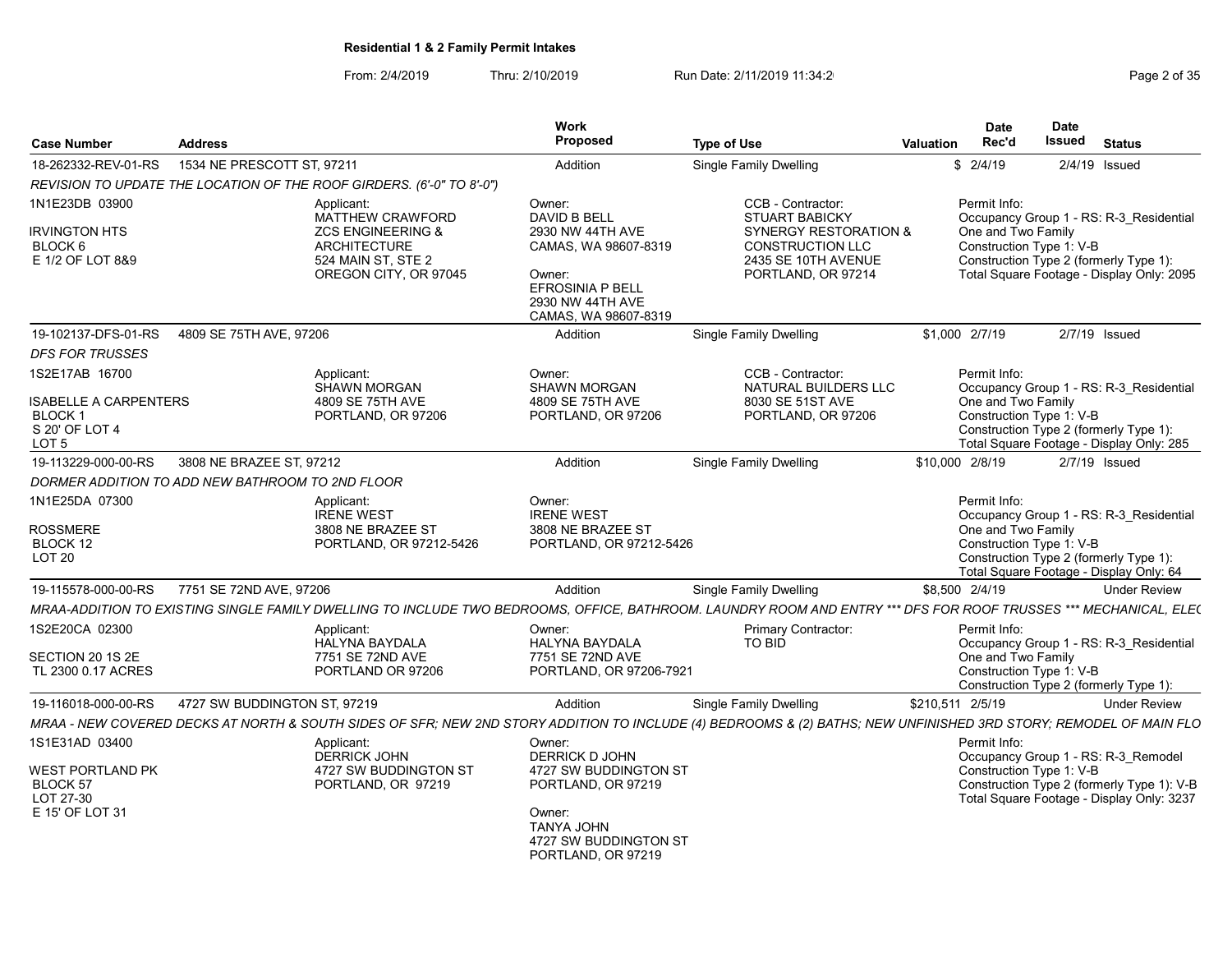From: 2/4/2019 Thru: 2/10/2019 Run Date: 2/11/2019 11:34:2<br>
Run Date: 2/11/2019 Page 3 of 35

| <b>Case Number</b>                                                                       | <b>Address</b>                                                                                                                                                 | Work<br>Proposed                                                                                                                                                      | <b>Type of Use</b>                                                                                                     | Valuation       | <b>Date</b><br>Rec'd               | <b>Date</b><br><b>Issued</b><br><b>Status</b>                                                                                                                                        |
|------------------------------------------------------------------------------------------|----------------------------------------------------------------------------------------------------------------------------------------------------------------|-----------------------------------------------------------------------------------------------------------------------------------------------------------------------|------------------------------------------------------------------------------------------------------------------------|-----------------|------------------------------------|--------------------------------------------------------------------------------------------------------------------------------------------------------------------------------------|
| 19-116219-000-00-RS                                                                      | 6229 NE 21ST AVE, 97211                                                                                                                                        | Addition                                                                                                                                                              | <b>Single Family Dwelling</b>                                                                                          | \$20,729 2/5/19 |                                    | 2/5/19 Issued                                                                                                                                                                        |
|                                                                                          | CREATE AN 170 FT ADDTION, BY EXTENEDING THE NORTH SIDE OF THE HOUSE 7 FT, TO MAKE THE BEDROOMS LARGER, CREATE A NEW BATHROOM IN ADDTION.                       |                                                                                                                                                                       |                                                                                                                        |                 |                                    |                                                                                                                                                                                      |
| 1N1E14DA 20300<br><b>IRVINGTON PK</b><br>BLOCK <sub>3</sub><br>S 15' OF LOT 4<br>LOT 6&8 | Applicant:<br>OMNI CONSTRUCTION LLC<br>PO BOX 820074<br>PORTLAND, OR 97282                                                                                     | Owner:<br><b>SIGRID E CASEY</b><br>6229 NE 21ST AVE<br>PORTLAND, OR 97211                                                                                             | CCB - Contractor:<br>OMNI CONSTRUCTION LLC<br>PO BOX 820074<br>PORTLAND, OR 97282                                      |                 | Permit Info:<br>One and Two Family | Occupancy Group 1 - RS: R-3 Residential<br>Construction Type 1: V-B<br>Construction Type 2 (formerly Type 1):<br>Total Square Footage - Display Only: 175                            |
| 19-116855-000-00-RS                                                                      | 2747 NE 13TH AVE, 97212                                                                                                                                        | Addition                                                                                                                                                              | <b>Single Family Dwelling</b>                                                                                          | \$60,000 2/6/19 |                                    | $2/6/19$ Issued                                                                                                                                                                      |
|                                                                                          | ALTERATION TO DIG OUT THE BASEMENT 12" AND POUR NEW INTERIOR FOUNDATION WALL. NEW SLAB. AND TWO NEW PAD FOOTINGS                                               |                                                                                                                                                                       |                                                                                                                        |                 |                                    |                                                                                                                                                                                      |
| 1N1E26BD 13400<br><b>IRVINGTON</b><br>BLOCK 81<br>LOT 6<br>N 1/2 OF LOT 7                | Applicant:<br><b>JULIAN ILLINGWORTH</b><br>NOPO LLC<br>7430 SW CORBETT<br>PORTLAND, OR 97219                                                                   | Owner:<br><b>ROBERT G MILLER</b><br>2747 NE 13TH AVE<br>PORTLAND, OR 97212-3221                                                                                       | CCB - Contractor:<br><b>WESTERN CONSTRUCTION</b><br><b>SYSTEMS LLC</b><br>1995 WALLACE RD NW<br><b>SALEM, OR 97304</b> |                 | Permit Info:                       | Occupancy Group 1 - RS: R-3 Remodel<br>Construction Type 1: V-B<br>Construction Type 2 (formerly Type 1):<br>Total Square Footage - Display Only: 961                                |
| 19-116901-000-00-RS                                                                      | 8005 NE OREGON ST. 97213                                                                                                                                       | Addition                                                                                                                                                              | Single Family Dwelling                                                                                                 | \$11,371 2/6/19 |                                    | $2/6/19$ Issued                                                                                                                                                                      |
|                                                                                          | ADD DORMER TO SECOND FLOOR, CREATE BATHROOM AND BEDROOM. REMOVE FURNACE CHIMNEY ADD BEAM.                                                                      |                                                                                                                                                                       | ***MT. ET AND PT SEPARATE***                                                                                           |                 |                                    |                                                                                                                                                                                      |
| 1N2E32AD 02100<br>HIBBARDS ADD & RPLT<br>BLOCK 13<br>W 1/2 OF LOT 6&7                    | Applicant:<br><b>TERRY PETERSON</b><br><b>TP RENOVATIONS</b><br>7619 E. BURNSIDE<br>PORTLAND, OR 97215                                                         | Owner:<br><b>JEREMY T STEVENS</b><br>8005 NE OREGON ST<br>PORTLAND, OR 97213-6946<br>Owner:<br><b>ALINA A STEVENS</b><br>8005 NE OREGON ST<br>PORTLAND, OR 97213-6946 | CCB - Contractor:<br>TP RENOVATIONS LLC<br>7619 E BURNSIDE ST<br>PORTLAND, OR 97215                                    |                 | Permit Info:<br>One and Two Family | Occupancy Group 1 - RS: R-3 Residential<br>Construction Type 1: V-B<br>Construction Type 2 (formerly Type 1):<br>Total Square Footage - Display Only: 96                             |
| 19-117407-000-00-RS                                                                      | 528 SE 20TH AVE, 97214                                                                                                                                         | Addition                                                                                                                                                              | Single Family Dwelling                                                                                                 | \$75,596 2/8/19 |                                    | <b>Under Review</b>                                                                                                                                                                  |
|                                                                                          | ADDITION TO ENCLOSE EXISTING PORCH TO REMODEL KITCHEN. AND BUILD NEW COVERED DECK ON THE WEST ELEVATION. MOVE STAIRCASE TO NEW OPENING ON THE MAIN LEVEL. CON' |                                                                                                                                                                       |                                                                                                                        |                 |                                    |                                                                                                                                                                                      |
| 1S1E02AA 00200<br><b>GARRISON'S SUB</b><br><b>BLOCK1</b><br>S 1/2 OF LOT 3               | Applicant:<br><b>STEVEN DENIO</b><br>2809 SE OAK ST<br>PORTLAND, OR 97214                                                                                      | Owner:<br><b>STEVEN DENIO</b><br>528 SE 20TH AVE<br>PORTLAND, OR 97214<br>Owner:<br><b>HEATHER DENIO</b><br>528 SE 20TH AVE<br>PORTLAND, OR 97214                     | CCB - Contractor:<br>ARNDT BUILDT LLC<br>7117 N LANCASTER AVE<br>PORTLAND, OR 97217                                    |                 | Permit Info:                       | Occupancy Group 1 - RS: U Decks,<br>Patios, Porches, Carports<br>Construction Type 1: V-B<br>Construction Type 2 (formerly Type 1): V-B<br>Total Square Footage - Display Only: 1750 |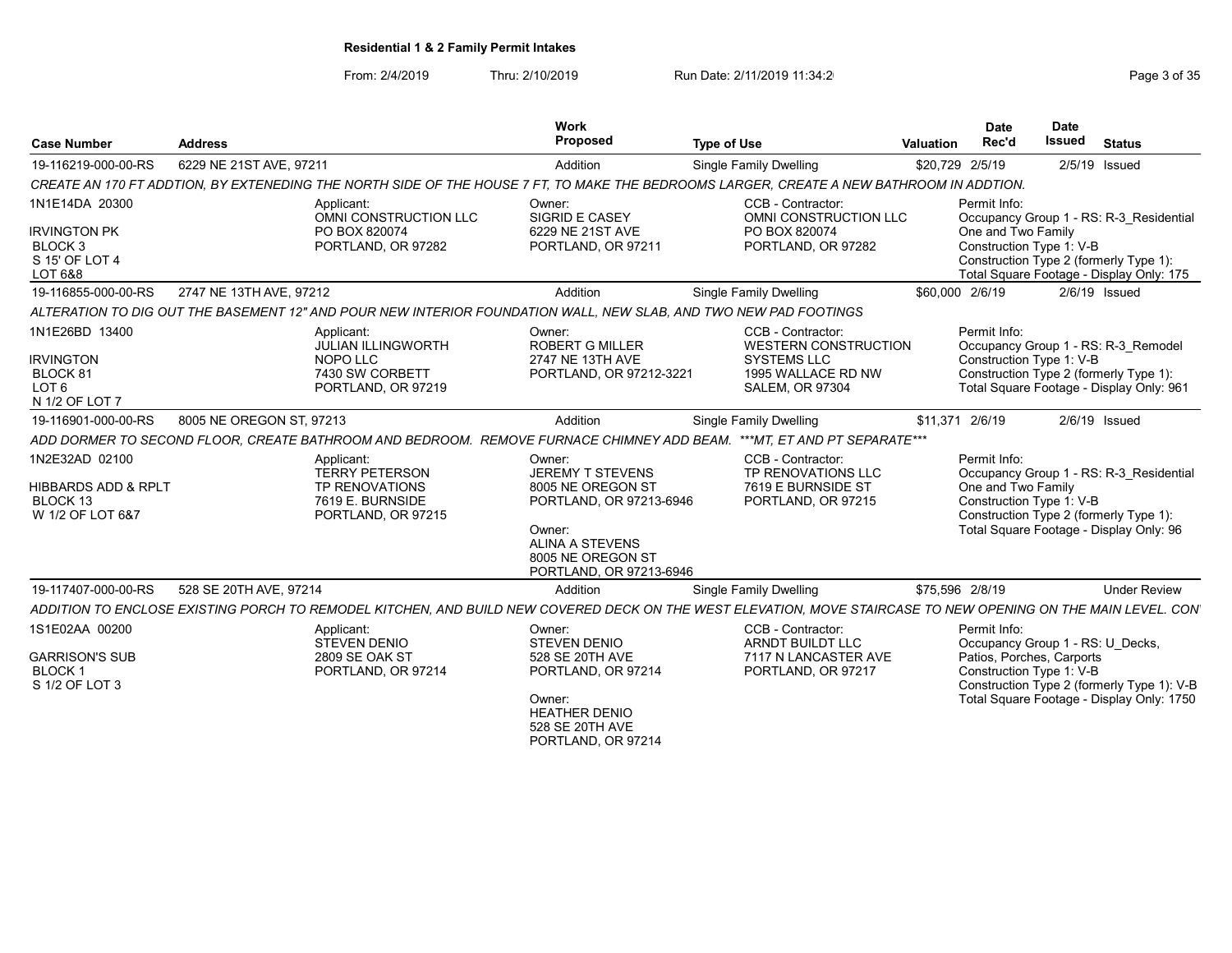From: 2/4/2019 Thru: 2/10/2019 Run Date: 2/11/2019 11:34:2<br>
Run Date: 2/11/2019 Page 4 of 35

| <b>Case Number</b>                                                             | <b>Address</b>                                                                                                                                                  | <b>Work</b><br>Proposed                                                                                                                                                | <b>Type of Use</b>                                                       | <b>Valuation</b> | <b>Date</b><br>Rec'd                                                        | <b>Date</b><br><b>Issued</b> | <b>Status</b>                                                                                                                 |
|--------------------------------------------------------------------------------|-----------------------------------------------------------------------------------------------------------------------------------------------------------------|------------------------------------------------------------------------------------------------------------------------------------------------------------------------|--------------------------------------------------------------------------|------------------|-----------------------------------------------------------------------------|------------------------------|-------------------------------------------------------------------------------------------------------------------------------|
| 19-118027-000-00-RS                                                            | 1207 SW DOLPH ST, 97219                                                                                                                                         | Addition                                                                                                                                                               | <b>Single Family Dwelling</b>                                            | \$180,000        | 2/8/19                                                                      |                              | <b>Under Review</b>                                                                                                           |
|                                                                                | MRAA: ADDITION FOR NEW LARGE ADDITION (NOT AN ADU OR TOWNHOUSE)                                                                                                 |                                                                                                                                                                        |                                                                          |                  |                                                                             |                              |                                                                                                                               |
| 1S1E21DC 17400<br><b>CAPITOL HILL</b><br>BLOCK 42<br>E 1/2 OF LOT 20<br>LOT 21 | Applicant:<br><b>BRENDA L KEHOE</b><br>9180 SW 23RD DR<br>PORTLAND, OR 97219                                                                                    | Owner:<br><b>JAMES W JR KEHOE</b><br>9180 SW 23RD DR<br>PORTLAND, OR 97219<br>Owner:<br><b>BRENDA L KEHOE</b>                                                          | Primary Contractor:<br>TO BID                                            |                  | Permit Info:<br>One and Two Family<br>Construction Type 1: V-B              |                              | Occupancy Group 1 - RS: R-3 Residential<br>Construction Type 2 (formerly Type 1):                                             |
|                                                                                |                                                                                                                                                                 | 9180 SW 23RD DR<br>PORTLAND, OR 97219<br>Owner:<br><b>PATRICIA PALMER</b><br>9180 SW 23RD DR<br>PORTLAND, OR 97219                                                     |                                                                          |                  |                                                                             |                              |                                                                                                                               |
| Total # of RS Addition permit intakes: 15                                      |                                                                                                                                                                 |                                                                                                                                                                        |                                                                          |                  |                                                                             |                              | Total valuation of RS Addition permit intakes: \$579,207                                                                      |
| 18-267929-000-00-RS                                                            | 3776 N COLONIAL AVE - Unit B, 97227                                                                                                                             | Alteration                                                                                                                                                             | <b>Accessory Dwelling Unit</b>                                           | \$25,000 2/7/19  |                                                                             |                              | $2/7/19$ Issued                                                                                                               |
|                                                                                | CONVERT DETACHED GARAGE TO NEW ADU WITH BEDROOM, BATHROOM, AND KITCHEN. NEW WINDOW ON WEST ELEVATION.**PLUMBING, ELECTRICAL, MECHANICAL PERMITS SEPARATE.**     |                                                                                                                                                                        |                                                                          |                  |                                                                             |                              |                                                                                                                               |
| 1N1E21DD 09600                                                                 | Applicant:<br><b>PAM HILL</b><br>PAMELA HILL DESIGN<br>2364 NW HOYT ST<br>PORTLAND OR 97210                                                                     | Owner:<br><b>WILLIAM D COE</b><br>3776 N COLONIAL AVE<br>PORTLAND, OR 97227-1004<br>Owner:<br>JASMINE P S SONODA-COE<br>3776 N COLONIAL AVE<br>PORTLAND, OR 97227-1004 | CCB - Contractor:<br><b>UBD LLC</b><br>PO BOX 637<br>WEST LINN, OR 97068 |                  | Permit Info:<br>Construction Type 1: V-B<br>Number of New Dwelling Units: 1 |                              | Occupancy Group 1 - RS: R-3_Remodel<br>Construction Type 2 (formerly Type 1):<br>Total Square Footage - Display Only: 410     |
| 19-115081-000-00-RS                                                            | 6205 N DENVER AVE - Unit B, 97217                                                                                                                               | Alteration                                                                                                                                                             | <b>Accessory Dwelling Unit</b>                                           | \$88,838 2/8/19  |                                                                             |                              | <b>Under Review</b>                                                                                                           |
|                                                                                | CONVERT DETACHED GARAGE TO ADU; ADD INTERIOR PARTITION WALLS FOR NEW BEDROOM, BATHROOM, KITCHEN, AND LIVING ROOM; ***ELECTRICAL, MECHANICAL, AND PLUMBING TO BL |                                                                                                                                                                        |                                                                          |                  |                                                                             |                              |                                                                                                                               |
| 1N1E16DB 19200                                                                 | Applicant:<br><b>JONATHAN B STOUT</b><br>1941 POTTER ST<br><b>EUGENE, OR 97405</b>                                                                              | Owner:<br><b>JONATHAN B STOUT</b><br>1941 POTTER ST<br><b>EUGENE, OR 97405</b><br>Owner:<br>PRISCILLA J GOULD<br>1941 POTTER ST<br><b>EUGENE, OR 97405</b>             |                                                                          |                  | Permit Info:<br>One and Two Family<br>Construction Type 1: V-B              |                              | Occupancy Group 1 - RS: R-3_Residential<br>Construction Type 2 (formerly Type 1):<br>Total Square Footage - Display Only: 750 |
| 19-112079-REV-01-RS                                                            | 1618 NE BLUE HERON DR - Unit B, 97211                                                                                                                           | Alteration                                                                                                                                                             | <b>Accessory Structure</b>                                               |                  | \$2/5/19                                                                    |                              | $2/5/19$ Issued                                                                                                               |
|                                                                                | REVISION TO WALL TYPE - SOUND PROOFING WALLS BETWEEN ADU AND MAIN SFR                                                                                           |                                                                                                                                                                        |                                                                          |                  |                                                                             |                              |                                                                                                                               |
| 1N1E11AB 04100                                                                 | Applicant:<br><b>HILERY WELCH</b><br>1618 NE BLUE HERON RD<br>PORTLAND, OR 97211                                                                                | Owner:<br><b>HILERY WELCH</b><br>7830 SW 40TH AVE #5<br>PORTLAND, OR 97219-1682                                                                                        |                                                                          |                  | Permit Info:<br>Construction Type 1: V-B                                    |                              | Construction Type 2 (formerly Type 1):                                                                                        |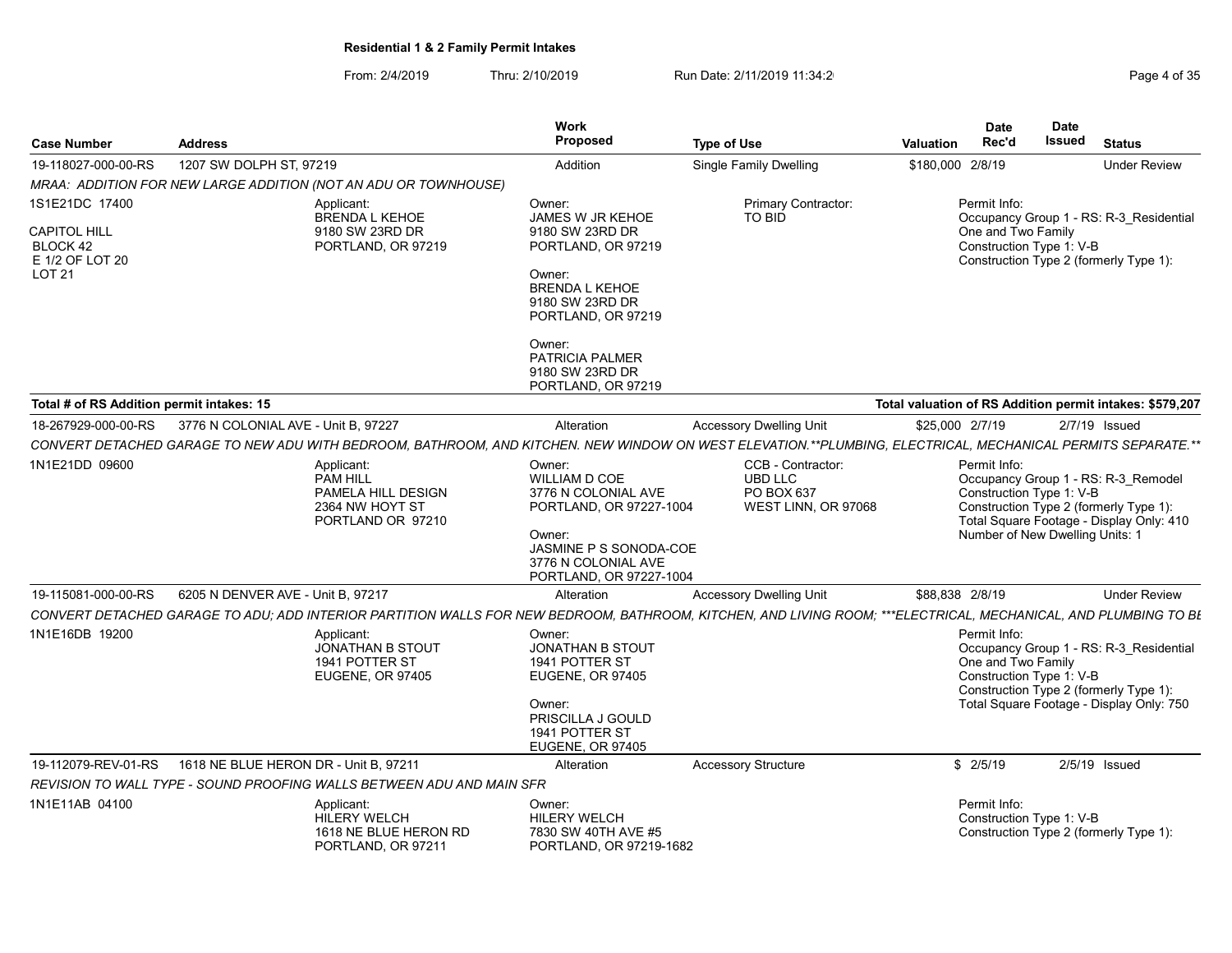# From: 2/4/2019 Thru: 2/10/2019 Run Date: 2/11/2019 11:34:2<br>
Run Date: 2/11/2019 Page 5 of 35

| <b>Case Number</b>                                                               | <b>Address</b>                                                     |                                                                                                                                                                | Work<br><b>Proposed</b>                                                                                                                                           | <b>Type of Use</b> |                                                                                                                                    | <b>Valuation</b> | <b>Date</b><br>Rec'd                           | <b>Date</b><br><b>Issued</b> | <b>Status</b>                                                                                                             |
|----------------------------------------------------------------------------------|--------------------------------------------------------------------|----------------------------------------------------------------------------------------------------------------------------------------------------------------|-------------------------------------------------------------------------------------------------------------------------------------------------------------------|--------------------|------------------------------------------------------------------------------------------------------------------------------------|------------------|------------------------------------------------|------------------------------|---------------------------------------------------------------------------------------------------------------------------|
| 18-277741-000-00-RS                                                              | 5936 SW 30TH AVE, 97239                                            |                                                                                                                                                                | Alteration                                                                                                                                                        | Duplex             |                                                                                                                                    |                  | \$3,900 2/4/19                                 | $2/4/19$ Issued              |                                                                                                                           |
|                                                                                  |                                                                    | ENLARGE WINDOW ON MAIN FLOOR AT SW CORNER TO MEET EGRESS: ADD NEW EGRESS WINDOW WELL TO BASEMENT ON SW CORNER. GUARDRAIL IS BEING PERMITTED AS PART OF THI:    |                                                                                                                                                                   |                    |                                                                                                                                    |                  |                                                |                              |                                                                                                                           |
| 1S1E17DA 01500                                                                   |                                                                    | Applicant:<br><b>JOHN DeJong</b>                                                                                                                               |                                                                                                                                                                   |                    |                                                                                                                                    |                  | Permit Info:                                   |                              | Occupancy Group 1 - RS: R-3_Residential                                                                                   |
| SECTION 17 1S 1E<br>TL 1500 0.11 ACRES                                           |                                                                    | <b>Tech Engineering</b><br>P.O. Box 80483<br>Portland, OR 97280                                                                                                |                                                                                                                                                                   |                    |                                                                                                                                    |                  | One and Two Family<br>Construction Type 1: V-B |                              | Construction Type 2 (formerly Type 1):                                                                                    |
| 19-117875-000-00-RS                                                              | 9832 N CLARENDON AVE, 97203                                        |                                                                                                                                                                | Alteration                                                                                                                                                        | Duplex             |                                                                                                                                    | \$40,000 2/8/19  |                                                |                              | <b>Under Review</b>                                                                                                       |
|                                                                                  |                                                                    | CREATE HABITABLE SPACE IN BASEMENT OF DUPLEX : INCLUDES COMMON FOYER, SEPARATE LAUNDRY AREA WITH SINK; FAMILY ROOM AND BEDROOM ***ELECTRICAL, PLUMBING, MECHAN |                                                                                                                                                                   |                    |                                                                                                                                    |                  |                                                |                              |                                                                                                                           |
| 1N1E06DD 03801                                                                   |                                                                    | Applicant:<br><b>SASHA BECKWITH</b><br>SAB DESIGN & DRAFTING LLC<br>7115 SW GARDEN HOME RD #28<br>PORTLAND OR 97223                                            | Owner:<br><b>BENJAMIN KILFOIL</b><br>1362 MOONBEAM CT NW<br><b>SALEM, OR 97304</b><br>Owner:<br>NICHOLAS KILFOIL<br>1362 MOONBEAM CT NW<br><b>SALEM, OR 97304</b> |                    | CCB - Contractor:<br><b>GARRISON CONTRACTING LLC</b><br>PO BOX 66352<br>PORTLAND, OR 97290                                         |                  | Permit Info:<br>Construction Type 1: V-B       |                              | Occupancy Group 1 - RS: R-3 Remodel<br>Construction Type 2 (formerly Type 1):<br>Total Square Footage - Display Only: 899 |
| 19-115725-000-00-RS                                                              | 6633 SE MITCHELL CT, 97206                                         |                                                                                                                                                                | Alteration                                                                                                                                                        | Garage/Carport     |                                                                                                                                    |                  | \$6,750 2/4/19                                 |                              | $2/4/19$ Issued                                                                                                           |
|                                                                                  | SOLAR -2.6 ROOF TOP MOUNTED PV SYSTEM - NON-PRESCTIPTIVE           |                                                                                                                                                                |                                                                                                                                                                   |                    |                                                                                                                                    |                  |                                                |                              |                                                                                                                           |
| 1S2E17BC 01200<br>THIRD ELECTRIC ADD<br><b>BLOCK7</b><br>E 95' OF S 1/2 OF LOT 6 |                                                                    | Applicant:<br><b>MELISSA FARIAS</b><br><b>TESLA</b><br>6132 NE 112TH AVE<br>PORTLAND, OR 97220                                                                 | Owner:<br><b>RACHEL C GUPTE</b><br>6633 SE MITCHELL CT<br>PORTLAND, OR 97206<br>Owner:<br>LUKE A PARR<br>6633 SE MITCHELL CT                                      |                    | CCB - Contractor:<br>TESLA ENERGY OPERATIONS INC Occupancy Group 1 - RS: R-3 Remodel<br>6800 DUMBARTON CIRCLE<br>FREMONT, CA 94555 |                  | Permit Info:<br>Construction Type 1: V-B       |                              | Construction Type 2 (formerly Type 1):                                                                                    |
| 17-266797-REV-01-RS                                                              | 11104 NE WYGANT ST - Unit B, 97220                                 |                                                                                                                                                                | PORTLAND, OR 97206<br>Alteration                                                                                                                                  |                    | <b>Single Family Dwelling</b>                                                                                                      |                  | \$2/6/19                                       | 2/6/19 Final                 |                                                                                                                           |
|                                                                                  |                                                                    |                                                                                                                                                                |                                                                                                                                                                   |                    |                                                                                                                                    |                  |                                                |                              |                                                                                                                           |
| 1N2E22BD 08300                                                                   |                                                                    | REVISION TO REMOVE PROPOSED WORK THAT WAS NOT DONE AT LIVING ROOM. REMOVE SPECIAL INSPECTION FOR EPOXY ANCHORS.<br>Applicant:                                  | Owner:                                                                                                                                                            |                    | CCB - Contractor:                                                                                                                  |                  | Permit Info:                                   |                              |                                                                                                                           |
|                                                                                  |                                                                    | ALFREDO BRITO<br>2 FAST PAINTING LLC<br>2056 NW ALOCLEK DR<br>HILLSBORO, OR 97124                                                                              | <b>JAMES CARLISLE</b><br>11104 NE WYGANT ST<br>PORTLAND, OR 97220                                                                                                 |                    | ADEPT PDX CONSTRUCTION INC<br>PO BOX 2058<br>BEAVERTON, OR 97075                                                                   |                  | One and Two Family<br>Construction Type 1: V-B |                              | Occupancy Group 1 - RS: R-3 Residential<br>Construction Type 2 (formerly Type 1):                                         |
| 18-139304-REV-01-RS                                                              | 5444 SE 44TH AVE, 97206                                            |                                                                                                                                                                | Alteration                                                                                                                                                        |                    | <b>Single Family Dwelling</b>                                                                                                      |                  | \$500 2/5/19                                   |                              | $2/5/19$ Issued                                                                                                           |
|                                                                                  | REVISION TO ADD SINK TO LIVING AREA IN BASEMENT *** NOT AN ADU *** |                                                                                                                                                                |                                                                                                                                                                   |                    |                                                                                                                                    |                  |                                                |                              |                                                                                                                           |
| 1S2E18BC 17700                                                                   |                                                                    | Applicant:<br><b>STEVE HINKLE</b>                                                                                                                              | Owner:<br><b>JULIE ROBERTS</b>                                                                                                                                    |                    | CCB - Contractor:<br>K C GENERAL MAINTENANCE &                                                                                     |                  | Permit Info:                                   |                              | Occupancy Group 1 - RS: R-3_Remodel                                                                                       |
| PATT ADD<br><b>BLOCK1</b><br>LOT <sub>13</sub>                                   |                                                                    | 4715 SE TAYLOR ST<br>PORTLAND, OR 97215                                                                                                                        | 17890 SW 114TH AVE<br>TUALATIN, OR 97062                                                                                                                          |                    | <b>CONTRACTORS LLC</b><br>PO BOX 28236<br>PORTLAND, OR 97228-8236                                                                  |                  | Construction Type 1: V-B                       |                              | Construction Type 2 (formerly Type 1):<br>Total Square Footage - Display Only: 350                                        |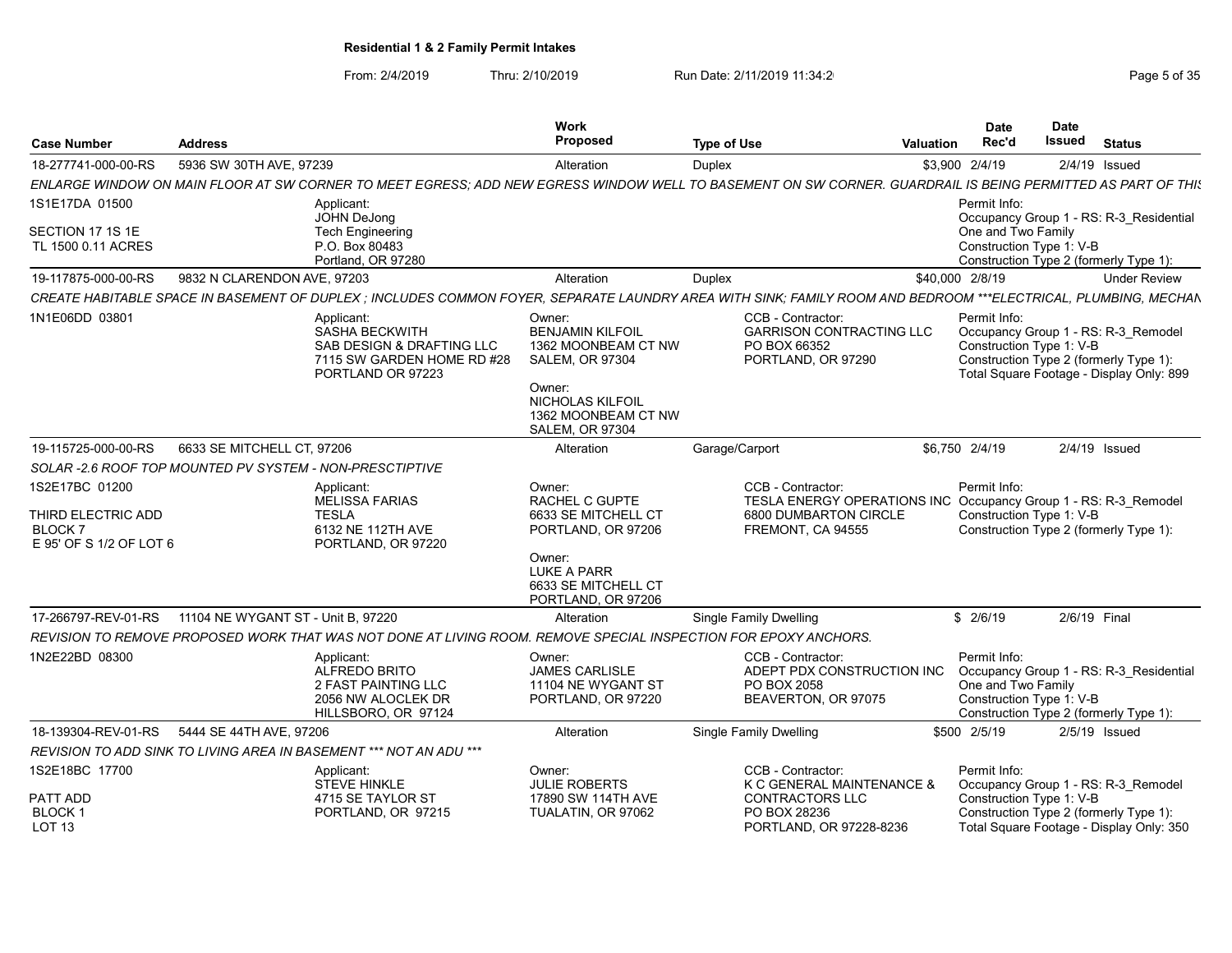| <b>Case Number</b>                                                        | <b>Address</b>                                                                                                                                             | Work<br>Proposed                                                                                                                                                    | <b>Type of Use</b> |                                                                                                                                 | <b>Valuation</b> | <b>Date</b><br>Rec'd                           | <b>Date</b><br>Issued | <b>Status</b>                                                                                                             |
|---------------------------------------------------------------------------|------------------------------------------------------------------------------------------------------------------------------------------------------------|---------------------------------------------------------------------------------------------------------------------------------------------------------------------|--------------------|---------------------------------------------------------------------------------------------------------------------------------|------------------|------------------------------------------------|-----------------------|---------------------------------------------------------------------------------------------------------------------------|
| 18-195864-000-00-RS                                                       | 1126 SE 52ND AVE, 97215                                                                                                                                    | Alteration                                                                                                                                                          |                    | <b>Single Family Dwelling</b>                                                                                                   |                  | \$15,000 2/7/19                                |                       | 2/7/19 Issued                                                                                                             |
|                                                                           | INSTALL EGRESS WINDOW IN BASEMENT TO CONVERT OFFICE TO BEDROOM. NEW EXTERIOR DOOR AND STAIRCASE ON NORTH ELEVATION. NEW BATHROOM, CLOSET, RECONFIGURE WALL |                                                                                                                                                                     |                    |                                                                                                                                 |                  |                                                |                       |                                                                                                                           |
| 1S2E06AC 03900<br><b>CHRISTENSENS ADD</b><br><b>BLOCK1</b><br>N 1/2 LOT 3 | Applicant:<br><b>MATTHEW S WIRZBICKI</b><br>1126 SE 52ND AVE<br>PORTLAND, OR 97215                                                                         | Owner:<br><b>MATTHEW S WIRZBICKI</b><br>1126 SE 52ND AVE<br>PORTLAND, OR 97215<br>Owner:<br>SONIA SOSA<br>1126 SE 52ND AVE                                          |                    |                                                                                                                                 |                  | Permit Info:<br>Construction Type 1: V-B       |                       | Occupancy Group 1 - RS: R-3 Remodel<br>Construction Type 2 (formerly Type 1):<br>Total Square Footage - Display Only: 150 |
|                                                                           |                                                                                                                                                            | PORTLAND, OR 97215                                                                                                                                                  |                    |                                                                                                                                 |                  |                                                |                       |                                                                                                                           |
| 18-209965-REV-01-RS                                                       | 1741 NE 38TH AVE - Unit B, 97212                                                                                                                           | Alteration                                                                                                                                                          |                    | Single Family Dwelling                                                                                                          |                  | \$2/8/19                                       |                       | 2/7/19 Issued                                                                                                             |
|                                                                           | <b>REVISION TO CREATE COMMON AREA AT LAUNDRY FACLITY</b>                                                                                                   |                                                                                                                                                                     |                    |                                                                                                                                 |                  |                                                |                       |                                                                                                                           |
| 1N1E25DD 06900                                                            | Applicant:<br>F LESLIE LASHER<br>1741 NE 38TH AVE<br>PORTLAND, OR 97212                                                                                    | Owner:<br><b>F LESLIE LASHER</b><br>1741 NE 38TH AVE<br>PORTLAND, OR 97212-5217<br>Owner:<br><b>KRISTIN H LASHER</b><br>1741 NE 38TH AVE<br>PORTLAND, OR 97212-5217 |                    | CCB - Contractor:<br><b>STEVE GEMMELL</b><br><b>GEMMELL CONSTRUCTION LLC</b><br>210 SE MADISON ST SUITE 1<br>PORTLAND, OR 97214 |                  | Permit Info:<br>Construction Type 1: V-B       |                       | Occupancy Group 1 - RS: R-3 Remodel<br>Construction Type 2 (formerly Type 1):<br>Total Square Footage - Display Only: 736 |
| 18-211425-REV-01-RS                                                       | 6839 SW 12TH DR - Unit B, 97219                                                                                                                            | Alteration                                                                                                                                                          |                    | <b>Single Family Dwelling</b>                                                                                                   |                  | \$5,000 2/6/19                                 |                       | <b>Under Review</b>                                                                                                       |
|                                                                           | VALUE ADDED REVISION TO ADD ENGINEERING IN BASEMENT                                                                                                        |                                                                                                                                                                     |                    |                                                                                                                                 |                  |                                                |                       |                                                                                                                           |
| 1S1E21AB 15800                                                            | Applicant:<br><b>MARTIN OSBORNE</b><br>6839 SW 12TH DRIVE<br>PORTLAND OR 97219                                                                             | Owner:<br><b>MARTIN A OSBORNE</b><br>6839 SW 12TH DR<br>PORTLAND, OR 97219<br>Owner:<br><b>MIRIAM L ROBINSON</b><br>6839 SW 12TH DR<br>PORTLAND, OR 97219           |                    | CCB - Contractor:<br>JOHN MICHAEL AUBREY<br>JOHN MICHAEL AUBREY<br>1121 NE 310TH AV<br>WASHOUGAL, WA 98671                      |                  | Permit Info:<br>Construction Type 1: V-B       |                       | Occupancy Group 1 - RS: R-3 Remodel<br>Construction Type 2 (formerly Type 1):<br>Total Square Footage - Display Only: 712 |
| 18-226334-REV-01-RS                                                       | 4705 SE HOLGATE BLVD, 97206                                                                                                                                | Alteration                                                                                                                                                          |                    | Single Family Dwelling                                                                                                          |                  | \$2/4/19                                       |                       | $2/4/19$ Issued                                                                                                           |
|                                                                           | REVISION TO OMIT REMOVING LOAD BEARING WALL BETWEEN DINING AND LIVING ROOMS AND ASSOCIATED BEAMS: REMOVE ASSOCIATED POSTS AND FOOTINGS IN BASEMENT         |                                                                                                                                                                     |                    |                                                                                                                                 |                  |                                                |                       |                                                                                                                           |
| 1S2E07CD 08500                                                            | Applicant:<br><b>SARA MAHONEY</b>                                                                                                                          | Owner:<br><b>GERALD A BORES</b>                                                                                                                                     |                    | CCB - Contractor:<br>HARROLD DESIGN AND                                                                                         |                  | Permit Info:                                   |                       | Occupancy Group 1 - RS: R-3 Residential                                                                                   |
| <b>LENOX</b><br>BLOCK 5<br><b>LOT 21</b>                                  | HARKA ARCHITECTURE LLC<br>107 SE WASHINGTON ST, STE 740 PORTLAND, OR 97206-4075<br>PORTLAND, OR 97214                                                      | 4705 SE HOLGATE BLVD                                                                                                                                                |                    | <b>CONSTRUCTION LLC</b><br>3706 SE 27TH AVE<br>PORTLAND, OR 97202                                                               |                  | One and Two Family<br>Construction Type 1: V-B |                       | Construction Type 2 (formerly Type 1):                                                                                    |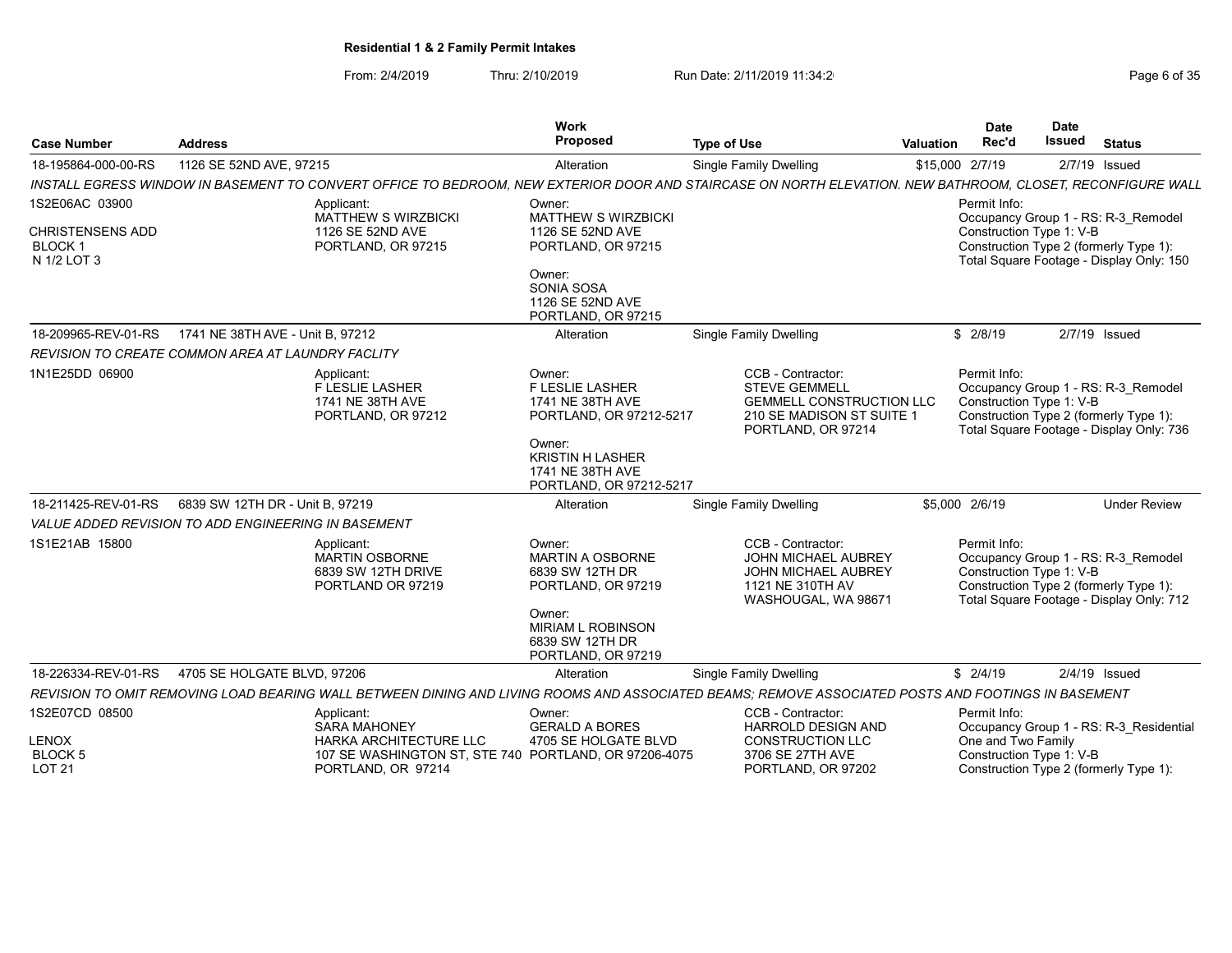# From: 2/4/2019 Thru: 2/10/2019 Run Date: 2/11/2019 11:34:2<br>
Run Date: 2/11/2019 Page 7 of 35

| Case Number                                 | <b>Address</b>                                                                                                                                                 | Work<br><b>Proposed</b>                                                                  | <b>Type of Use</b>                                                                       | <b>Date</b><br>Rec'd<br><b>Valuation</b> | Date<br>Issued                                                                           | <b>Status</b>   |  |
|---------------------------------------------|----------------------------------------------------------------------------------------------------------------------------------------------------------------|------------------------------------------------------------------------------------------|------------------------------------------------------------------------------------------|------------------------------------------|------------------------------------------------------------------------------------------|-----------------|--|
| 18-276762-REV-01-RS                         | 409 NE 150TH PL. 97230                                                                                                                                         | Alteration                                                                               | <b>Single Family Dwelling</b>                                                            | \$2/7/19                                 |                                                                                          | 2/7/19 Issued   |  |
|                                             | REVISION TO REDUCE SIZE OF OPENING BETWEEN DEN AND LIVING ROOM AND KITCHEN ALSO DELETE NEW BEAM                                                                |                                                                                          |                                                                                          |                                          |                                                                                          |                 |  |
| 1N2E36CA 06300<br><b>KAREN ADD</b>          | Applicant:<br>KEN HEYMAN<br>409 NE 150TH PL                                                                                                                    | Owner:<br>RICHARD C GAARENSTROOM<br>409 NE 150TH PL                                      |                                                                                          | Permit Info:                             | Occupancy Group 1 - RS: R-3 Remodel<br>Construction Type 1: V-B                          |                 |  |
| <b>BLOCK1</b><br>S 4.63' OF LOT 4           | PORTLAND OR 97230                                                                                                                                              | PORTLAND, OR 97230-4802                                                                  |                                                                                          |                                          | Construction Type 2 (formerly Type 1):                                                   |                 |  |
| LOT <sub>5</sub>                            |                                                                                                                                                                | Owner:<br>BEVERLY M GAARENSTROOM<br>409 NE 150TH PL<br>PORTLAND, OR 97230-4802           |                                                                                          |                                          |                                                                                          |                 |  |
| 18-277227-000-00-RS                         | 4208 SE TENINO ST, 97206                                                                                                                                       | Alteration                                                                               | Single Family Dwelling                                                                   | \$10,000 2/4/19                          |                                                                                          | $2/4/19$ Issued |  |
|                                             | LEGALIZE CONVERSION OF ATTACHED GARAGE TO LIVING SPACE, INCLUDES STORAGE ROOM, BEDROOM, LIVING ROOM. ADDING WET BAR, NEW STAIRS AND RAISED FLOOR AT EXISITNG L |                                                                                          |                                                                                          |                                          |                                                                                          |                 |  |
| 1S2E19CC 05200                              | Applicant:<br><b>JUSTIN DURRIE</b>                                                                                                                             | Owner:<br><b>JUSTIN DURRIE</b>                                                           |                                                                                          | Permit Info:                             | Occupancy Group 1 - RS: R-3_Residential                                                  |                 |  |
| STANFORD HTS<br>BLOCK 14<br>W 15' OF LOT 14 | 4208 SE TENINO ST<br>PORTLAND OR 97206                                                                                                                         | 4208 SE TENINO ST<br>PORTLAND, OR 97206                                                  |                                                                                          |                                          | One and Two Family<br>Construction Type 1: V-B<br>Construction Type 2 (formerly Type 1): |                 |  |
| <b>LOT 15</b><br>E 10' OF LOT 16            |                                                                                                                                                                | Owner:<br>JENELLE GIORDANO<br>4208 SE TENINO ST<br>PORTLAND, OR 97206                    |                                                                                          |                                          |                                                                                          |                 |  |
| 18-278932-000-00-RS                         | 5535 SE POWELL BLVD, 97206                                                                                                                                     | Alteration                                                                               | <b>Single Family Dwelling</b>                                                            | \$5,000 2/4/19                           |                                                                                          | 2/4/19 Issued   |  |
|                                             | SOLAR: 5 KW ROOF TOP MOUNTED SYSTEM. NON-PRESCRIPTIVE                                                                                                          |                                                                                          |                                                                                          |                                          |                                                                                          |                 |  |
| 1S2E07AC 02400                              | Applicant:<br>MELISSA FARIAS                                                                                                                                   | Owner:<br><b>RANDY WRESSELL</b>                                                          | CCB - Contractor:<br>TESLA ENERGY OPERATIONS INC Occupancy Group 1 - RS: R-3_Residential | Permit Info:                             |                                                                                          |                 |  |
| <b>FRASERS ADD</b>                          | <b>TESLA</b>                                                                                                                                                   | 5535 SE POWELL BLVD                                                                      | 6800 DUMBARTON CIRCLE                                                                    |                                          | One and Two Family                                                                       |                 |  |
| BLOCK <sub>3</sub><br>LOT <sub>9</sub>      | 6132 NE 112TH AVE<br>PORTLAND, OR 97220                                                                                                                        | PORTLAND, OR 97206                                                                       | FREMONT, CA 94555                                                                        |                                          | Construction Type 1: V-B<br>Construction Type 2 (formerly Type 1):                       |                 |  |
|                                             |                                                                                                                                                                | Owner:<br><b>LISA WRESSELL</b><br>5535 SE POWELL BLVD<br>PORTLAND, OR 97206              |                                                                                          |                                          |                                                                                          |                 |  |
| 19-100765-REV-01-RS                         | 4634 SE GLADSTONE ST, 97206                                                                                                                                    | Alteration                                                                               | <b>Single Family Dwelling</b>                                                            | \$2/5/19                                 |                                                                                          | 2/5/19 Issued   |  |
|                                             | REPLACE POST WITH SHORT WALL ALONG STAIRS                                                                                                                      |                                                                                          |                                                                                          |                                          |                                                                                          |                 |  |
| 1S2E07CD 02900                              | Applicant:<br>PETER MACIVER                                                                                                                                    | Owner:<br>MICHAEL B NORDGAARD                                                            | CCB - Contractor:<br>THE CAREFUL REMODELERS INC                                          | Permit Info:                             | Occupancy Group 1 - RS: R-3_Remodel                                                      |                 |  |
| <b>IVANHOE</b>                              | THE CAREFUL REMODELERS                                                                                                                                         | 4634 SE GLADSTONE ST                                                                     | 2704 SE 65TH AVE                                                                         |                                          | Construction Type 1: V-B                                                                 |                 |  |
| BLOCK 5<br>LOT <sub>6</sub>                 | 2704 SE 65TH AVE<br>PORTLAND OR 97206                                                                                                                          | PORTLAND, OR 97206-3274                                                                  | PORTLAND, OR 97206                                                                       |                                          | Construction Type 2 (formerly Type 1):<br>Total Square Footage - Display Only: 50        |                 |  |
|                                             |                                                                                                                                                                | Owner:<br><b>JENNIFER N NORDGAARD</b><br>4634 SE GLADSTONE ST<br>PORTLAND, OR 97206-3274 |                                                                                          |                                          |                                                                                          |                 |  |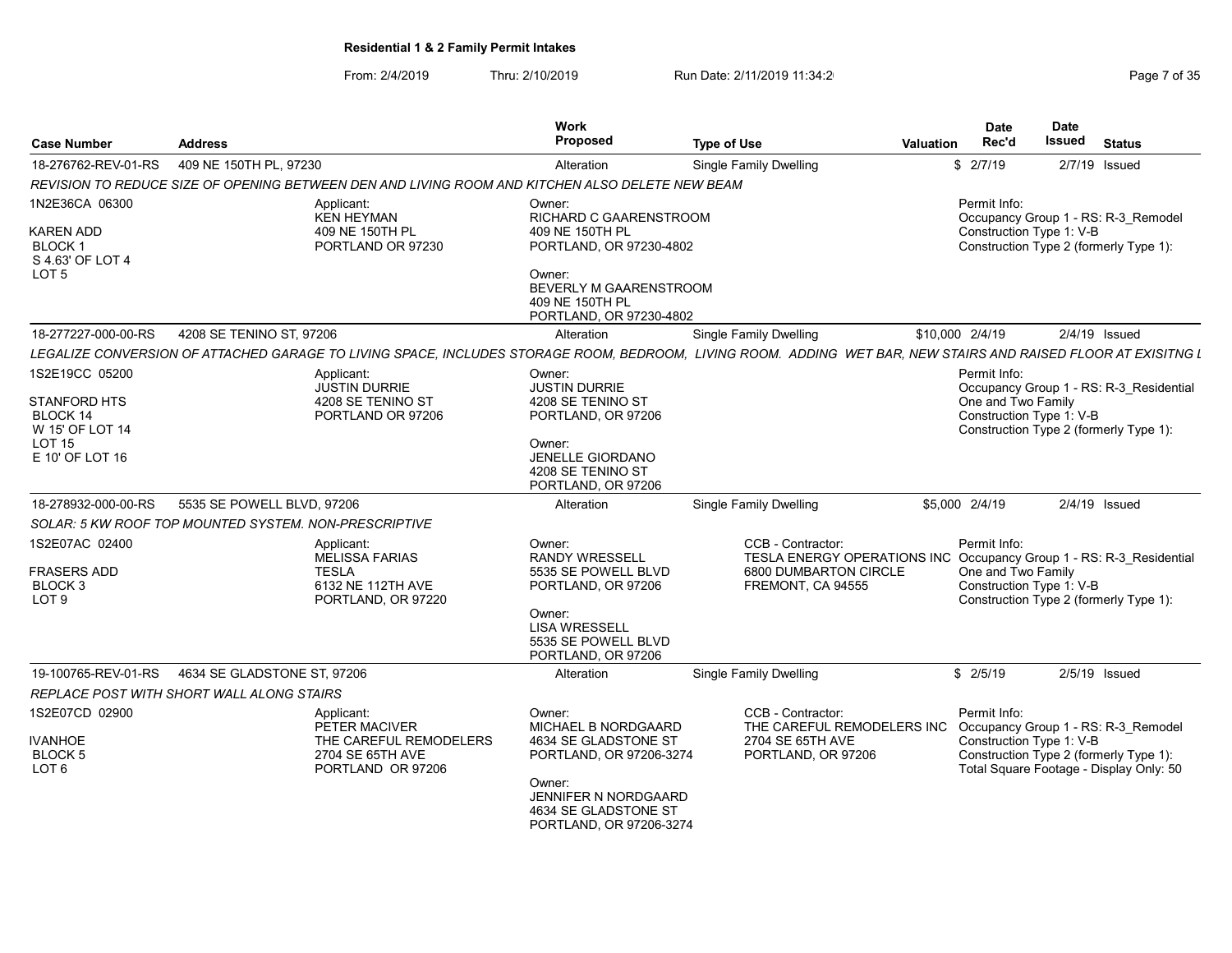From: 2/4/2019 Thru: 2/10/2019 Run Date: 2/11/2019 11:34:2<br>
Run Date: 2/11/2019 Page 8 of 35

|                                                                     |                                  |                                                                                                                          | <b>Work</b>                                                                                                                                        |                                                                                                                                                               |                  | <b>Date</b>                                                                 | <b>Date</b> |                                                                                                                           |
|---------------------------------------------------------------------|----------------------------------|--------------------------------------------------------------------------------------------------------------------------|----------------------------------------------------------------------------------------------------------------------------------------------------|---------------------------------------------------------------------------------------------------------------------------------------------------------------|------------------|-----------------------------------------------------------------------------|-------------|---------------------------------------------------------------------------------------------------------------------------|
| <b>Case Number</b>                                                  | <b>Address</b>                   |                                                                                                                          | <b>Proposed</b>                                                                                                                                    | <b>Type of Use</b>                                                                                                                                            | <b>Valuation</b> | Rec'd                                                                       | Issued      | <b>Status</b>                                                                                                             |
| 19-104902-000-00-RS                                                 | 1915 SE 142ND AVE, 97233         |                                                                                                                          | Alteration                                                                                                                                         | Single Family Dwelling                                                                                                                                        |                  | \$6,750 2/5/19                                                              | 2/5/19      | Issued                                                                                                                    |
|                                                                     |                                  | SOLAR INSTALLATION- 5.67 KW PV ARRAY ON ROOF - NON-PRESCRIPTIVE                                                          |                                                                                                                                                    |                                                                                                                                                               |                  |                                                                             |             |                                                                                                                           |
| 1S2E02DA 04900<br>WINVILLE<br>BLOCK 4<br>LOT <sub>3</sub>           |                                  | Applicant:<br><b>ROB SMITH</b><br><b>AURIC SOLAR LLC</b><br>9530 SW TUALATIN-SHERWOOD<br><b>RD</b><br>TUALATIN, OR 97062 | Owner:<br><b>LISA KURVITS</b><br>1915 SE 142ND AVE<br>PORTLAND, OR 97233<br>Owner:<br><b>BRIAN LYNE</b><br>1915 SE 142ND AVE<br>PORTLAND, OR 97233 | CCB - Contractor:<br><b>DAVID VOYTON</b><br>AURIC SOLAR LLC<br>2310 SOUTH 1300 WEST<br>SALT LAKE CITY, UT 84119                                               |                  | Permit Info:<br>One and Two Family<br>Construction Type 1: V-B              |             | Occupancy Group 1 - RS: R-3 Residential<br>Construction Type 2 (formerly Type 1):                                         |
| 19-108063-000-00-RS                                                 | 9028 NE WEBSTER ST, 97220        |                                                                                                                          | Alteration                                                                                                                                         | <b>Single Family Dwelling</b>                                                                                                                                 |                  | \$15,000 2/6/19                                                             |             | $2/6/19$ Issued                                                                                                           |
|                                                                     |                                  |                                                                                                                          |                                                                                                                                                    | CONVERT PORTION OF BASEMENT TO LIVING SPACE; FURR OUT WALL AND ADD GAME ROOM;***ELECTRICAL, MECHANICAL, AND PLUMBING TO BE OBTAINED SEPARATELY IF REQUIRED*** |                  |                                                                             |             |                                                                                                                           |
| 1N2E21BA 05800<br><b>LOCHKNOWE</b><br>BLOCK 5<br>LOT 2 EXC PT IN ST |                                  | Applicant:<br>AARON CHRISTIAN<br><b>CLOUD CITY HOMES</b><br>5607 SE 56TH AVE<br>PORTLAND OR                              | Owner:<br>ALLISON D VIETOR<br>3035 NE 67TH AVE<br>PORTLAND, OR 97213                                                                               | CCB - Contractor:<br>CLOUD CITY HOMES LLC<br>5525 SE POWELL VALLEY RD<br>GRESHAM, OR 97080                                                                    |                  | Permit Info:<br>One and Two Family<br>Construction Type 1: V-B              |             | Occupancy Group 1 - RS: R-3_Residential<br>Construction Type 2 (formerly Type 1):                                         |
|                                                                     |                                  |                                                                                                                          | Owner:<br>NICHOLAS VIETOR<br>3035 NE 67TH AVE<br>PORTLAND, OR 97213                                                                                |                                                                                                                                                               |                  |                                                                             |             |                                                                                                                           |
| 19-108383-000-00-RS                                                 | 219 N BALDWIN ST - Unit B, 97217 |                                                                                                                          | Alteration                                                                                                                                         | Single Family Dwelling                                                                                                                                        |                  | \$60,000 2/8/19                                                             |             | 2/8/19 Issued                                                                                                             |
|                                                                     |                                  |                                                                                                                          |                                                                                                                                                    | CONVERT BASEMENT TO ADU WITH (2) BEDROOMS, BATHROOM, KITCHEN, AND LIVING ROOM.**PLUMBING, ELECTRICAL, MECHANICAL PERMITS SEPARATE.**                          |                  |                                                                             |             |                                                                                                                           |
| 1N1E10DC 08600                                                      |                                  | Applicant:<br>DONALD W ROBINSON<br>219 N BALDWIN ST<br>PORTLAND, OR 97217-1418                                           | Owner:<br>DONALD W ROBINSON<br>219 N BALDWIN ST<br>PORTLAND, OR 97217-1418                                                                         |                                                                                                                                                               |                  | Permit Info:<br>Construction Type 1: V-B<br>Number of New Dwelling Units: 1 |             | Occupancy Group 1 - RS: R-3 Remodel<br>Construction Type 2 (formerly Type 1):<br>Total Square Footage - Display Only: 684 |
| 19-110984-REV-02-RS                                                 | 1826 SE LAMBERT ST, 97202        |                                                                                                                          | Alteration                                                                                                                                         | <b>Single Family Dwelling</b>                                                                                                                                 |                  | \$9,922 2/8/19                                                              |             | $2/8/19$ Issued                                                                                                           |
|                                                                     |                                  |                                                                                                                          |                                                                                                                                                    | VALUE ADDED REVISION TO FURR OUT WALLS IN BASEMENT TO CREATE CONDITIONED  STORAGE ROOM/CREATE MECHANICAL ROOM FOR FURNACE.                                    |                  |                                                                             |             |                                                                                                                           |
| 1S1E23DA 12200<br>CRYSTAL SPR ADD                                   |                                  | Applicant:<br><b>ERIC SCHEEL</b><br>2413 SE DIVISION ST                                                                  | Owner:<br><b>ERIC SCHEEL</b><br>2413 SE DIVISION ST                                                                                                | CCB - Contractor:<br>INNOVATORS CONSTRUCTION LL( Occupancy Group 1 - RS: R-3 Remodel<br>2154 SE BARNES RD                                                     |                  | Permit Info:<br>Construction Type 1: V-B                                    |             |                                                                                                                           |
| BLOCK 4<br>E 12.5' OF LOT 6<br>W 49.50' OF LOT 7                    |                                  | PORTLAND, OR +7202                                                                                                       | PORTLAND, OR +7202                                                                                                                                 | GRESHAM, OR 97080                                                                                                                                             |                  |                                                                             |             | Construction Type 2 (formerly Type 1): V-B<br>Total Square Footage - Display Only: 245                                    |
| 19-111442-000-00-RS                                                 | 4412 NE 81ST AVE, 97218          |                                                                                                                          | Alteration                                                                                                                                         | Single Family Dwelling                                                                                                                                        |                  | \$8,686 2/8/19                                                              |             | $2/8/19$ Issued                                                                                                           |
|                                                                     |                                  | ALTERATION TO LAUNDRY ROOM IN NON-HABITABLE BASEMENT TO INCLUDE BATHROOM. LEGALIZE BEDROOM IN BASEMENT.                  |                                                                                                                                                    |                                                                                                                                                               |                  |                                                                             |             |                                                                                                                           |
| 1N2E20DA 01200                                                      |                                  | Applicant:<br><b>WILLIAM LANGLOIS</b>                                                                                    | Owner:<br>DEANNA L HUTCHINSON                                                                                                                      |                                                                                                                                                               |                  | Permit Info:                                                                |             | Occupancy Group 1 - RS: R-3 Remodel                                                                                       |
| MONTCLAIR<br><b>BLOCK1</b><br>LOT 33&34                             |                                  | 4412 NE 81ST AVE<br>PORTLAND OR 97218                                                                                    | 4412 NE 81ST AVE<br>PORTLAND, OR 97218                                                                                                             |                                                                                                                                                               |                  | Construction Type 1: V-B                                                    |             | Construction Type 2 (formerly Type 1):<br>Total Square Footage - Display Only: 220                                        |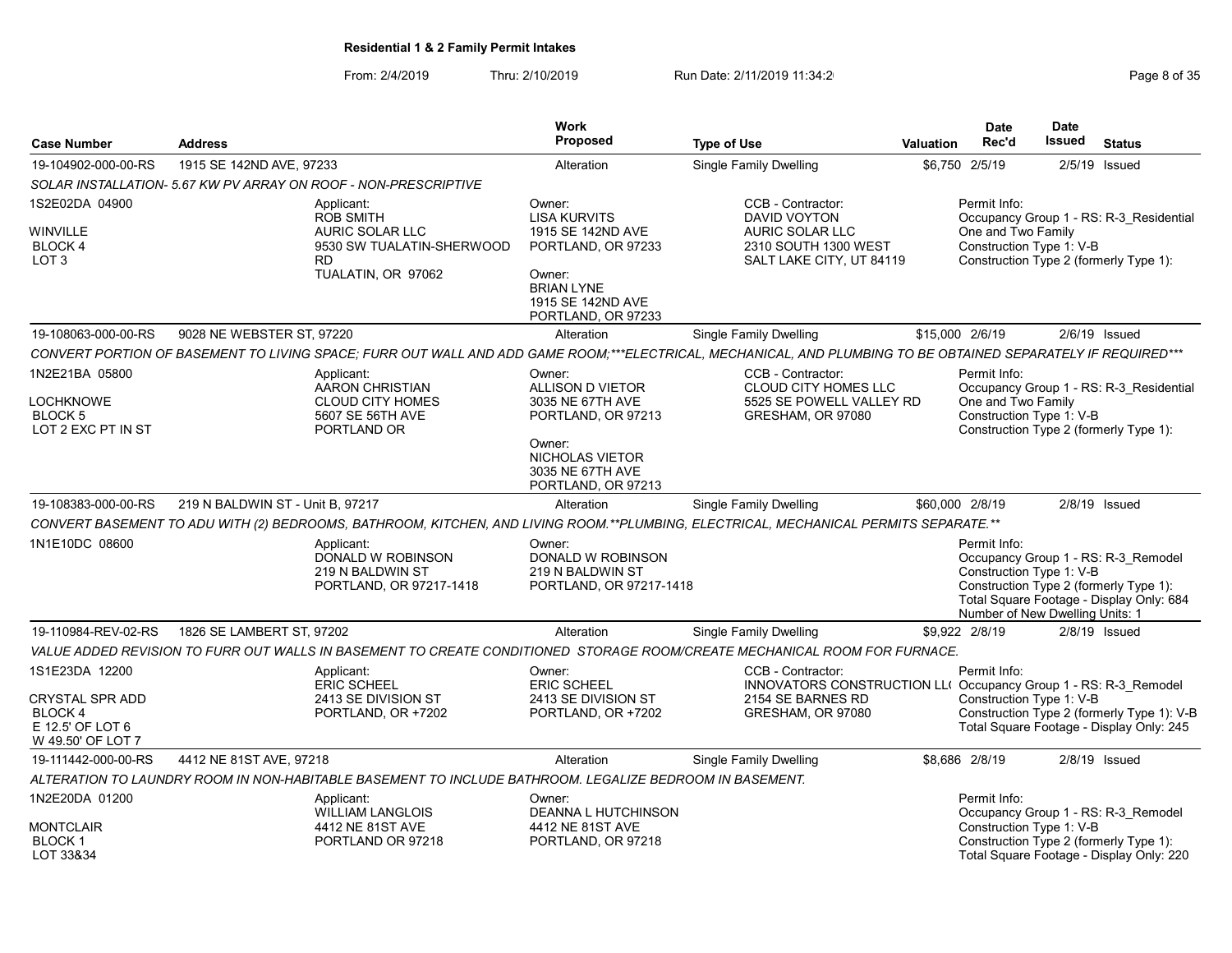From: 2/4/2019 Thru: 2/10/2019 Run Date: 2/11/2019 11:34:2<br>
Page 9 of 35

| <b>Case Number</b>                                                              | <b>Address</b>                     |                                                                                     | Work<br>Proposed                                                                                                                                                         | <b>Type of Use</b>                                                                                                                                                   | Rec'd<br>Valuation                 | <b>Date</b>        | Date<br><b>Issued</b><br><b>Status</b>                                                                                                                                                       |
|---------------------------------------------------------------------------------|------------------------------------|-------------------------------------------------------------------------------------|--------------------------------------------------------------------------------------------------------------------------------------------------------------------------|----------------------------------------------------------------------------------------------------------------------------------------------------------------------|------------------------------------|--------------------|----------------------------------------------------------------------------------------------------------------------------------------------------------------------------------------------|
| 19-111657-000-00-RS                                                             | 2803 SW MONTGOMERY DR, 97201       |                                                                                     | Alteration                                                                                                                                                               | <b>Single Family Dwelling</b>                                                                                                                                        | \$33,000 2/5/19                    |                    | 2/5/19 Issued                                                                                                                                                                                |
|                                                                                 |                                    |                                                                                     |                                                                                                                                                                          | KITCHEN REMODEL INCLUDES REMOVE ONE BEARING WALL, REPLACE W/GLULAM BEAM. RELOCATE ONE EXTERIOR DOOR ON BACK OF HOUSE.**ELECTRICAL, MECHANICAL AND PLUMBING           |                                    |                    |                                                                                                                                                                                              |
| 1S1E08AA 10900<br><b>GREENWAY</b><br><b>BLOCK M</b><br>S 46' OF N 101' OF LOT 7 |                                    | Applicant:<br>BRETT SCHULTZ<br>2803 SW MONTGOMERY DR<br>PORTLAND OR 97201           | Owner:<br><b>BRETT J SCHULZ</b><br>2803 SW MONTGOMERY DR<br>PORTLAND, OR 97201-1691<br>Owner:<br>ELIZABETH A STANTON<br>2803 SW MONTGOMERY DR<br>PORTLAND, OR 97201-1691 |                                                                                                                                                                      | Permit Info:                       |                    | Occupancy Group 1 - RS: R-3 Remodel<br>Construction Type 1: V-B<br>Construction Type 2 (formerly Type 1):<br>Total Square Footage - Display Only: 250                                        |
| 19-113589-000-00-RS                                                             | 6344 NE PACIFIC ST - Unit B, 97213 |                                                                                     | Alteration                                                                                                                                                               | <b>Single Family Dwelling</b>                                                                                                                                        | \$75,000 2/7/19                    |                    | $2/7/19$ Issued                                                                                                                                                                              |
|                                                                                 |                                    |                                                                                     |                                                                                                                                                                          | CONVERT BASEMENT TO ACCESSORY DWELLING UNIT TO INCLUDE (1) BEDROOM WITH EGRESS WELL, (1) FULL BATH, (1) HALF BATH, UNTILITY & KITCHEN. LIVING AREA. CONSTRUCT PARTIT |                                    |                    |                                                                                                                                                                                              |
| 1N2E32BC 04500                                                                  |                                    | Applicant:<br>SMALL AXE LLC<br>9009 NE THOMPSON ST<br>PORTLAND, OR 97220            | Owner:<br>PATRICIA J SEARS<br>6344 NE PACIFIC ST<br>PORTLAND, OR 97213-4928                                                                                              | CCB - Contractor:<br>SMALL AXE LLC<br>9009 NE THOMPSON ST<br>PORTLAND, OR 97220                                                                                      | Permit Info:                       | One and Two Family | Occupancy Group 1 - RS: R-3_Residential<br>Construction Type 1: V-B<br>Construction Type 2 (formerly Type 1):<br>Total Square Footage - Display Only: 792<br>Number of New Dwelling Units: 1 |
| 19-114380-000-00-RS                                                             | 10923 NE SISKIYOU ST, 97220        |                                                                                     | Alteration                                                                                                                                                               | <b>Single Family Dwelling</b>                                                                                                                                        | \$11,370 2/6/19                    |                    | 2/6/19 Issued                                                                                                                                                                                |
|                                                                                 |                                    |                                                                                     |                                                                                                                                                                          | CONVERT ATTIC TO LIVING SPACE TO INLCUDE (1) BATH, (3) BEDROOMS; ADD FOOTING ADN GLULAM BEAM TO SUPPORT NEW LOAD. NO CHANGE TO EXTERIOR. **ELECTRICAL, MECHANICAL    |                                    |                    |                                                                                                                                                                                              |
| 1N2E27BA 09300<br>PARKROSE HTS<br>BLOCK 5<br>W 85' OF S 85' OF LOT 15           |                                    | Applicant:<br>CONNIE CHAO                                                           | Owner:<br>LESLEY E YAN<br>13490 SE SHANNON VW<br>CLACKAMAS, OR 97015-7387<br>Owner:<br><b>CONNIE CHAO</b><br>13490 SE SHANNON VW<br>CLACKAMAS, OR 97015-7387             |                                                                                                                                                                      | Permit Info:                       |                    | Occupancy Group 1 - RS: R-3_Remodel<br>Construction Type 1: V-B<br>Construction Type 2 (formerly Type 1):<br>Total Square Footage - Display Only: 288                                        |
| 19-114573-000-00-RS                                                             | 5927 SW IDAHO ST, 97221            |                                                                                     | Alteration                                                                                                                                                               | <b>Single Family Dwelling</b>                                                                                                                                        | \$500 2/8/19                       |                    | 2/8/19 Issued                                                                                                                                                                                |
| SOLAR; 8.52 KW ROOFTOP PV SYSTEM; PRESCRIPTIVE                                  |                                    |                                                                                     |                                                                                                                                                                          |                                                                                                                                                                      |                                    |                    |                                                                                                                                                                                              |
| 1S1E18CD 05800<br><b>VERMONT HILLS</b><br>BLOCK <sub>3</sub><br>LOT 18 TL 5800  |                                    | Applicant:<br>HALEY POLK<br>SUNBRIDGE SOLAR<br>706 W 17TH ST<br>VANCOUVER, WA 98660 | Owner:<br>ROBERT H OBUHANYCH<br>5927 SW IDAHO ST<br>PORTLAND, OR 97221-1629<br>Owner:<br><b>VIKKI B GROSSMAN</b><br>5927 SW IDAHO ST<br>PORTLAND, OR 97221-1629          | CCB - Contractor:<br><b>JORDAN WEISMAN</b><br>SUNBRIDGE SOLAR LLC<br>706 W 17TH STREET<br>VANCOUVER, WA 98660                                                        | Permit Info:<br>One and Two Family |                    | Occupancy Group 1 - RS: R-3 Residential<br>Construction Type 1: V-B<br>Construction Type 2 (formerly Type 1):                                                                                |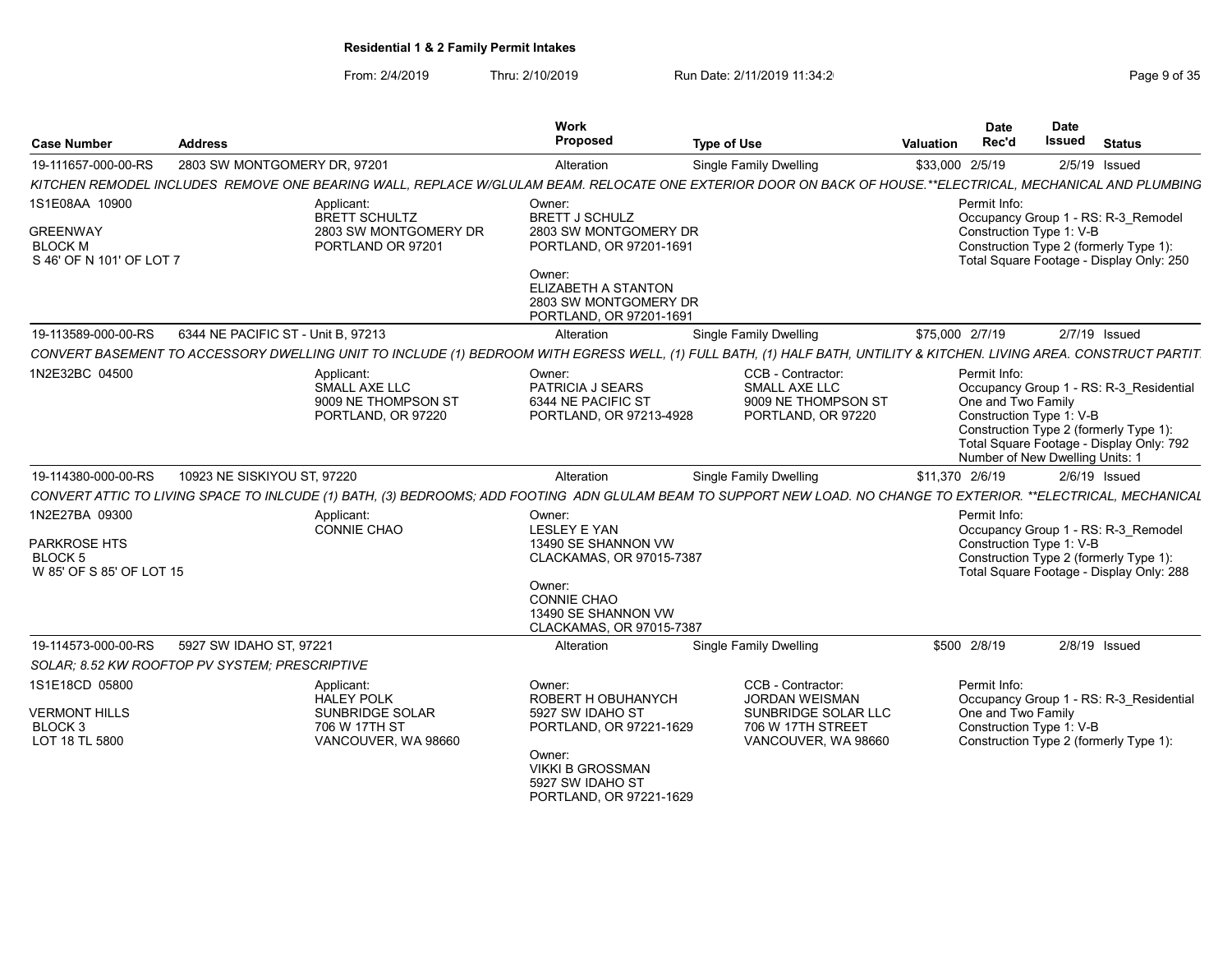| 4401 SE TENINO ST, 97206<br>\$12,081 2/6/19<br>2/6/19 Issued<br>Alteration<br><b>Single Family Dwelling</b><br>LEGALIZE BASEMENT CONVERSION TO HABITABLE SPACE; INCLUDES NEW BEDROOM, MEDIA ROOM, FAMILY ROOM AND BATHROOM, NEW WALL TO ENCLOSE STAIRWAY, ADD DOOR TO SEPA<br>CCB - Contractor:<br>Applicant:<br>Permit Info:<br>Owner:<br>Grace Radacellini<br><b>MIRANDA YORK</b><br><b>TUSA EXCAVATION LLC</b><br>Occupancy Group 1 - RS: R-3 Remodel<br><b>STANFORD HTS</b><br>4401 SE TENINO ST<br>2318 MAIN STREET<br>Construction Type 1: V-B<br>Tusa Excavation/Sierra Custom<br>PORTLAND, OR 97206<br>FOREST GROVE, OR 97116<br>Construction Type 2 (formerly Type 1):<br>Construction<br>Total Square Footage - Display Only: 306<br>2318 Main St<br>INC PT OF VAC ST-S 10' OF LOT 12<br>Forest Grove, OR 97116<br>INC VAC ST LOT 13: LOT 14<br>3082 NE REGENTS DR, 97212<br><b>Single Family Dwelling</b><br>\$18,500 2/4/19<br>2/4/19 Issued<br>Alteration<br>CCB - Contractor:<br>Permit Info:<br>Applicant:<br>Owner:<br>MELANIE M PLAUT<br>NEIL KELLY CO INC<br>NEIL KELLY CO INC<br>Occupancy Group 1 - RS: R-3 Residential<br>804 N ALBERTA ST<br>804 N ALBERTA ST<br>3082 NE REGENTS DR<br>One and Two Family<br>PORTLAND, OR 97217-2693<br>PORTLAND, OR 97212-1760<br>PORTLAND, OR 97217-2693<br>Construction Type 1: V-B<br><b>LOT 22</b><br>Construction Type 2 (formerly Type 1):<br>Owner:<br>ETHAN P SELTZER<br>3082 NE REGENTS DR<br>PORTLAND, OR 97212-1760<br>13033 SE DIVISION ST, 97236<br>\$750 2/4/19<br>2/4/19 Issued<br><b>Single Family Dwelling</b><br>Alteration<br>CONVERT DEN TO A BEDROOM AND REPLACE EXISTING WINDOW WITH EGRESS WINDOW ***NO TRADES***<br>Permit Info:<br>CCB - Contractor:<br>Applicant:<br>Owner:<br><b>MIKE MONTGOMERY</b><br>SUNRISE CONTRACTORS LLC<br>PHUONG THUY THAN<br>Occupancy Group 1 - RS: R-3 Residential<br>One and Two Family<br>SIMPL HOME DESIGNS<br>12605 NE GLISAN ST<br>PO BOX 66731<br>4931 SW 76TH AVE, PMB 211<br>PORTLAND, OR 97230<br>PORTLAND, OR 97290<br>Construction Type 1: V-B<br>PORTLAND, OR 97225<br>Construction Type 2 (formerly Type 1):<br>6925 SE WOODSTOCK BLVD - Unit A, 97206<br>Alteration<br>Single Family Dwelling<br>\$5,000 2/4/19<br>2/4/19 Issued<br>REPLACE FRONT STAIR AND HANDRAIL WITH NEW.<br>CCB - Contractor:<br>Permit Info:<br>Applicant:<br>Owner:<br><b>HOWARD MARKWELL</b><br>SFW CONSTRUCTION LLC<br>SFW CONSTRUCTION LLC<br>Occupancy Group 1 - RS: R-3 Residential<br>12705 SW HERMAN RD SUITE B<br>6925 SE WOODSTOCK BLVD #A<br>12705 SW HERMAN RD SUITE B<br>One and Two Family<br>TUALATIN, OR 97062<br>PORTLAND, OR 97206<br>TUALATIN, OR 97062<br>Construction Type 1: V-B<br>Construction Type 2 (formerly Type 1):<br>516 NE BUFFALO ST. 97211<br>\$14,000 2/4/19<br>$2/4/19$ Issued<br>Alteration<br>Single Family Dwelling<br>ADD NEW BATHROOM TO 2ND FLOOR<br>CCB - Contractor:<br>Applicant:<br>Permit Info:<br>Owner:<br>ROBERT B WILLETT<br>FOORE, GLENN M & FOORE<br><b>ROBERT B WILLETT</b><br>Occupancy Group 1 - RS: R-3 Remodel<br><b>ROBERT B WILLETT</b><br><b>ROBERT B WILLETT</b><br>Construction Type 1: V-B<br><b>PAULA</b><br>2207 TOWNES LN<br>5403 SE 91ST<br>Construction Type 2 (formerly Type 1):<br>5403 SE 91ST<br>Total Square Footage - Display Only: 87<br>PORTLAND, OR 97266<br><b>AUSTIN, TX 78703</b><br>PORTLAND, OR 97266 | <b>Case Number</b>                  | <b>Address</b> | Work<br>Proposed | <b>Type of Use</b> | Valuation | <b>Date</b><br>Rec'd | <b>Date</b><br>Issued<br><b>Status</b> |
|---------------------------------------------------------------------------------------------------------------------------------------------------------------------------------------------------------------------------------------------------------------------------------------------------------------------------------------------------------------------------------------------------------------------------------------------------------------------------------------------------------------------------------------------------------------------------------------------------------------------------------------------------------------------------------------------------------------------------------------------------------------------------------------------------------------------------------------------------------------------------------------------------------------------------------------------------------------------------------------------------------------------------------------------------------------------------------------------------------------------------------------------------------------------------------------------------------------------------------------------------------------------------------------------------------------------------------------------------------------------------------------------------------------------------------------------------------------------------------------------------------------------------------------------------------------------------------------------------------------------------------------------------------------------------------------------------------------------------------------------------------------------------------------------------------------------------------------------------------------------------------------------------------------------------------------------------------------------------------------------------------------------------------------------------------------------------------------------------------------------------------------------------------------------------------------------------------------------------------------------------------------------------------------------------------------------------------------------------------------------------------------------------------------------------------------------------------------------------------------------------------------------------------------------------------------------------------------------------------------------------------------------------------------------------------------------------------------------------------------------------------------------------------------------------------------------------------------------------------------------------------------------------------------------------------------------------------------------------------------------------------------------------------------------------------------------------------------------------------------------------------------------------------------------------------------------------------------------------------------------------------------------------------------------------------------------------------------------------------------------------------------------|-------------------------------------|----------------|------------------|--------------------|-----------|----------------------|----------------------------------------|
|                                                                                                                                                                                                                                                                                                                                                                                                                                                                                                                                                                                                                                                                                                                                                                                                                                                                                                                                                                                                                                                                                                                                                                                                                                                                                                                                                                                                                                                                                                                                                                                                                                                                                                                                                                                                                                                                                                                                                                                                                                                                                                                                                                                                                                                                                                                                                                                                                                                                                                                                                                                                                                                                                                                                                                                                                                                                                                                                                                                                                                                                                                                                                                                                                                                                                                                                                                                             | 19-114969-000-00-RS                 |                |                  |                    |           |                      |                                        |
|                                                                                                                                                                                                                                                                                                                                                                                                                                                                                                                                                                                                                                                                                                                                                                                                                                                                                                                                                                                                                                                                                                                                                                                                                                                                                                                                                                                                                                                                                                                                                                                                                                                                                                                                                                                                                                                                                                                                                                                                                                                                                                                                                                                                                                                                                                                                                                                                                                                                                                                                                                                                                                                                                                                                                                                                                                                                                                                                                                                                                                                                                                                                                                                                                                                                                                                                                                                             |                                     |                |                  |                    |           |                      |                                        |
|                                                                                                                                                                                                                                                                                                                                                                                                                                                                                                                                                                                                                                                                                                                                                                                                                                                                                                                                                                                                                                                                                                                                                                                                                                                                                                                                                                                                                                                                                                                                                                                                                                                                                                                                                                                                                                                                                                                                                                                                                                                                                                                                                                                                                                                                                                                                                                                                                                                                                                                                                                                                                                                                                                                                                                                                                                                                                                                                                                                                                                                                                                                                                                                                                                                                                                                                                                                             | 1S2E19CC 02600                      |                |                  |                    |           |                      |                                        |
|                                                                                                                                                                                                                                                                                                                                                                                                                                                                                                                                                                                                                                                                                                                                                                                                                                                                                                                                                                                                                                                                                                                                                                                                                                                                                                                                                                                                                                                                                                                                                                                                                                                                                                                                                                                                                                                                                                                                                                                                                                                                                                                                                                                                                                                                                                                                                                                                                                                                                                                                                                                                                                                                                                                                                                                                                                                                                                                                                                                                                                                                                                                                                                                                                                                                                                                                                                                             | BLOCK 12<br>S 10' OF LOT 11         |                |                  |                    |           |                      |                                        |
|                                                                                                                                                                                                                                                                                                                                                                                                                                                                                                                                                                                                                                                                                                                                                                                                                                                                                                                                                                                                                                                                                                                                                                                                                                                                                                                                                                                                                                                                                                                                                                                                                                                                                                                                                                                                                                                                                                                                                                                                                                                                                                                                                                                                                                                                                                                                                                                                                                                                                                                                                                                                                                                                                                                                                                                                                                                                                                                                                                                                                                                                                                                                                                                                                                                                                                                                                                                             | 19-115538-000-00-RS                 |                |                  |                    |           |                      |                                        |
|                                                                                                                                                                                                                                                                                                                                                                                                                                                                                                                                                                                                                                                                                                                                                                                                                                                                                                                                                                                                                                                                                                                                                                                                                                                                                                                                                                                                                                                                                                                                                                                                                                                                                                                                                                                                                                                                                                                                                                                                                                                                                                                                                                                                                                                                                                                                                                                                                                                                                                                                                                                                                                                                                                                                                                                                                                                                                                                                                                                                                                                                                                                                                                                                                                                                                                                                                                                             | 4.9 kW Solar PV system.             |                |                  |                    |           |                      |                                        |
|                                                                                                                                                                                                                                                                                                                                                                                                                                                                                                                                                                                                                                                                                                                                                                                                                                                                                                                                                                                                                                                                                                                                                                                                                                                                                                                                                                                                                                                                                                                                                                                                                                                                                                                                                                                                                                                                                                                                                                                                                                                                                                                                                                                                                                                                                                                                                                                                                                                                                                                                                                                                                                                                                                                                                                                                                                                                                                                                                                                                                                                                                                                                                                                                                                                                                                                                                                                             | 1N1E24CD 04700                      |                |                  |                    |           |                      |                                        |
|                                                                                                                                                                                                                                                                                                                                                                                                                                                                                                                                                                                                                                                                                                                                                                                                                                                                                                                                                                                                                                                                                                                                                                                                                                                                                                                                                                                                                                                                                                                                                                                                                                                                                                                                                                                                                                                                                                                                                                                                                                                                                                                                                                                                                                                                                                                                                                                                                                                                                                                                                                                                                                                                                                                                                                                                                                                                                                                                                                                                                                                                                                                                                                                                                                                                                                                                                                                             | <b>OLMSTED PK</b><br>BLOCK 10       |                |                  |                    |           |                      |                                        |
|                                                                                                                                                                                                                                                                                                                                                                                                                                                                                                                                                                                                                                                                                                                                                                                                                                                                                                                                                                                                                                                                                                                                                                                                                                                                                                                                                                                                                                                                                                                                                                                                                                                                                                                                                                                                                                                                                                                                                                                                                                                                                                                                                                                                                                                                                                                                                                                                                                                                                                                                                                                                                                                                                                                                                                                                                                                                                                                                                                                                                                                                                                                                                                                                                                                                                                                                                                                             |                                     |                |                  |                    |           |                      |                                        |
|                                                                                                                                                                                                                                                                                                                                                                                                                                                                                                                                                                                                                                                                                                                                                                                                                                                                                                                                                                                                                                                                                                                                                                                                                                                                                                                                                                                                                                                                                                                                                                                                                                                                                                                                                                                                                                                                                                                                                                                                                                                                                                                                                                                                                                                                                                                                                                                                                                                                                                                                                                                                                                                                                                                                                                                                                                                                                                                                                                                                                                                                                                                                                                                                                                                                                                                                                                                             | 19-115545-000-00-RS                 |                |                  |                    |           |                      |                                        |
|                                                                                                                                                                                                                                                                                                                                                                                                                                                                                                                                                                                                                                                                                                                                                                                                                                                                                                                                                                                                                                                                                                                                                                                                                                                                                                                                                                                                                                                                                                                                                                                                                                                                                                                                                                                                                                                                                                                                                                                                                                                                                                                                                                                                                                                                                                                                                                                                                                                                                                                                                                                                                                                                                                                                                                                                                                                                                                                                                                                                                                                                                                                                                                                                                                                                                                                                                                                             |                                     |                |                  |                    |           |                      |                                        |
|                                                                                                                                                                                                                                                                                                                                                                                                                                                                                                                                                                                                                                                                                                                                                                                                                                                                                                                                                                                                                                                                                                                                                                                                                                                                                                                                                                                                                                                                                                                                                                                                                                                                                                                                                                                                                                                                                                                                                                                                                                                                                                                                                                                                                                                                                                                                                                                                                                                                                                                                                                                                                                                                                                                                                                                                                                                                                                                                                                                                                                                                                                                                                                                                                                                                                                                                                                                             | 1S2E02CD 04900                      |                |                  |                    |           |                      |                                        |
|                                                                                                                                                                                                                                                                                                                                                                                                                                                                                                                                                                                                                                                                                                                                                                                                                                                                                                                                                                                                                                                                                                                                                                                                                                                                                                                                                                                                                                                                                                                                                                                                                                                                                                                                                                                                                                                                                                                                                                                                                                                                                                                                                                                                                                                                                                                                                                                                                                                                                                                                                                                                                                                                                                                                                                                                                                                                                                                                                                                                                                                                                                                                                                                                                                                                                                                                                                                             | DAGMAR AC                           |                |                  |                    |           |                      |                                        |
|                                                                                                                                                                                                                                                                                                                                                                                                                                                                                                                                                                                                                                                                                                                                                                                                                                                                                                                                                                                                                                                                                                                                                                                                                                                                                                                                                                                                                                                                                                                                                                                                                                                                                                                                                                                                                                                                                                                                                                                                                                                                                                                                                                                                                                                                                                                                                                                                                                                                                                                                                                                                                                                                                                                                                                                                                                                                                                                                                                                                                                                                                                                                                                                                                                                                                                                                                                                             | BLOCK 8<br>LOT 5 TL 4900            |                |                  |                    |           |                      |                                        |
|                                                                                                                                                                                                                                                                                                                                                                                                                                                                                                                                                                                                                                                                                                                                                                                                                                                                                                                                                                                                                                                                                                                                                                                                                                                                                                                                                                                                                                                                                                                                                                                                                                                                                                                                                                                                                                                                                                                                                                                                                                                                                                                                                                                                                                                                                                                                                                                                                                                                                                                                                                                                                                                                                                                                                                                                                                                                                                                                                                                                                                                                                                                                                                                                                                                                                                                                                                                             | 19-115592-000-00-RS                 |                |                  |                    |           |                      |                                        |
|                                                                                                                                                                                                                                                                                                                                                                                                                                                                                                                                                                                                                                                                                                                                                                                                                                                                                                                                                                                                                                                                                                                                                                                                                                                                                                                                                                                                                                                                                                                                                                                                                                                                                                                                                                                                                                                                                                                                                                                                                                                                                                                                                                                                                                                                                                                                                                                                                                                                                                                                                                                                                                                                                                                                                                                                                                                                                                                                                                                                                                                                                                                                                                                                                                                                                                                                                                                             |                                     |                |                  |                    |           |                      |                                        |
|                                                                                                                                                                                                                                                                                                                                                                                                                                                                                                                                                                                                                                                                                                                                                                                                                                                                                                                                                                                                                                                                                                                                                                                                                                                                                                                                                                                                                                                                                                                                                                                                                                                                                                                                                                                                                                                                                                                                                                                                                                                                                                                                                                                                                                                                                                                                                                                                                                                                                                                                                                                                                                                                                                                                                                                                                                                                                                                                                                                                                                                                                                                                                                                                                                                                                                                                                                                             | 1S2E17CA 12701                      |                |                  |                    |           |                      |                                        |
|                                                                                                                                                                                                                                                                                                                                                                                                                                                                                                                                                                                                                                                                                                                                                                                                                                                                                                                                                                                                                                                                                                                                                                                                                                                                                                                                                                                                                                                                                                                                                                                                                                                                                                                                                                                                                                                                                                                                                                                                                                                                                                                                                                                                                                                                                                                                                                                                                                                                                                                                                                                                                                                                                                                                                                                                                                                                                                                                                                                                                                                                                                                                                                                                                                                                                                                                                                                             | <b>KENWOOD PK</b>                   |                |                  |                    |           |                      |                                        |
|                                                                                                                                                                                                                                                                                                                                                                                                                                                                                                                                                                                                                                                                                                                                                                                                                                                                                                                                                                                                                                                                                                                                                                                                                                                                                                                                                                                                                                                                                                                                                                                                                                                                                                                                                                                                                                                                                                                                                                                                                                                                                                                                                                                                                                                                                                                                                                                                                                                                                                                                                                                                                                                                                                                                                                                                                                                                                                                                                                                                                                                                                                                                                                                                                                                                                                                                                                                             | BLOCK <sub>2</sub><br><b>LOT 19</b> |                |                  |                    |           |                      |                                        |
|                                                                                                                                                                                                                                                                                                                                                                                                                                                                                                                                                                                                                                                                                                                                                                                                                                                                                                                                                                                                                                                                                                                                                                                                                                                                                                                                                                                                                                                                                                                                                                                                                                                                                                                                                                                                                                                                                                                                                                                                                                                                                                                                                                                                                                                                                                                                                                                                                                                                                                                                                                                                                                                                                                                                                                                                                                                                                                                                                                                                                                                                                                                                                                                                                                                                                                                                                                                             | 19-115597-000-00-RS                 |                |                  |                    |           |                      |                                        |
|                                                                                                                                                                                                                                                                                                                                                                                                                                                                                                                                                                                                                                                                                                                                                                                                                                                                                                                                                                                                                                                                                                                                                                                                                                                                                                                                                                                                                                                                                                                                                                                                                                                                                                                                                                                                                                                                                                                                                                                                                                                                                                                                                                                                                                                                                                                                                                                                                                                                                                                                                                                                                                                                                                                                                                                                                                                                                                                                                                                                                                                                                                                                                                                                                                                                                                                                                                                             |                                     |                |                  |                    |           |                      |                                        |
|                                                                                                                                                                                                                                                                                                                                                                                                                                                                                                                                                                                                                                                                                                                                                                                                                                                                                                                                                                                                                                                                                                                                                                                                                                                                                                                                                                                                                                                                                                                                                                                                                                                                                                                                                                                                                                                                                                                                                                                                                                                                                                                                                                                                                                                                                                                                                                                                                                                                                                                                                                                                                                                                                                                                                                                                                                                                                                                                                                                                                                                                                                                                                                                                                                                                                                                                                                                             | 1N1E14BB 16200                      |                |                  |                    |           |                      |                                        |
|                                                                                                                                                                                                                                                                                                                                                                                                                                                                                                                                                                                                                                                                                                                                                                                                                                                                                                                                                                                                                                                                                                                                                                                                                                                                                                                                                                                                                                                                                                                                                                                                                                                                                                                                                                                                                                                                                                                                                                                                                                                                                                                                                                                                                                                                                                                                                                                                                                                                                                                                                                                                                                                                                                                                                                                                                                                                                                                                                                                                                                                                                                                                                                                                                                                                                                                                                                                             | EL TOVAR                            |                |                  |                    |           |                      |                                        |
|                                                                                                                                                                                                                                                                                                                                                                                                                                                                                                                                                                                                                                                                                                                                                                                                                                                                                                                                                                                                                                                                                                                                                                                                                                                                                                                                                                                                                                                                                                                                                                                                                                                                                                                                                                                                                                                                                                                                                                                                                                                                                                                                                                                                                                                                                                                                                                                                                                                                                                                                                                                                                                                                                                                                                                                                                                                                                                                                                                                                                                                                                                                                                                                                                                                                                                                                                                                             | BLOCK 10<br><b>LOT 18</b>           |                |                  |                    |           |                      |                                        |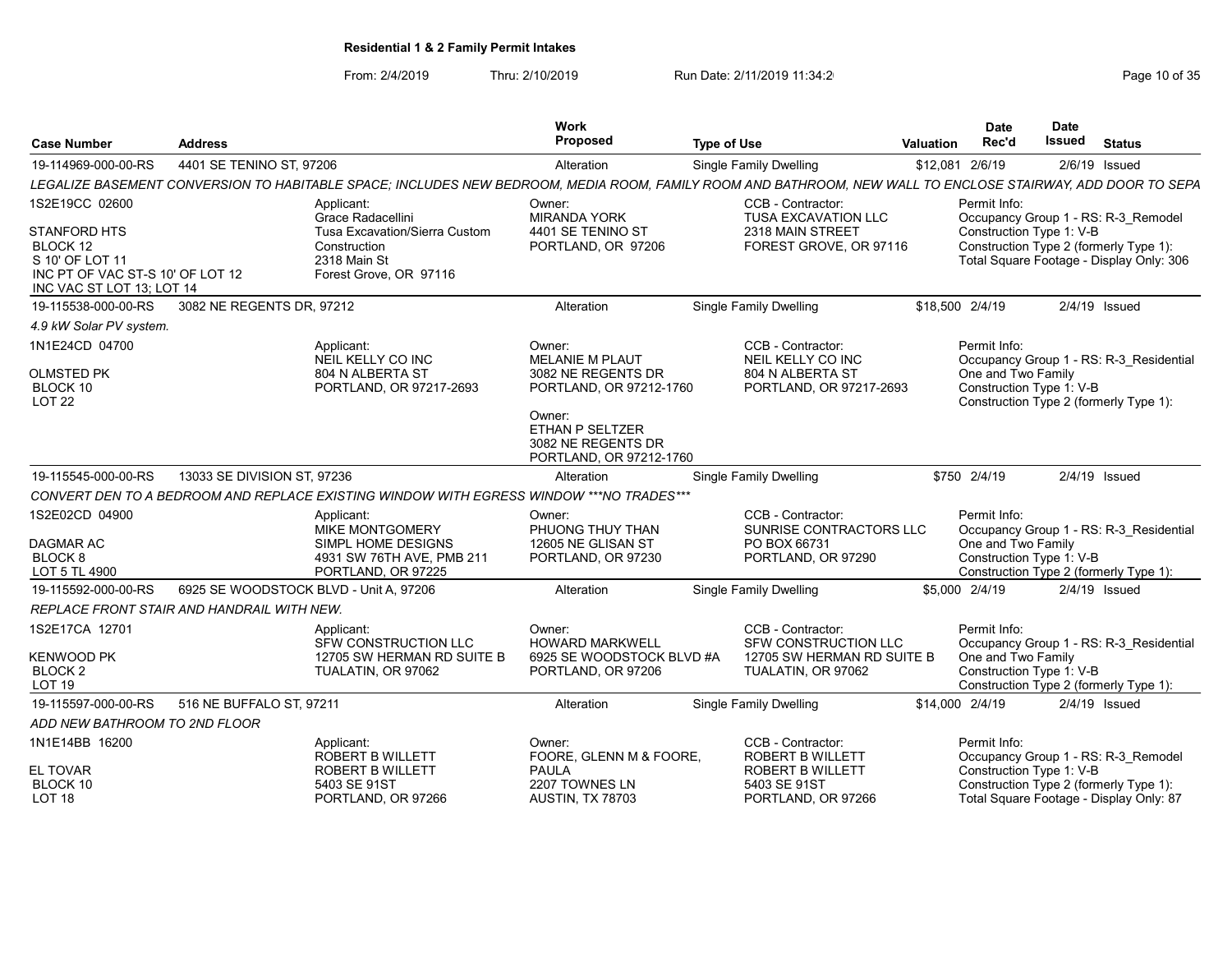| Page 11 of 35 |  |
|---------------|--|
|---------------|--|

| <b>Case Number</b>                                                              | <b>Address</b>                     |                                                                                                                              | Work<br>Proposed                                                         | <b>Type of Use</b> |                                                                                                   | Valuation        | <b>Date</b><br>Rec'd                           | <b>Date</b><br><b>Issued</b> | <b>Status</b>                           |
|---------------------------------------------------------------------------------|------------------------------------|------------------------------------------------------------------------------------------------------------------------------|--------------------------------------------------------------------------|--------------------|---------------------------------------------------------------------------------------------------|------------------|------------------------------------------------|------------------------------|-----------------------------------------|
| 19-115607-000-00-RS                                                             | 4525 NE 9TH AVE, 97211             |                                                                                                                              | Alteration                                                               |                    | <b>Single Family Dwelling</b>                                                                     |                  | \$1,350 2/4/19                                 |                              | 2/4/19 Under Inspection                 |
|                                                                                 |                                    | REPLACE WINDOW AT REAR OF HOUSE IN LIVING ROOM WITH LARGER ONE                                                               |                                                                          |                    |                                                                                                   |                  |                                                |                              |                                         |
| 1N1E23BC 12100                                                                  |                                    | Applicant:<br><b>EMILY N MICHEL</b>                                                                                          | Owner:<br>PETER J IV MICHEL                                              |                    | CCB - Contractor:<br>SUPERIOR EXTERIOR SYSTEMS                                                    |                  | Permit Info:                                   |                              | Occupancy Group 1 - RS: R-3_Residential |
| <b>HIGHLAND</b><br><b>BLOCK 18</b><br>LOT <sub>9</sub>                          |                                    | 4525 NE 9TH AVE<br>PORTLAND, OR 97211                                                                                        | 4525 NE 9TH AVE<br>PORTLAND, OR 97211                                    |                    | <b>LLC</b><br>10807 NE 269TH ST<br>BATTLE GROUND, WA 98604                                        |                  | One and Two Family<br>Construction Type 1: V-B |                              | Construction Type 2 (formerly Type 1):  |
|                                                                                 |                                    |                                                                                                                              | Owner:<br><b>EMILY N MICHEL</b><br>4525 NE 9TH AVE<br>PORTLAND, OR 97211 |                    |                                                                                                   |                  |                                                |                              |                                         |
| 19-115620-000-00-RS                                                             | 5917 NE FREMONT ST, 97213          |                                                                                                                              | Alteration                                                               |                    | <b>Single Family Dwelling</b>                                                                     |                  | \$80,000 2/4/19                                |                              | $2/4/19$ Issued                         |
|                                                                                 |                                    | <b>KITCHEN REMODEL. INSTALLING BEAM TO INCREASE KITCHEN AREA.</b>                                                            |                                                                          |                    |                                                                                                   |                  |                                                |                              |                                         |
| 1N2E19DD 09400                                                                  |                                    |                                                                                                                              | Owner:<br>PETER C DAHL                                                   |                    | CCB - Contractor:<br><b>JEFF JONES</b>                                                            |                  | Permit Info:                                   |                              | Occupancy Group 1 - RS: R-3 Residential |
| <b>BURFIELD ADD</b><br>BLOCK <sub>8</sub><br>LOT <sub>5</sub><br>W 1/2 OF LOT 6 |                                    |                                                                                                                              | 5917 NE FREMONT ST<br>PORTLAND, OR 97213                                 |                    | OLSON & JONES CONSTRUCTION<br><b>INC</b><br>PO BOX 19563<br>PORTLAND, OR 97280-0563               |                  | One and Two Family<br>Construction Type 1: V-B |                              | Construction Type 2 (formerly Type 1):  |
|                                                                                 |                                    |                                                                                                                              |                                                                          |                    | CCB - Contractor:<br>MULTIPHASE ELECTRIC LLC<br>PO BOX 1416<br>OREGON CITY, OR 97045              |                  |                                                |                              |                                         |
|                                                                                 |                                    |                                                                                                                              |                                                                          |                    | CCB - Contractor:<br>NADEANS CUSTOM PLUMBING LLO<br>19376 LELAND ROAD RD<br>OREGON CITY, OR 97045 |                  |                                                |                              |                                         |
| 19-115632-000-00-RS                                                             | 5405 NE CESAR E CHAVEZ BLVD, 97211 |                                                                                                                              | Alteration                                                               |                    | Single Family Dwelling                                                                            | \$155,000 2/4/19 |                                                | 2/4/19 Issued                |                                         |
|                                                                                 |                                    | REMODEL OF KITCHEN.  OPENING WALL BETWEEN LIVING ROOM AND KITCHEN.  ADDING A MASTER BATHROOM.  ADD 2 WINDOWS AND NEW SLIDER. |                                                                          |                    |                                                                                                   |                  |                                                |                              |                                         |
| 1N1E24AA 05800                                                                  |                                    | Applicant:<br><b>DARREN BARLOW</b>                                                                                           | Owner:<br>DAVID B DEPPER                                                 |                    | CCB - Contractor:<br><b>RAVEN BUILDERS LLC</b>                                                    |                  | Permit Info:                                   |                              | Occupancy Group 1 - RS: R-3 Residential |
| KILLINGSWORTH AVE ADD<br>BLOCK 4<br>LOT <sub>5</sub>                            |                                    | RAVEN BUILDERS LLC<br>4120 NE 54TH AVE<br>PORTLAND, OR 97218                                                                 | 5405 NE CESAR E CHAVEZ BLVD<br>PORTLAND, OR 97211                        |                    | 3519 NE 15TH AVE #388<br>PORTLAND, OR 97212                                                       |                  | One and Two Family<br>Construction Type 1: V-B |                              | Construction Type 2 (formerly Type 1):  |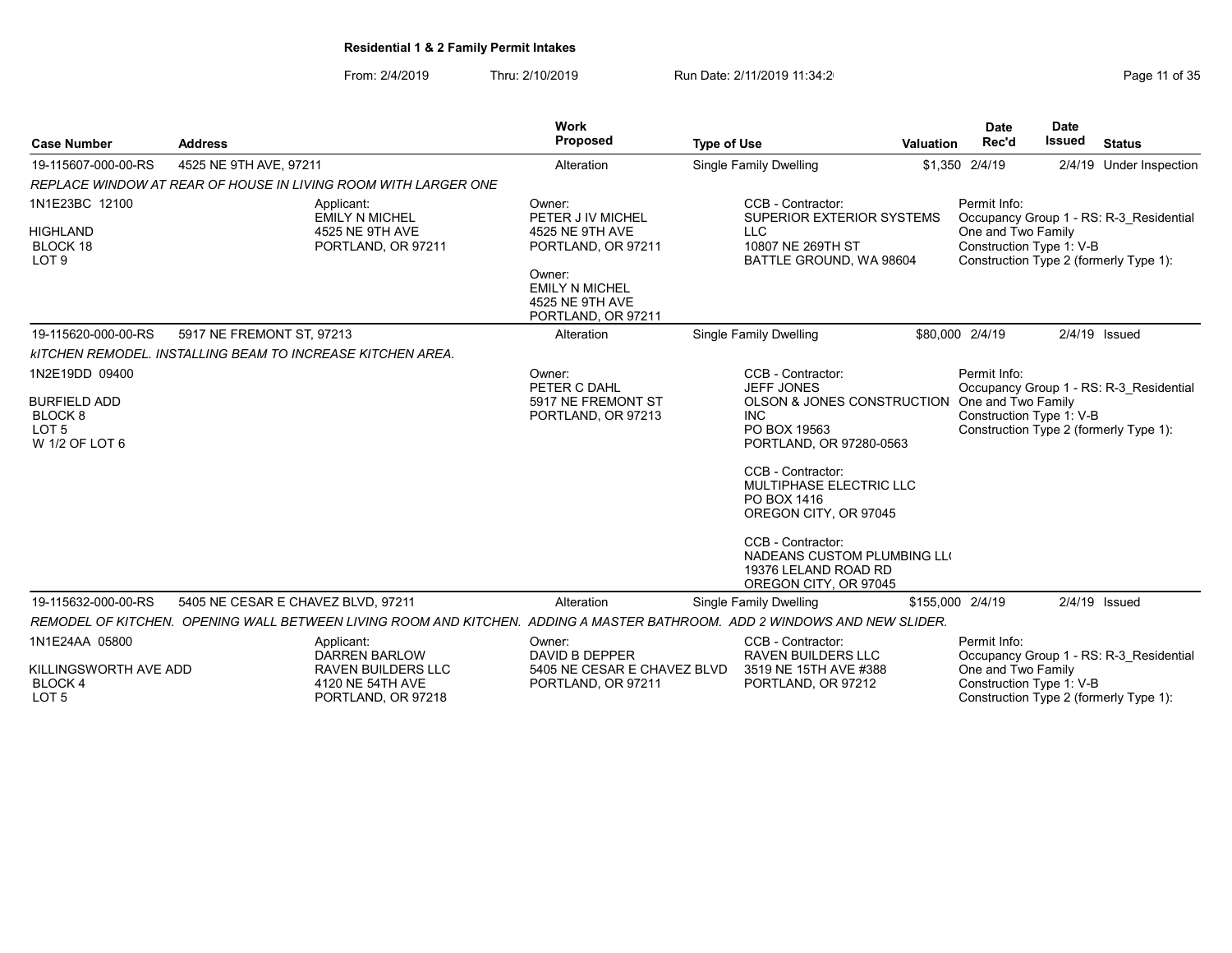From: 2/4/2019 Thru: 2/10/2019 Run Date: 2/11/2019 11:34:2<br>Page 12 of 35

| <b>Case Number</b>                                                    | <b>Address</b>                                                                                                                                                | Work<br>Proposed                                                                                                                                                | <b>Type of Use</b>                                                                                                   | Valuation | <b>Date</b><br>Rec'd                     | Date<br>Issued<br><b>Status</b> |                                                                                                                           |  |  |
|-----------------------------------------------------------------------|---------------------------------------------------------------------------------------------------------------------------------------------------------------|-----------------------------------------------------------------------------------------------------------------------------------------------------------------|----------------------------------------------------------------------------------------------------------------------|-----------|------------------------------------------|---------------------------------|---------------------------------------------------------------------------------------------------------------------------|--|--|
| 19-115685-000-00-RS                                                   | 9302 N VAN HOUTEN AVE, 97203                                                                                                                                  | Alteration                                                                                                                                                      | Single Family Dwelling                                                                                               |           | \$15,318 2/4/19                          |                                 | 2/4/19 Issued                                                                                                             |  |  |
|                                                                       | CONVERT BASEMENT TO FAMILY ROOM AND ADD EGRESS WINDOW ***TRADES SEPARATE***                                                                                   |                                                                                                                                                                 |                                                                                                                      |           |                                          |                                 |                                                                                                                           |  |  |
| 1N1E08BB 02800<br><b>COLLEGE PL</b><br>BLOCK 10<br>LOT 21&22          | Applicant:<br><b>HAROLD ZEAGLER</b><br>6542 SW WINTERS RD<br>CORNELIUS, OR 97113                                                                              | Owner:<br><b>HAROLD ZEAGLER</b><br>6542 SW WINTERS RD<br>CORNELIUS, OR 97113<br>Owner:<br><b>CAROLYN ZEAGLER</b><br>6542 SW WINTERS RD<br>CORNELIUS, OR 97113   |                                                                                                                      |           | Permit Info:<br>Construction Type 1: V-B |                                 | Occupancy Group 1 - RS: R-3 Remodel<br>Construction Type 2 (formerly Type 1):<br>Total Square Footage - Display Only: 388 |  |  |
|                                                                       |                                                                                                                                                               | Owner:<br><b>HAROLD ZEAGLER</b><br>6542 SW WINTERS RD<br>CORNELIUS, OR 97113                                                                                    |                                                                                                                      |           |                                          |                                 |                                                                                                                           |  |  |
| 19-115709-000-00-RS                                                   | 10220 SW LANCASTER RD, 97219                                                                                                                                  | Alteration                                                                                                                                                      | <b>Single Family Dwelling</b>                                                                                        |           | \$12,000 2/4/19                          |                                 | 2/4/19 Under Inspection                                                                                                   |  |  |
|                                                                       | ALTERATION TO CONVERT BASEMENT TO LIVING SPACE***COMBO***                                                                                                     |                                                                                                                                                                 |                                                                                                                      |           |                                          |                                 |                                                                                                                           |  |  |
| 1S1E28CB 05200<br><b>BALMER TR</b><br>BLOCK 4<br>LOT 13 TL 5200       | Applicant:<br><b>MATTHEW MOORE</b>                                                                                                                            | Owner:<br><b>MATTHEW MOORE</b><br>10220 SW LANCASTER RD<br>PORTLAND, OR 97219<br>Owner:<br><b>GRETCHEN MOORE</b><br>10220 SW LANCASTER RD<br>PORTLAND, OR 97219 | CCB - Contractor:<br>AAPPLE PLUMBING INC<br>PO BOX 1543<br>HILLSBORO, OR 97123                                       |           | Permit Info:<br>Construction Type 1: V-B |                                 | Occupancy Group 1 - RS: R-3 Remodel<br>Construction Type 2 (formerly Type 1):                                             |  |  |
| 19-115712-000-00-RS                                                   | 7214 N OMAHA AVE, 97217                                                                                                                                       | Alteration                                                                                                                                                      | Single Family Dwelling                                                                                               |           | \$31,584 2/4/19                          |                                 | $2/4/19$ Issued                                                                                                           |  |  |
|                                                                       | REMOVE PORTION OF WALL ON MAIN FLOOR; CONVERT BASEMENT TO LIVING SPACE WITH 2 NEW BEDROOMS AND 1 NEW BATHROOM; REMOVE WINDOWS FROM EXISTING PORCH***ELECTI    |                                                                                                                                                                 |                                                                                                                      |           |                                          |                                 |                                                                                                                           |  |  |
| 1N1E16AB 05400<br>FIRST ELECTRIC ADD<br>BLOCK <sub>8</sub><br>LOT 3&4 | Applicant:<br><b>TIMOTHY EKSTROM</b><br>PO BOX 1324<br>SCAPPOOSE, OR 97056                                                                                    | Owner:<br>TIMOTHY EKSTROM<br>PO BOX 1324<br>SCAPPOOSE, OR 97056<br>Owner:<br><b>EKSTROM CONSTRUCTION</b>                                                        | CCB - Contractor:<br><b>TIMOTHY R EKSTROM</b><br><b>TIMOTHY R EKSTROM</b><br>PO BOX 1324<br>SCAPPOOSE, OR 97056-1324 |           | Permit Info:<br>Construction Type 1: V-B |                                 | Occupancy Group 1 - RS: R-3_Remodel<br>Construction Type 2 (formerly Type 1):<br>Total Square Footage - Display Only: 800 |  |  |
| 19-115721-000-00-RS                                                   | 9609 N CENTRAL ST, 97203                                                                                                                                      | Alteration                                                                                                                                                      | Single Family Dwelling                                                                                               |           | \$50,000 2/5/19                          |                                 | $2/5/19$ Issued                                                                                                           |  |  |
|                                                                       | RECONFIGURE FINISHED BASEMENT LAYOUT, ADD HALF BATH, FAMILY ROOM AND SINK; NEW EXTERIOR ENTRY, ADD SUNKEN PATION AND NEW EXTERIOR BASEMENT STAIRS; NEW DRYWEL |                                                                                                                                                                 |                                                                                                                      |           |                                          |                                 |                                                                                                                           |  |  |
| 1N1W01CA 09001<br>PARTITION PLAT 2006-95                              | Applicant:<br><b>LESLIE BONIFACE</b><br>2707 NW LINCOLN AVE                                                                                                   | Owner:<br><b>PATRICK CORNELL</b><br>9609 N CENTRAL ST                                                                                                           | CCB - Contractor:<br><b>ROBERT J FULTON</b><br>2702 NW COOLIDGE WAY                                                  |           | Permit Info:<br>One and Two Family       |                                 | Occupancy Group 1 - RS: R-3 Residential                                                                                   |  |  |
| LOT <sub>1</sub>                                                      | CORVALLIS, OR 97330                                                                                                                                           | PORTLAND, OR 97203<br>Owner:<br><b>ERIN BONIFACE</b><br>9609 N CENTRAL ST<br>PORTLAND, OR 97203                                                                 | CORVALLIS, OR 97330                                                                                                  |           | Construction Type 1: V-B                 |                                 | Construction Type 2 (formerly Type 1):                                                                                    |  |  |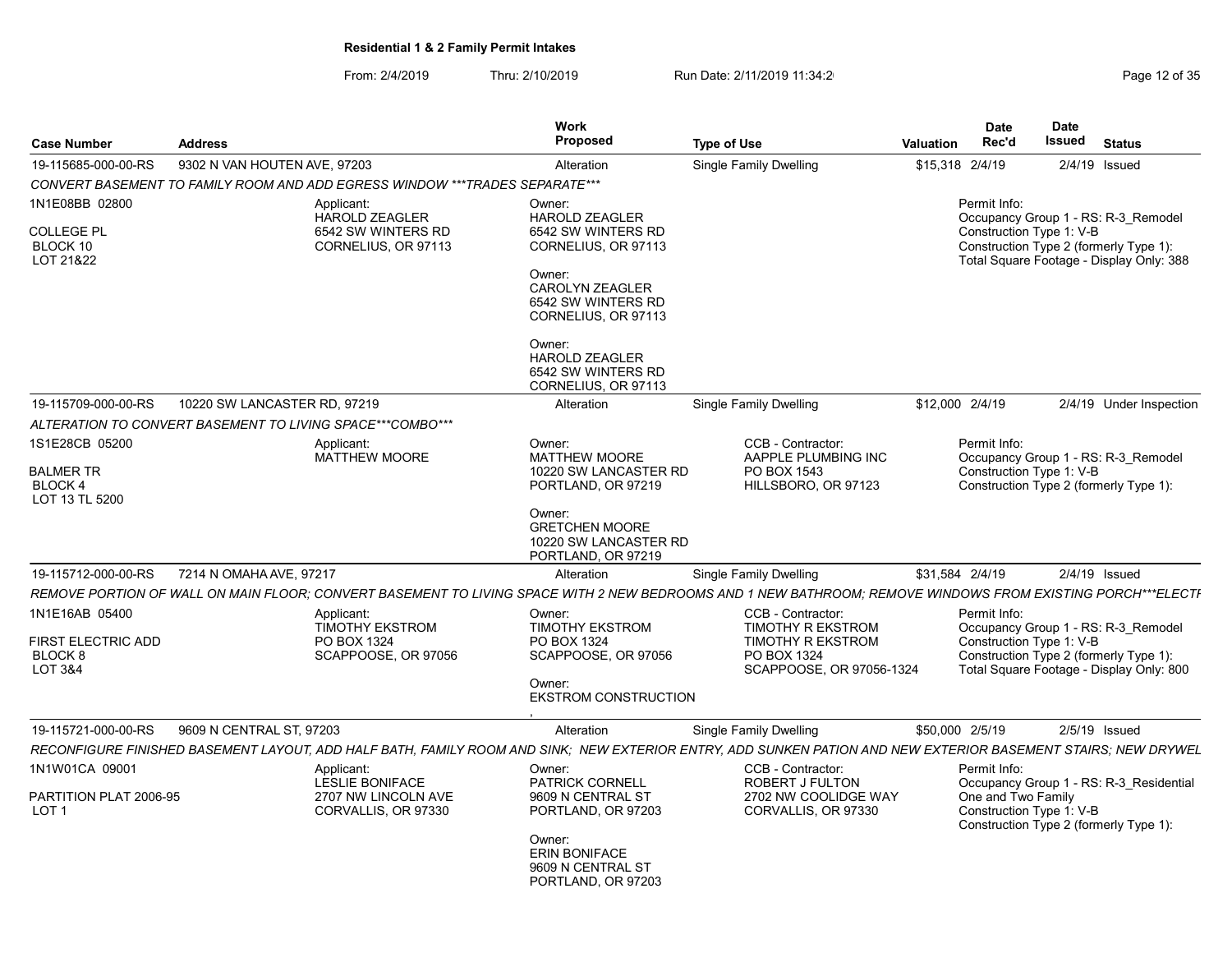| <b>Case Number</b>                                         | <b>Address</b>          |                                                                                                                                                               | Work<br>Proposed                                                         | <b>Type of Use</b>                                                                                                 | Valuation | <b>Date</b><br>Rec'd | <b>Date</b><br>Issued<br><b>Status</b>                                             |  |
|------------------------------------------------------------|-------------------------|---------------------------------------------------------------------------------------------------------------------------------------------------------------|--------------------------------------------------------------------------|--------------------------------------------------------------------------------------------------------------------|-----------|----------------------|------------------------------------------------------------------------------------|--|
| 19-115772-000-00-RS                                        | 3732 SE 71ST AVE, 97206 |                                                                                                                                                               | Alteration                                                               | Single Family Dwelling                                                                                             |           | \$1,500 2/4/19       | 2/4/19 Issued                                                                      |  |
|                                                            |                         | RELOCATE POST AND ADD REINFORCING BEAM IN UNFINISHED BASEMENT TO SUPPORT FRONT EXTERIOR WALL AND ROOF                                                         |                                                                          |                                                                                                                    |           |                      |                                                                                    |  |
| 1S2E08CA 21602                                             |                         | Applicant:<br>JESSE PRICHARD                                                                                                                                  | Owner:<br><b>JESSE PRICHARD</b>                                          |                                                                                                                    |           | Permit Info:         | Occupancy Group 1 - RS: R-3 Residential                                            |  |
| <b>RESERVOIR PK</b><br>BLOCK <sub>9</sub><br><b>LOT 27</b> |                         | 3732 SE 71ST AVE<br>PORTLAND OR 97206                                                                                                                         | 3732 SE 71ST AVE<br>PORTLAND, OR 97206                                   |                                                                                                                    |           | One and Two Family   | Construction Type 1: V-B<br>Construction Type 2 (formerly Type 1):                 |  |
|                                                            |                         |                                                                                                                                                               | Owner:<br><b>LISA PRICHARD</b><br>3732 SE 71ST AVE<br>PORTLAND, OR 97206 |                                                                                                                    |           |                      |                                                                                    |  |
| 19-115856-000-00-RS                                        | 2916 NE 67TH AVE, 97213 |                                                                                                                                                               | Alteration                                                               | Single Family Dwelling                                                                                             |           | \$50,000 2/4/19      | $2/8/19$ Issued                                                                    |  |
|                                                            |                         | BASEMENT CONVERSION TO LIVING SPACE. CONVERTED LIVING SPACE TO INCLUDE 3 NEW BEDROOMS, NEW BATHROOM, FAMILY AND LAUNDRY ROOMS. ALTERATION TO MAIN FLOOR TO II |                                                                          |                                                                                                                    |           |                      |                                                                                    |  |
| 1N2E29BD 17800                                             |                         | Applicant:                                                                                                                                                    | Owner:                                                                   | CCB - Contractor:                                                                                                  |           | Permit Info:         |                                                                                    |  |
| <b>BELLE CREST</b><br>BLOCK 4                              |                         | AUTUMN PARDEE<br>SUN DOG CONSTRUCTION INC<br>4110 SE Hawthorne #625                                                                                           | ROBERT L JR BREMMEYER<br>2916 NE 67TH AVE<br>PORTLAND, OR 97213          | SUN DOG CONSTRUCTION INC<br>4110 SE HAWTHORNE BLVD 625<br>PORTLAND, OR 97214                                       |           | One and Two Family   | Occupancy Group 1 - RS: R-3_Residential<br>Construction Type 1: V-B                |  |
| LOT <sub>13</sub>                                          |                         | PORTLAND OR 97214                                                                                                                                             |                                                                          |                                                                                                                    |           |                      | Construction Type 2 (formerly Type 1):                                             |  |
|                                                            |                         |                                                                                                                                                               | Owner:<br>MARGARET I BREMMEYER<br>2916 NE 67TH AVE<br>PORTLAND, OR 97213 |                                                                                                                    |           |                      |                                                                                    |  |
| 19-116013-000-00-RS                                        | 4415 SE 67TH AVE, 97206 |                                                                                                                                                               | Alteration                                                               | Single Family Dwelling                                                                                             |           | \$900 2/4/19         | 2/4/19 Issued                                                                      |  |
|                                                            |                         | REMOVE THREE WALLS (2 LOAD BEARING AND ONE NON) AND REPLACE WITH THREE GLULAM BEAMS                                                                           |                                                                          |                                                                                                                    |           |                      |                                                                                    |  |
| 1S2E08CC 25000                                             |                         | Applicant:                                                                                                                                                    | Owner:                                                                   |                                                                                                                    |           | Permit Info:         |                                                                                    |  |
|                                                            |                         | CHRISTOPHER CONTOLINI                                                                                                                                         | CHRISTOPHER CONTOLINI                                                    |                                                                                                                    |           |                      | Occupancy Group 1 - RS: R-3 Residential                                            |  |
| LAURELWOOD<br>BLOCK 6                                      |                         | 4415 SE 67TH AVE<br>PORTLAND OR 97206                                                                                                                         | 4415 SE 67TH AVE<br>PORTLAND OR 97206                                    |                                                                                                                    |           | One and Two Family   | Construction Type 1: V-B                                                           |  |
| S 39' OF LOT 18                                            |                         |                                                                                                                                                               |                                                                          |                                                                                                                    |           |                      | Construction Type 2 (formerly Type 1):                                             |  |
| 19-116169-000-00-RS                                        | 2624 NE 34TH AVE, 97212 |                                                                                                                                                               | Alteration                                                               | Single Family Dwelling                                                                                             |           | \$38,000 2/5/19      | $2/5/19$ Issued                                                                    |  |
|                                                            |                         | CONVERT BASEMENT TO LIVING SPACE WITH BEDROOM, BATHROOM, FAMILY ROOM, LAUNDRY, AND UTILITY ROOMS. ALTER EXISTING WINDOW TO MEET EGRESS REQUIREMENTS.          |                                                                          |                                                                                                                    |           |                      |                                                                                    |  |
| 1N1E25AC 22100                                             |                         | Applicant:                                                                                                                                                    | Owner:                                                                   | CCB - Contractor:                                                                                                  |           | Permit Info:         |                                                                                    |  |
| <b>HOLLYROOD</b>                                           |                         | <b>ANDREW ALMETER</b><br>URBAN CRAFTSMEN CO                                                                                                                   | CATHERINE M SCHARLE TR                                                   | <b>ERIC ERNST</b><br>LINDA MICHELLE ERNST                                                                          |           |                      | Occupancy Group 1 - RS: R-3 Remodel<br>Construction Type 1: V-B                    |  |
| BLOCK 16<br>LOT 13                                         |                         | 4807 NE 21ST AVE<br>PORTLAND, OR 97211                                                                                                                        |                                                                          | 5250 SW CAMERON RD<br>PORTLAND, OR 972211751                                                                       |           |                      | Construction Type 2 (formerly Type 1):<br>Total Square Footage - Display Only: 785 |  |
|                                                            |                         | PHONE NUMBER PRIVATE !!!!                                                                                                                                     |                                                                          | CCB - Contractor:                                                                                                  |           |                      |                                                                                    |  |
|                                                            |                         |                                                                                                                                                               |                                                                          | <b>ANDREW ALMETER</b><br>URBAN CRAFTSMEN CO<br>4807 NE 21ST AVE<br>PORTLAND, OR 97211<br>PHONE NUMBER PRIVATE !!!! |           |                      |                                                                                    |  |
|                                                            |                         |                                                                                                                                                               |                                                                          | CCB - Contractor:<br>POINT PLUMBING LLC<br>4510 SW 182ND AVE<br>ALOHA, OR 97078                                    |           |                      |                                                                                    |  |
|                                                            |                         |                                                                                                                                                               |                                                                          |                                                                                                                    |           |                      |                                                                                    |  |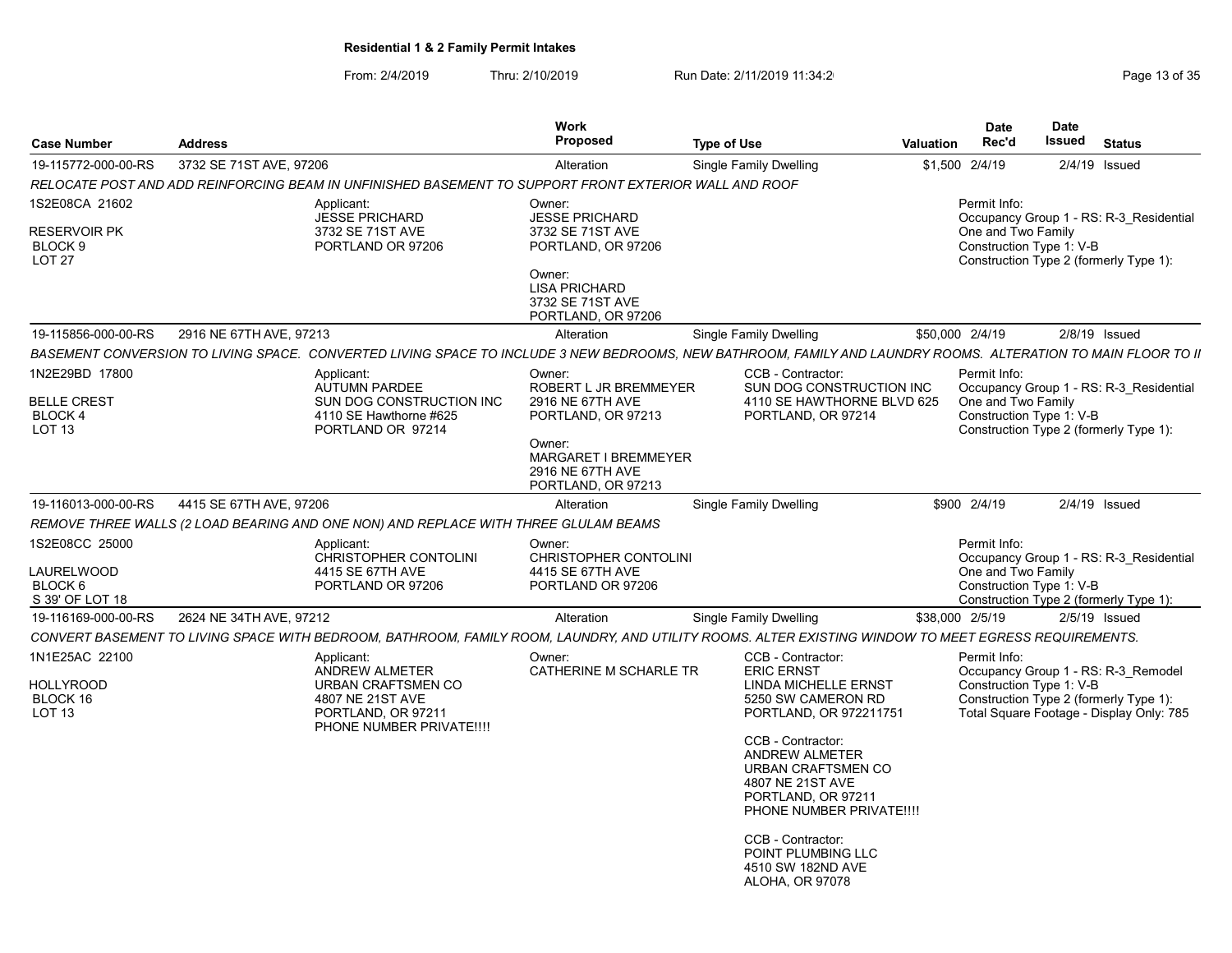# From: 2/4/2019 Thru: 2/10/2019 Run Date: 2/11/2019 11:34:2<br>Page 14 of 35

|                                                                          |                                                                                                                                                                  | Work                                                                                                        |                                                                                  |                  | <b>Date</b>        | <b>Date</b>              |                                                                                                                           |
|--------------------------------------------------------------------------|------------------------------------------------------------------------------------------------------------------------------------------------------------------|-------------------------------------------------------------------------------------------------------------|----------------------------------------------------------------------------------|------------------|--------------------|--------------------------|---------------------------------------------------------------------------------------------------------------------------|
| <b>Case Number</b>                                                       | <b>Address</b>                                                                                                                                                   | Proposed                                                                                                    | <b>Type of Use</b>                                                               | <b>Valuation</b> | Rec'd              | Issued                   | <b>Status</b>                                                                                                             |
| 19-116284-000-00-RS                                                      | 615 NE FLORAL PL, 97232                                                                                                                                          | Alteration                                                                                                  | <b>Single Family Dwelling</b>                                                    | \$10,000 2/5/19  |                    |                          | $2/5/19$ Issued                                                                                                           |
| ADD BATHROOM ON SECOND FLOOR.                                            |                                                                                                                                                                  |                                                                                                             |                                                                                  |                  |                    |                          |                                                                                                                           |
| 1N1E36AC 14100                                                           | Applicant:<br>PAUL LEVERTON LLC                                                                                                                                  | Owner:<br><b>KIMBERLY BECIC</b>                                                                             | CCB - Contractor:<br>PAUL LEVERTON LLC                                           |                  | Permit Info:       |                          | Occupancy Group 1 - RS: R-3 Residential                                                                                   |
| <b>LAURELHURST</b><br>BLOCK 14                                           | 3270 SE ANKENY ST<br>PORTLAND, OR 97214                                                                                                                          | 615 NE FLORAL PL<br>PORTLAND, OR 97232                                                                      | 3270 SE ANKENY ST<br>PORTLAND, OR 97214                                          |                  | One and Two Family | Construction Type 1: V-B |                                                                                                                           |
| <b>LOT 13</b>                                                            |                                                                                                                                                                  |                                                                                                             |                                                                                  |                  |                    |                          | Construction Type 2 (formerly Type 1):                                                                                    |
| 19-116420-000-00-RS                                                      | 4528 NE RODNEY AVE, 97211                                                                                                                                        | Alteration                                                                                                  | <b>Single Family Dwelling</b>                                                    |                  | \$3,500 2/8/19     |                          | $2/7/19$ Issued                                                                                                           |
|                                                                          | CONVERT BASEMENT TO LIVING SPACE, INCLUDES LUNDRY ROOM, BATHROOM, OFFICE, BEDROOM, AND ART STUDIO/WORK AREA WITH SINK *** MECHANICAL, ELECTRICAL, & PLUMBING PEI |                                                                                                             |                                                                                  |                  |                    |                          |                                                                                                                           |
| 1N1E22AD 19300<br><b>MAEGLY HIGHLAND</b><br>BLOCK 13                     | Applicant:<br><b>MARLANE BASSETT</b><br>4528 NE RODNEY AVE<br>PORTLAND, OR 97211                                                                                 | Owner:<br><b>MARLANE D BASSETT</b><br>4528 NE RODNEY AVE<br>PORTLAND, OR 97211                              |                                                                                  |                  | Permit Info:       | Construction Type 1: V-B | Occupancy Group 1 - RS: R-3 Remodel<br>Construction Type 2 (formerly Type 1):                                             |
| LOT 3&4                                                                  |                                                                                                                                                                  |                                                                                                             |                                                                                  |                  |                    |                          |                                                                                                                           |
| 19-116481-000-00-RS                                                      | 2636 SE 50TH AVE, 97206                                                                                                                                          | Alteration                                                                                                  | <b>Single Family Dwelling</b>                                                    | \$15,397 2/6/19  |                    |                          | $2/6/19$ Issued                                                                                                           |
|                                                                          | CREATE HABITABLE SPACE IN BASEMENT; NEW BEDROOM; BATHROOM; EGRESS WINDOW WELL; NEW WINDOW ON EAST SIDE; AND NEW SINK (NO WORK IN ATTIC); ELECTRICAL, MECHANIC/   |                                                                                                             |                                                                                  |                  |                    |                          |                                                                                                                           |
| 1S2E07BA 01200<br><b>PECKS ADD</b><br><b>BLOCK 5</b><br>LOT <sub>9</sub> | Applicant:<br>ANDREW START<br>2636 SE 50TH AVE<br>PORTLAND, OR 97206                                                                                             | Owner:<br>FERTILE VALLEY INVESTMENTS<br>2.0 LLC 6008 W LOOKOUT<br><b>MOUNTAIN LAKE</b><br>SPOKANE, WA 99208 |                                                                                  |                  | Permit Info:       | Construction Type 1: V-B | Occupancy Group 1 - RS: R-3 Remodel<br>Construction Type 2 (formerly Type 1):<br>Total Square Footage - Display Only: 390 |
| 19-116653-000-00-RS                                                      | 6124 NE GLISAN ST. 97213                                                                                                                                         | Alteration                                                                                                  | <b>Single Family Dwelling</b>                                                    | \$25,000 2/6/19  |                    |                          | $2/6/19$ Issued                                                                                                           |
|                                                                          | BASEMENT CONVERSION FOR NEW BEDROOM AND NEW BATHROOM ***TRADE PERMIT SEPARATE***                                                                                 |                                                                                                             |                                                                                  |                  |                    |                          |                                                                                                                           |
| 1N2E31DA 03200                                                           | Applicant:<br><b>STEVEN SHERMAN</b>                                                                                                                              | Owner:<br>GALLATY, DAMON & GALLATY,                                                                         | CCB - Contractor:<br><b>SHERMAN GENERAL</b>                                      |                  | Permit Info:       |                          | Occupancy Group 1 - RS: R-3 Remodel                                                                                       |
| <b>ORCHARD HOMES</b><br>BLOCK 6<br>LOT <sub>3</sub>                      | 19126 SW LONGFELLOW<br>LAKE OSWEGO, OR 97035                                                                                                                     | <b>APRIL</b><br>6124 NE GLISAN ST<br>PORTLAND, OR 97213                                                     | <b>CONSTRUCTION LLC</b><br>19126 LONGFELLOW AVENUE<br>LAKE OSWEGO, OR 97035-7930 |                  |                    | Construction Type 1: V-B | Construction Type 2 (formerly Type 1):<br>Total Square Footage - Display Only: 448                                        |
| 19-116711-000-00-RS                                                      | 6707 SE 34TH AVE, 97202                                                                                                                                          | Alteration                                                                                                  | Single Family Dwelling                                                           | \$20,000 2/6/19  |                    |                          | $2/6/19$ Issued                                                                                                           |
|                                                                          | CREATE HABITABLE SPACE IN BASEMENT; FURR OUT WALLS; NEW LIVING ROOM AND EGRESS WINDOW *ELECTRICAL, MECHANICAL, PLUMBING SEPARATE                                 |                                                                                                             |                                                                                  |                  |                    |                          |                                                                                                                           |
| 1S1E24AB 08400                                                           | Applicant:<br><b>DAVID LLOYD</b>                                                                                                                                 | Owner:<br><b>GLENN LUFT</b>                                                                                 | CCB - Contractor:<br>LLOYD CONSTRUCTION LLC                                      |                  | Permit Info:       |                          | Occupancy Group 1 - RS: R-3 Residential                                                                                   |
| <b>EASTMORELAND</b><br>BLOCK 75<br>N 30' OF LOT 11<br>S 46' OF LOT 12    | <b>LLOYD CONSTRUCTION</b><br>6785 SW NYBERB ST C204<br>TUALATIN OR 97062                                                                                         | 6707 SE 34TH AVE<br>PORTLAND, OR 97202-8209<br>Owner:                                                       | 6785 SW NYBERG ST C204<br>TUALATIN, OR 97062                                     |                  | One and Two Family | Construction Type 1: V-B | Construction Type 2 (formerly Type 1):                                                                                    |
|                                                                          |                                                                                                                                                                  | <b>KIMF LUFT</b><br>6707 SE 34TH AVE<br>PORTLAND, OR 97202-8209                                             |                                                                                  |                  |                    |                          |                                                                                                                           |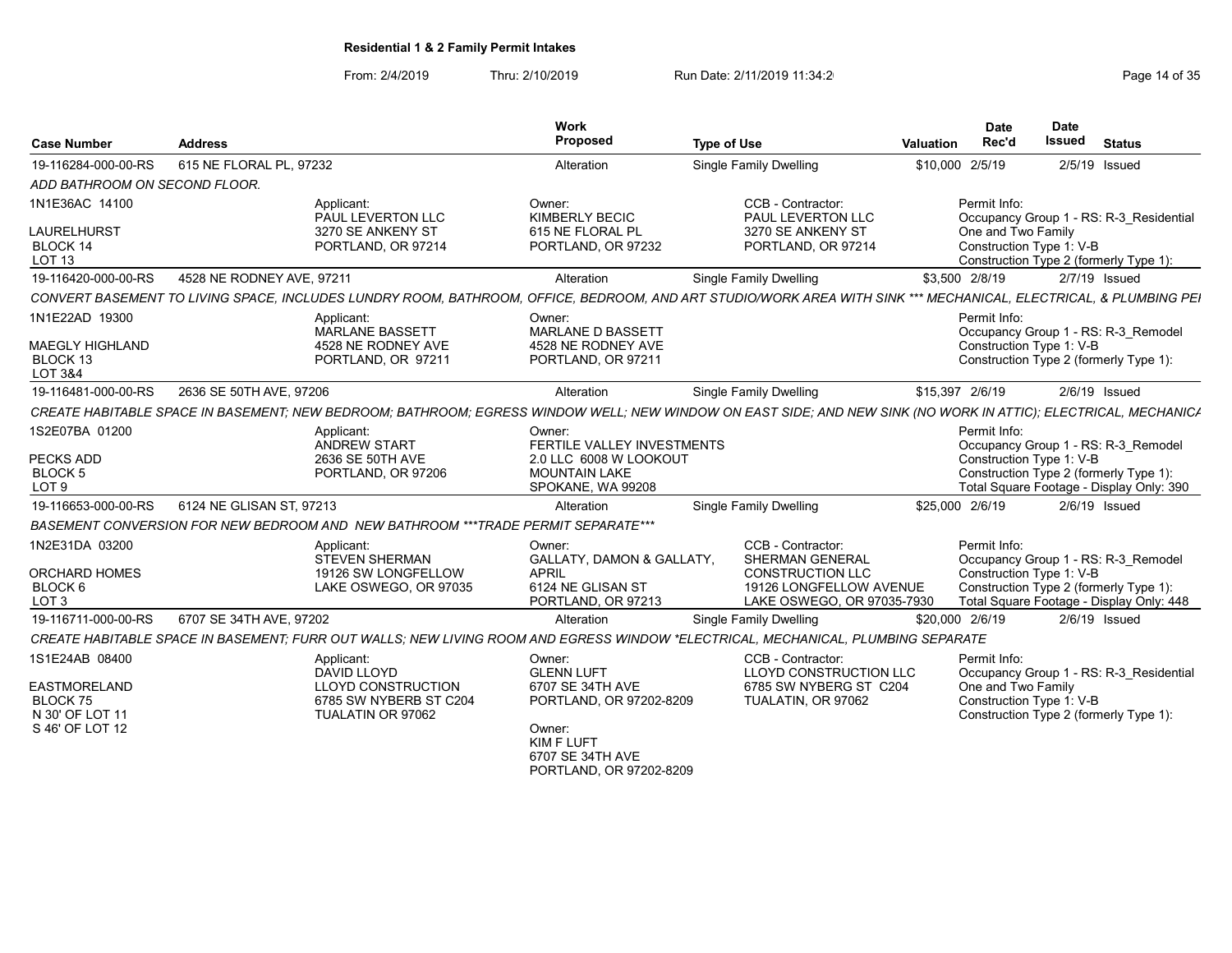| <b>Case Number</b>                                                                      | <b>Address</b>                                    |                                                                                                                       | <b>Work</b><br>Proposed                                                                                                                                       | <b>Type of Use</b>                                                                                                                                           | <b>Valuation</b> | <b>Date</b><br>Rec'd                                           | Date<br>Issued<br><b>Status</b>                                                                                            |
|-----------------------------------------------------------------------------------------|---------------------------------------------------|-----------------------------------------------------------------------------------------------------------------------|---------------------------------------------------------------------------------------------------------------------------------------------------------------|--------------------------------------------------------------------------------------------------------------------------------------------------------------|------------------|----------------------------------------------------------------|----------------------------------------------------------------------------------------------------------------------------|
| 19-116720-000-00-RS                                                                     | 1615 SE PINE ST. 97214                            |                                                                                                                       | Alteration                                                                                                                                                    | Single Family Dwelling                                                                                                                                       | \$10,000 2/6/19  |                                                                | $2/6/19$ Issued                                                                                                            |
|                                                                                         |                                                   | REMOVE ATTACHED CARPORT AND GARAGE IN RESPONSE TO 18-277159 CC                                                        |                                                                                                                                                               |                                                                                                                                                              |                  |                                                                |                                                                                                                            |
| 1N1E35DC 11300<br>NICHOLSONS ADD<br>BLOCK 3<br>E 1/2 OF LOT 3&4                         |                                                   | Applicant:<br>PETER NILAND<br>PETER NILAND.COM LLC<br>2014 NW GLISAN ST APT 504<br>PORTLAND, OR 97209                 | Owner:<br>MIKE J SARGETAKIS<br>1615 SE PINE ST<br>PORTLAND, OR 97214<br>Owner:<br>SARAH A MARTIN<br><b>1615 SE PINE ST</b><br>PORTLAND, OR 97214              | CCB - Contractor:<br>PETER NILAND.COM LLC<br>101 N BRAND BLVD 10TH FLOOR<br>GLENDALE, CA 91203                                                               |                  | Permit Info:<br>One and Two Family<br>Construction Type 1: V-B | Occupancy Group 1 - RS: R-3 Residential<br>Construction Type 2 (formerly Type 1):                                          |
| 19-116884-000-00-RS                                                                     | 6800 SE 32ND AVE, 97202                           |                                                                                                                       | Alteration                                                                                                                                                    | Single Family Dwelling                                                                                                                                       | \$68,300 2/8/19  |                                                                | 2/8/19 Issued                                                                                                              |
|                                                                                         |                                                   |                                                                                                                       |                                                                                                                                                               | REMODEL BASEMENT: ADD BEDROOM AND WINDOW WELLS, BATHROOM AND LIVING SPACE. REMODEL FIRST FLOOR: REMOVE WALLS IN KITCHEN, NEW MASTER BATH, MOVE STAIRS, CHA   |                  |                                                                |                                                                                                                            |
| 1S1E24AB 05700<br><b>EASTMORELAND</b><br>BLOCK 47<br>LOT <sub>4</sub><br>N 1/2 OF LOT 5 |                                                   | Applicant:<br><b>HILARY MACKENZIE</b><br>SUNDELEAF MACKENZIE<br>ARCHITECTURE INC<br>PO BOX 2966<br>PORTLAND, OR 97208 | Owner:<br><b>JEFFREY RICHTER</b><br>6800 SE 32ND AVE<br>PORTLAND OR 97202                                                                                     |                                                                                                                                                              |                  | Permit Info:<br>Construction Type 1: V-B                       | Occupancy Group 1 - RS: R-3 Remodel<br>Construction Type 2 (formerly Type 1):<br>Total Square Footage - Display Only: 1730 |
| 19-116893-000-00-RS                                                                     | 2426 NE ALBERTA ST, 97211                         |                                                                                                                       | Alteration                                                                                                                                                    | <b>Single Family Dwelling</b>                                                                                                                                |                  | \$100 2/8/19                                                   | <b>Under Review</b>                                                                                                        |
|                                                                                         |                                                   |                                                                                                                       |                                                                                                                                                               | CHANGE OF USE FROM SINGLE FAMILY HOME TO LODGING HOUSE TO INCLUDE ONE SUITE IN BASEMENT AND THREE BEDROOMS UPSTAIRS AND LEGALIZATION OF BATHROOM IN BASEMENT |                  |                                                                |                                                                                                                            |
| 1N1E24BC 07500<br><b>LESTER PK</b><br><b>BLOCK1</b><br>W 1/2 OF LOT 21&22               |                                                   | Applicant:<br><b>ROBIN HAWLEY</b><br>THE ALBERTA PETITIE HOTEL<br>3567 NE BRYCE ST<br>PORTLAND OR 97212               | Owner:<br><b>ROBIN H CRUMRINE</b><br>3567 NE BRYCE ST<br>PORTLAND, OR 97212<br>Owner:<br><b>BRIAN CRUMRINE</b><br>3567 NE BRYCE ST<br>PORTLAND, OR 97212      | Primary Contractor:<br>TO BID                                                                                                                                |                  | Permit Info:<br>One and Two Family<br>Construction Type 1: V-B | Occupancy Group 1 - RS: R-3 Residential<br>Construction Type 2 (formerly Type 1):                                          |
| 19-117058-000-00-RS                                                                     | 2006 SE INSLEY ST. 97202                          |                                                                                                                       | Alteration                                                                                                                                                    | <b>Single Family Dwelling</b>                                                                                                                                | \$8,500 2/6/19   |                                                                | 2/6/19 Issued                                                                                                              |
|                                                                                         | RE-ROOF WITH APPROX. 15-20% SHEATHING REPLACEMENT |                                                                                                                       |                                                                                                                                                               |                                                                                                                                                              |                  |                                                                |                                                                                                                            |
| 1S1E14AD 01500<br>ALTON PK<br>BLOCK 12<br>LOT <sub>1</sub>                              |                                                   | Applicant:<br>PRECISION SERVICES LLC<br>PO BOX 964<br>TUALATIN, OR 97062                                              | Owner:<br>CHERYL E NALLY<br>2006 SE INSLEY ST<br>PORTLAND, OR 97202-4850                                                                                      | CCB - Contractor:<br>PRECISION SERVICES LLC<br>PO BOX 964<br>TUALATIN, OR 97062                                                                              |                  | Permit Info:<br>One and Two Family<br>Construction Type 1: V-B | Occupancy Group 1 - RS: R-3 Residential<br>Construction Type 2 (formerly Type 1):                                          |
| 19-117246-000-00-RS                                                                     | 885 NE LAURELHURST PL, 97232                      |                                                                                                                       | Alteration                                                                                                                                                    | <b>Single Family Dwelling</b>                                                                                                                                |                  | \$650 2/7/19                                                   | 2/7/19 Issued                                                                                                              |
|                                                                                         |                                                   | <b>VOLUNTARY STRUCTURAL ANCHORING WOOD FRAME TO FOUNDATION - INTERIOR ONLY</b>                                        |                                                                                                                                                               |                                                                                                                                                              |                  |                                                                |                                                                                                                            |
| 1N1E36AD 16800<br>LAURELHURST<br>BLOCK 9<br>LOT <sub>14</sub>                           |                                                   | Applicant:<br><b>BRYAN KAMENETZ</b><br><b>CASCADEW SEISMIC LLC</b><br>803 NE LAURELHURST PL<br>PORTLAND, OR 97232     | Owner:<br><b>STEFFEN GOELLER</b><br>885 NE LAURELHURST PL<br>PORTLAND, OR 97232<br>Owner:<br>ROXANNA U MIRANDA<br>885 NE LAURELHURST PL<br>PORTLAND, OR 97232 | CCB - Contractor:<br><b>CASCADE SEISMIC LLC</b><br>803 NE LAURELHURST PL<br>PORTLAND, OR 97232                                                               |                  | Permit Info:<br>One and Two Family<br>Construction Type 1: V-B | Occupancy Group 1 - RS: R-3 Residential<br>Construction Type 2 (formerly Type 1):                                          |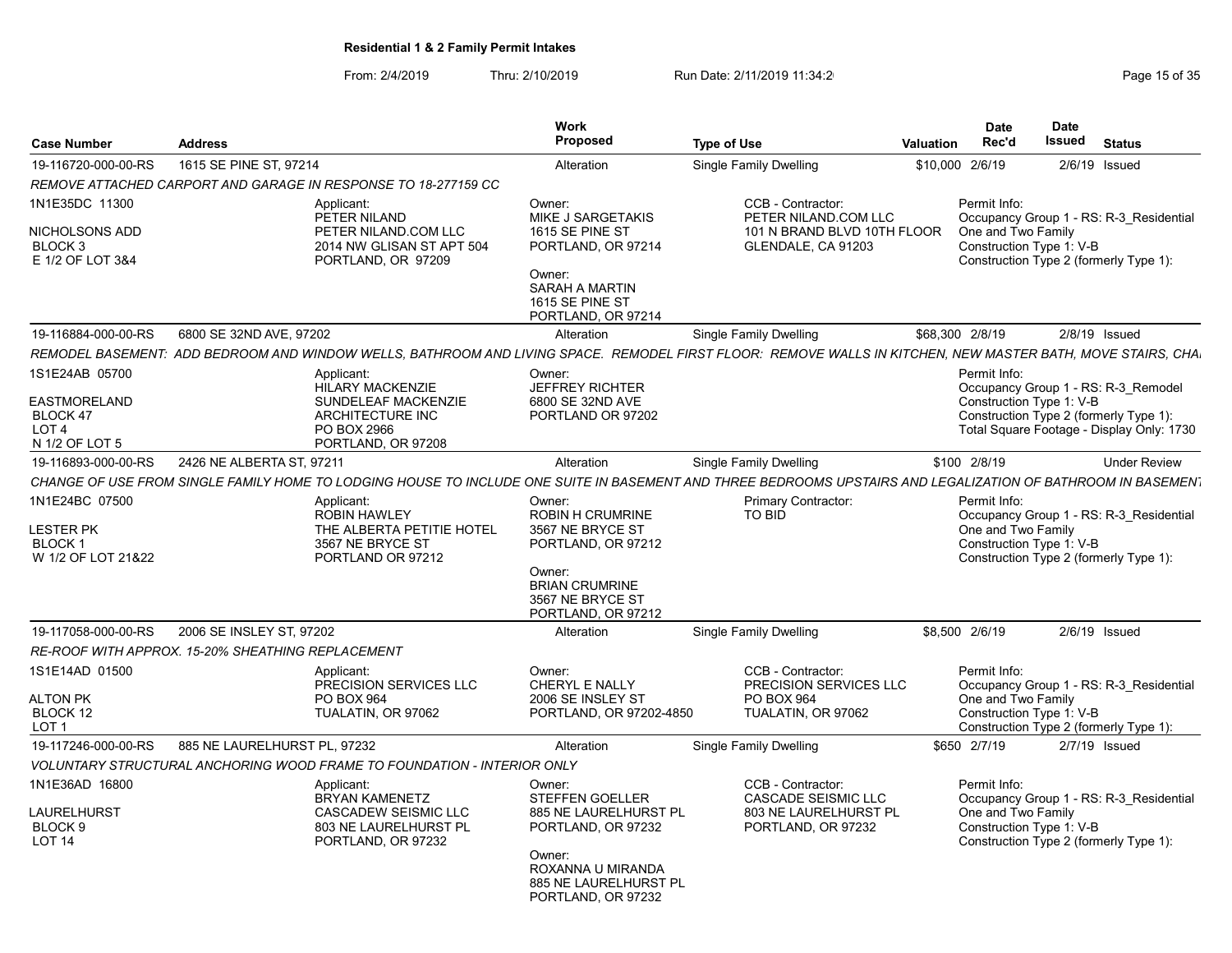|                                                                                          |                              |                                                                                                                                         | <b>Work</b>                                                                                                                                                   |                    |                                                                                                                           |                  | <b>Date</b>                                                    | <b>Date</b>   |                                                                                   |
|------------------------------------------------------------------------------------------|------------------------------|-----------------------------------------------------------------------------------------------------------------------------------------|---------------------------------------------------------------------------------------------------------------------------------------------------------------|--------------------|---------------------------------------------------------------------------------------------------------------------------|------------------|----------------------------------------------------------------|---------------|-----------------------------------------------------------------------------------|
| <b>Case Number</b>                                                                       | <b>Address</b>               |                                                                                                                                         | <b>Proposed</b>                                                                                                                                               | <b>Type of Use</b> |                                                                                                                           | <b>Valuation</b> | Rec'd                                                          | <b>Issued</b> | <b>Status</b>                                                                     |
| 19-117250-000-00-RS                                                                      | 837 NE 44TH AVE, 97213       |                                                                                                                                         | Alteration                                                                                                                                                    |                    | Single Family Dwelling                                                                                                    |                  | \$650 2/7/19                                                   |               | 2/7/19 Issued                                                                     |
|                                                                                          |                              | <b>VOLUNTARY STRUCTURAL ANCHORING WOOD FRAME TO FOUNDATION - INTERIOR ONLY</b>                                                          |                                                                                                                                                               |                    |                                                                                                                           |                  |                                                                |               |                                                                                   |
| 1N2E31BC 09500<br>LAURELHURST<br>BLOCK 58<br>LOT <sub>12</sub>                           |                              | Applicant:<br>BRYAN KAMENETZ<br>CASCADEW SEISMIC LLC<br>803 NE LAURELHURST PL<br>PORTLAND, OR 97232                                     | Owner:<br>BENJAMIN J TURNER<br>837 NE 44TH AVE<br>PORTLAND, OR 97213-1657<br>Owner:<br><b>MEGAN L ROBERTSON</b><br>837 NE 44TH AVE<br>PORTLAND, OR 97213-1657 |                    | CCB - Contractor:<br><b>CASCADE SEISMIC LLC</b><br>803 NE LAURELHURST PL<br>PORTLAND, OR 97232                            |                  | Permit Info:<br>One and Two Family<br>Construction Type 1: V-B |               | Occupancy Group 1 - RS: R-3 Residential<br>Construction Type 2 (formerly Type 1): |
| 19-117334-000-00-RS                                                                      | 2005 SE CYPRESS AVE, 97214   |                                                                                                                                         | Alteration                                                                                                                                                    |                    | Single Family Dwelling                                                                                                    |                  | \$1,500 2/7/19                                                 |               | $2/7/19$ Issued                                                                   |
|                                                                                          |                              | VOLUNTARY INSTALLATION OF ANCHORS BETWEEN EXISTING FRAMED STRUCTURE AND CONCRETE FOUNDATION                                             |                                                                                                                                                               |                    |                                                                                                                           |                  |                                                                |               |                                                                                   |
| 1S1E02DC 01000<br><b>LADDS ADD</b><br>BLOCK <sub>25</sub><br>LOT <sub>24</sub>           |                              | Applicant:<br><b>TYLER REITZER</b><br><b>WESTERN CONSTRUCTION</b><br><b>SYSTEMS</b><br>1995 WALLACE RD NW<br>SALEM, OREGON 97304        | Owner:<br><b>LAURIE KOH</b><br>2005 SE CYPRESS AVE<br>PORTLAND, OR 97214                                                                                      |                    | CCB - Contractor:<br><b>WESTERN CONSTRUCTION</b><br><b>SYSTEMS LLC</b><br>1995 WALLACE RD NW<br><b>SALEM, OR 97304</b>    |                  | Permit Info:<br>One and Two Family<br>Construction Type 1: V-B |               | Occupancy Group 1 - RS: R-3 Residential<br>Construction Type 2 (formerly Type 1): |
| 19-117472-000-00-RS                                                                      | 3603 SE WASHINGTON ST, 97214 |                                                                                                                                         | Alteration                                                                                                                                                    |                    | <b>Single Family Dwelling</b>                                                                                             |                  | \$1,500 2/7/19                                                 |               | $2/7/19$ Issued                                                                   |
|                                                                                          |                              | VOLUNTARY INSTALLATION OF ANCHORS BETWEEN EXISTING FRAMED STRUCTURE AND CONCRETE FOUNDATION - ALL INTERIOR                              |                                                                                                                                                               |                    |                                                                                                                           |                  |                                                                |               |                                                                                   |
| 1S1E01AB 00700<br>SUNNYSIDE & PLAT 2 & 3<br>BLOCK 61<br>W 1/2 OF LOT 15<br><b>LOT 16</b> |                              | Applicant:<br>HEATHER ROGERS<br><b>TERRAFIRMA FOUNDATION</b><br><b>REPAIR INC</b><br>13110 SW WALL ST<br>TIGARD, OR 97223               | Owner:<br>JEROD M TOPLIFF<br>1837 SE 51ST AVE<br>PORTLAND, OR 97215                                                                                           |                    | CCB - Contractor:<br><b>TERRAFIRMA FOUNDATION</b><br><b>REPAIR INC</b><br>761 NE GARDEN VALLEY BLVD<br>ROSEBURG, OR 97470 |                  | Permit Info:<br>One and Two Family<br>Construction Type 1: V-B |               | Occupancy Group 1 - RS: R-3 Residential<br>Construction Type 2 (formerly Type 1): |
| 19-117474-000-00-RS                                                                      | 4618 NE 31ST AVE, 97211      |                                                                                                                                         | Alteration                                                                                                                                                    |                    | Single Family Dwelling                                                                                                    |                  | \$500 2/8/19                                                   |               | $2/8/19$ Issued                                                                   |
|                                                                                          |                              | SOLAR PV PANEL 7.54 KW AC ROOF MOUNTED PV INSTALLATION: PRESCRIPTIVE                                                                    |                                                                                                                                                               |                    |                                                                                                                           |                  |                                                                |               |                                                                                   |
| 1N1E24BD 15600<br><b>ELBERTA</b><br>BLOCK 11<br>LOT <sub>9</sub>                         |                              | Applicant:<br><b>JOHN GRIESER</b><br><b>ELEMENTAL ENERGY</b><br>1339 SE 8TH AVE<br>PORTLAND OR 97214                                    | Owner:<br>WEST COAST DEVELOPMENT<br>1697 19TH ST<br>WEST LINN, OR 97068-4453<br>Owner:<br><b>GROUP INC</b><br>1697 19TH ST                                    |                    | CCB - Contractor:<br>ELEMENTAL ENERGY LLC<br>6819 SE FOSTER RD<br>PORTLAND, OR 97206                                      |                  | Permit Info:<br>One and Two Family<br>Construction Type 1: V-B |               | Occupancy Group 1 - RS: R-3 Residential<br>Construction Type 2 (formerly Type 1): |
|                                                                                          |                              |                                                                                                                                         | WEST LINN, OR 97068-4453                                                                                                                                      |                    |                                                                                                                           |                  |                                                                |               |                                                                                   |
| 19-117477-000-00-RS                                                                      | 2819 SE 61ST AVE, 97206      |                                                                                                                                         | Alteration                                                                                                                                                    |                    | Single Family Dwelling                                                                                                    |                  | \$1,500 2/7/19                                                 |               | $2/7/19$ Issued                                                                   |
| 1S2E07AA 16100                                                                           |                              | VOLUNTARY INSTALLATION OF ANCHORS BETWEEN EXISTING FRAMED STRUCTURE AND CONCRETE FOUNDATION - ALL INTERIOR                              |                                                                                                                                                               |                    |                                                                                                                           |                  |                                                                |               |                                                                                   |
| <b>GLADELLA</b><br><b>BLOCK2</b><br>LOT <sub>9</sub>                                     |                              | Applicant:<br><b>HEATHER ROGERS</b><br><b>TERRAFIRMA FOUNDATION</b><br><b>REPAIR INC</b><br>13110 SW WALL ST<br><b>TIGARD, OR 97223</b> | Owner:<br><b>JENNY FOULKES</b><br>2819 SE 61ST AVE<br>PORTLAND, OR 97206<br>Owner:<br><b>ONESHIN AIKEN</b><br>2819 SE 61ST AVE<br>PORTLAND, OR 97206          |                    | CCB - Contractor:<br><b>TERRAFIRMA FOUNDATION</b><br><b>REPAIR INC</b><br>761 NE GARDEN VALLEY BLVD<br>ROSEBURG, OR 97470 |                  | Permit Info:<br>One and Two Family<br>Construction Type 1: V-B |               | Occupancy Group 1 - RS: R-3 Residential<br>Construction Type 2 (formerly Type 1): |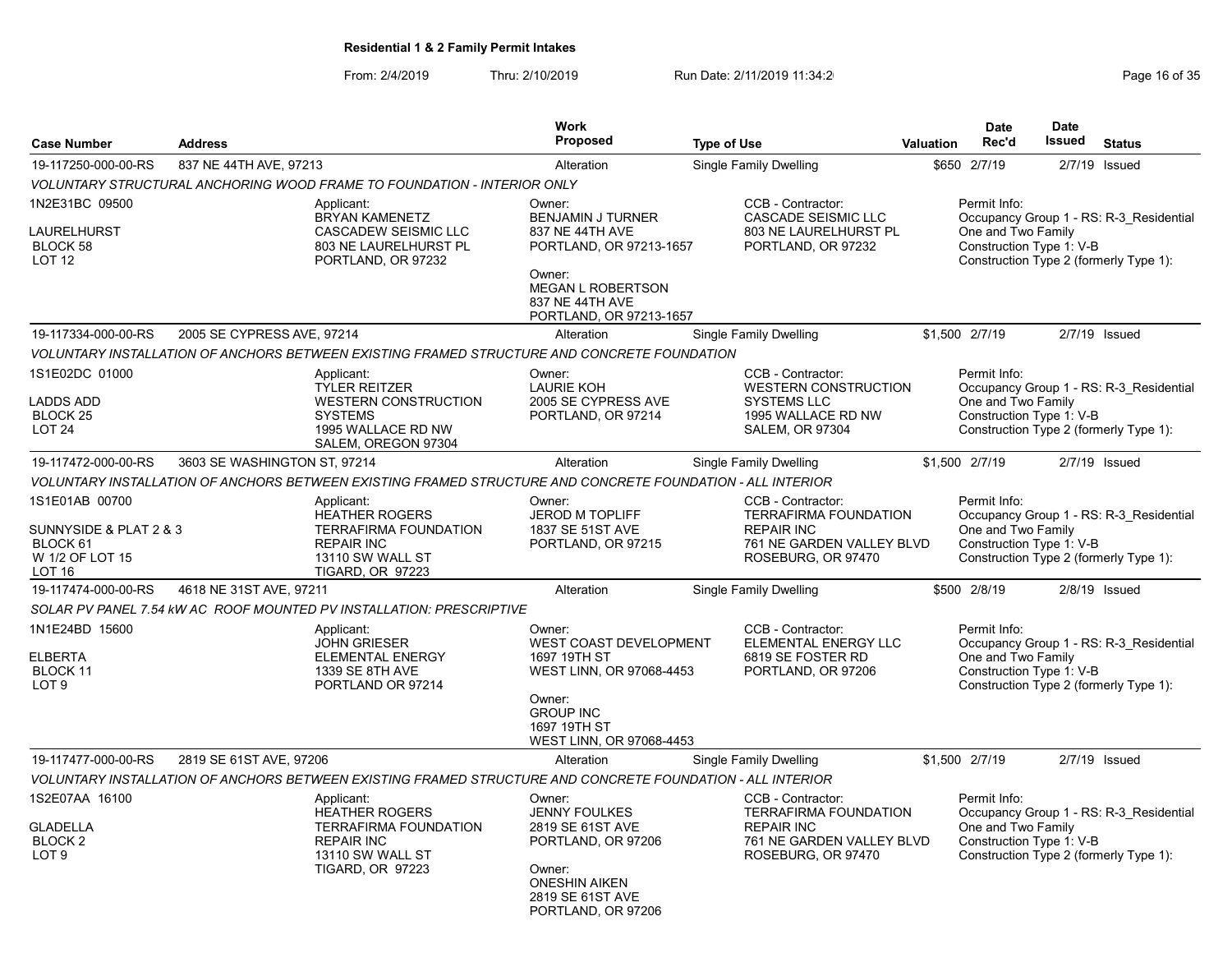| <b>Case Number</b>                                                       | <b>Address</b>                                                                         | Work<br>Proposed                                                                               | <b>Type of Use</b>                                               | Valuation       | <b>Date</b><br>Rec'd                           | <b>Date</b><br><b>Issued</b> | <b>Status</b>                                                                                                            |
|--------------------------------------------------------------------------|----------------------------------------------------------------------------------------|------------------------------------------------------------------------------------------------|------------------------------------------------------------------|-----------------|------------------------------------------------|------------------------------|--------------------------------------------------------------------------------------------------------------------------|
| 19-117479-000-00-RS                                                      | 15511 SE BELMORE HTS, 97236                                                            | Alteration                                                                                     | <b>Single Family Dwelling</b>                                    |                 | \$500 2/8/19                                   |                              | $2/8/19$ Issued                                                                                                          |
|                                                                          | SOLAR 6.67kW AC ROOF MOUNTED PV INSTALLATION - PRESCRIPTIVE                            |                                                                                                |                                                                  |                 |                                                |                              |                                                                                                                          |
| 1S2E24AB 00507                                                           | Applicant:                                                                             | Owner:                                                                                         | CCB - Contractor:                                                |                 | Permit Info:                                   |                              |                                                                                                                          |
| <b>EMERALD VIEW</b><br>LOT <sub>7</sub>                                  | <b>JOHN GRIESER</b><br><b>ELEMENTAL ENERGY</b><br>1339 SE 8TH AVE<br>PORTLAND OR 97214 | JAMES D GROCE<br>15511 SE BELMORE HTS<br>PORTLAND, OR 97236<br>Owner:<br>LAUREL THOMPSON-GROCE | ELEMENTAL ENERGY LLC<br>6819 SE FOSTER RD<br>PORTLAND, OR 97206  |                 | One and Two Family<br>Construction Type 1: V-B |                              | Occupancy Group 1 - RS: R-3 Residential<br>Construction Type 2 (formerly Type 1):                                        |
|                                                                          |                                                                                        | 15511 SE BELMORE HTS<br>PORTLAND, OR 97236                                                     |                                                                  |                 |                                                |                              |                                                                                                                          |
| 19-117485-000-00-RS                                                      | 7223 N MISSISSIPPI AVE, 97217                                                          | Alteration                                                                                     | <b>Single Family Dwelling</b>                                    | \$20,000 2/8/19 |                                                |                              | $2/8/19$ Issued                                                                                                          |
| ALTERATION TO REVISE EXSITING STAIRS                                     |                                                                                        |                                                                                                |                                                                  |                 |                                                |                              |                                                                                                                          |
| 1N1E15BA 23500<br><b>FAIRPORT</b>                                        | Applicant:<br>STOTTS CONSTRUCTION CO<br>6879 SW 204TH AVE                              | Owner:<br><b>MARGARET R GARDNER</b><br>7223 N MISSISSIPPI AVE                                  | CCB - Contractor:<br>STOTTS CONSTRUCTION CO<br>6879 SW 204TH AVE |                 | Permit Info:<br>One and Two Family             |                              | Occupancy Group 1 - RS: R-3 Residential                                                                                  |
| BLOCK 29<br>LOT 26&27                                                    | ALOHA, OR 97078                                                                        | PORTLAND, OR 97217-1663                                                                        | ALOHA, OR 97078                                                  |                 | Construction Type 1: V-B                       |                              | Construction Type 2 (formerly Type 1):                                                                                   |
| 19-117814-000-00-RS                                                      | 3307 SW VERMONT ST, 97219                                                              | Alteration                                                                                     | <b>Single Family Dwelling</b>                                    |                 | \$100 2/8/19                                   |                              | $2/8/19$ Issued                                                                                                          |
|                                                                          | REPAIR NOTCH DAMAGED JOIST IN UPSTAIRS BATHROOM.                                       |                                                                                                |                                                                  |                 |                                                |                              |                                                                                                                          |
| 1S1E17DC 06800<br><b>TRILLIUM MEADOWS</b><br>BLOCK 4<br>LOT <sub>5</sub> | Applicant:<br>ERIC D HOVEY<br>3307 SW VERMONT ST<br>PORTLAND, OR 97219-1056            | Owner:<br><b>NATALIE DICKINSON</b><br>3307 SW VERMONT ST<br>PORTLAND, OR 97219-1056            |                                                                  |                 | Permit Info:<br>Construction Type 1: V-B       |                              | Occupancy Group 1 - RS: R-3 Remodel<br>Construction Type 2 (formerly Type 1):                                            |
|                                                                          |                                                                                        | Owner:<br>ERIC D HOVEY<br>3307 SW VERMONT ST<br>PORTLAND, OR 97219-1056                        |                                                                  |                 |                                                |                              |                                                                                                                          |
| 19-117816-000-00-RS                                                      | 7914 N ALBINA AVE, 97217                                                               | Alteration                                                                                     | <b>Single Family Dwelling</b>                                    |                 | \$8,000 2/8/19                                 |                              | $2/8/19$ Issued                                                                                                          |
|                                                                          | ADD BATHROOM & LAUNDRY ROOM TO BASEMENT STORAGE SPACE.                                 |                                                                                                |                                                                  |                 |                                                |                              |                                                                                                                          |
| 1N1E10CA 09600<br><b>SWINTON</b><br>BLOCK 27<br>LOT 21&22                | Applicant:<br><b>MICHAEL RADIE</b><br>7914 N ALBINA AVE<br>PORTLAND, OR 97217          | Owner:<br>MICHAEL S RADIE<br>7914 N ALBINA AVE<br>PORTLAND, OR 97217                           |                                                                  |                 | Permit Info:<br>Construction Type 1: V-B       |                              | Occupancy Group 1 - RS: R-3 Remodel<br>Construction Type 2 (formerly Type 1):<br>Total Square Footage - Display Only: 65 |
|                                                                          |                                                                                        | Owner:<br><b>CHRISTINA S RADIE</b><br>7914 N ALBINA AVE<br>PORTLAND, OR 97217                  |                                                                  |                 |                                                |                              |                                                                                                                          |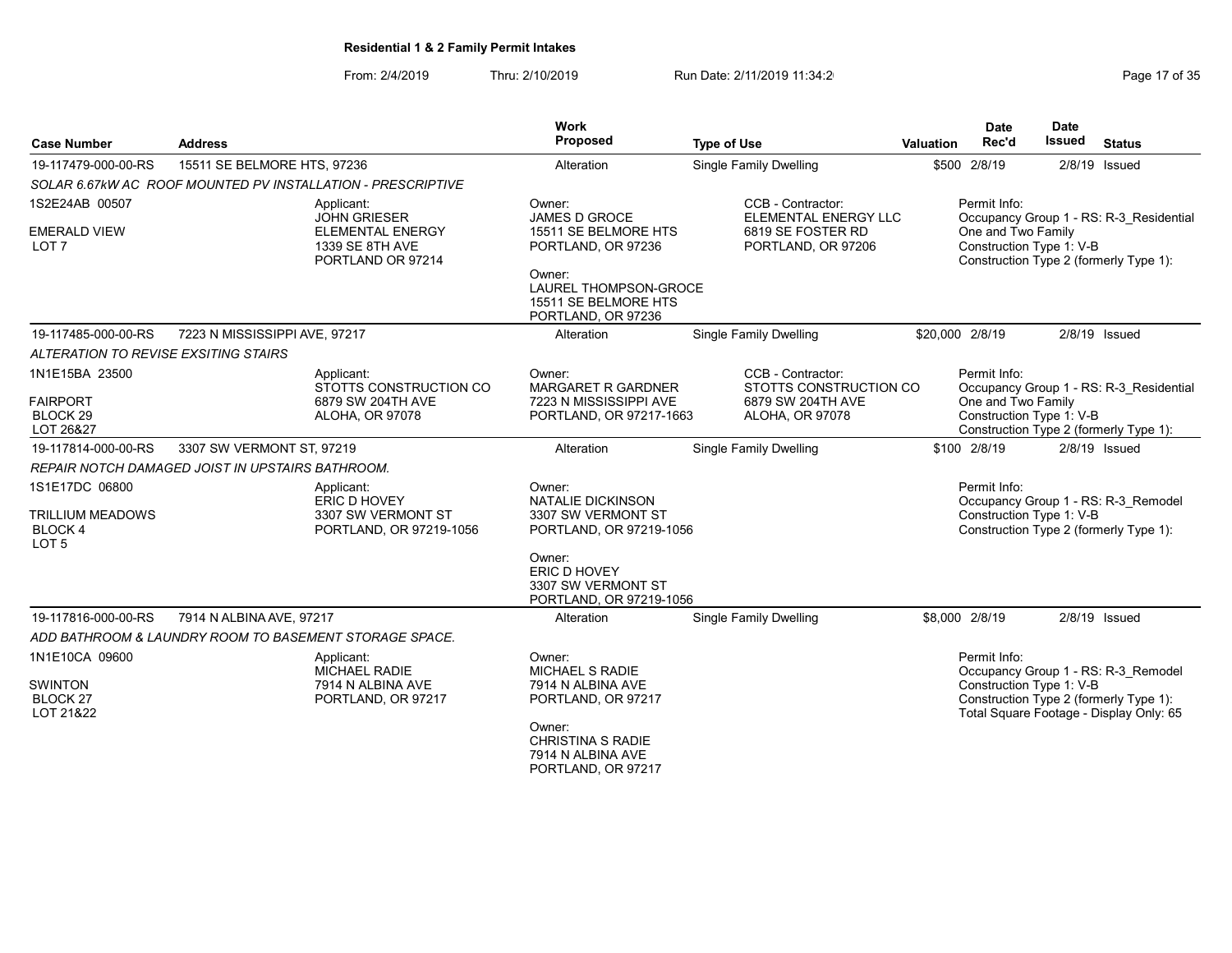| <b>Case Number</b>                                                                 | <b>Address</b>                                                                              |                                                                                                | Work<br>Proposed                                                                                                                                             | <b>Type of Use</b>                                                                                                                                               | Valuation | <b>Date</b><br>Rec'd                     | <b>Date</b><br>Issued | <b>Status</b>                                                                                                             |
|------------------------------------------------------------------------------------|---------------------------------------------------------------------------------------------|------------------------------------------------------------------------------------------------|--------------------------------------------------------------------------------------------------------------------------------------------------------------|------------------------------------------------------------------------------------------------------------------------------------------------------------------|-----------|------------------------------------------|-----------------------|---------------------------------------------------------------------------------------------------------------------------|
| 19-117817-000-00-RS                                                                | 4622 NE 21ST AVE, 97211                                                                     |                                                                                                | Alteration                                                                                                                                                   | Single Family Dwelling                                                                                                                                           |           | \$1,500 2/8/19                           |                       | $2/8/19$ Issued                                                                                                           |
|                                                                                    | VOLUNTARY INSTALLATION OF ANCHORS BETWEEN EXISTING FRAMED STRUCTURE AND CONCRETE FOUNDATION |                                                                                                |                                                                                                                                                              |                                                                                                                                                                  |           |                                          |                       |                                                                                                                           |
| 1N1E23AD 13500<br>VERNON<br>BLOCK 53<br>LOT <sub>7</sub>                           | Applicant:                                                                                  | <b>JOSEPH C KLEINHENZ</b><br>4622 NE 21ST AVE<br>PORTLAND, OR 97211-5829                       | Owner:<br>JOSEPH C KLEINHENZ<br>4622 NE 21ST AVE<br>PORTLAND, OR 97211-5829<br>Owner:<br>MEREDITH A KLEINHENZ<br>4622 NE 21ST AVE                            |                                                                                                                                                                  |           | Permit Info:<br>Construction Type 1: V-B |                       | Occupancy Group 1 - RS: R-3 Remodel<br>Construction Type 2 (formerly Type 1):                                             |
| 19-117823-000-00-RS                                                                | 3227 NE 48TH AVE, 97213                                                                     |                                                                                                | PORTLAND, OR 97211-5829<br>Alteration                                                                                                                        | <b>Single Family Dwelling</b>                                                                                                                                    |           | \$40,000 2/8/19                          |                       | 2/8/19 Issued                                                                                                             |
|                                                                                    |                                                                                             |                                                                                                |                                                                                                                                                              | INTERIOR ALTERATION: REMOVE AND REPLACE STAIRS FROM MAIN LEVEL TO BASEMENT: INSTALL NEW BATHROOM IN BASEMENT: CREATE NEW BEDROOM IN BASEMENT: REMODEL KITCHEI    |           |                                          |                       |                                                                                                                           |
| 1N2E30BA 10400<br>ROSE CITY PK<br>BLOCK 147<br>LOT <sub>3</sub>                    | Applicant:                                                                                  | <b>MARK BASTASCH</b><br>3227 NE 48TH AVE<br>PORTLAND, OR 97213                                 | Owner:<br><b>MARK J BASTASCH</b><br>3227 NE 48TH AVE<br>PORTLAND, OR 97213-1836<br>Owner:<br>DIANA L BASTASCH<br>3227 NE 48TH AVE<br>PORTLAND, OR 97213-1836 |                                                                                                                                                                  |           | Permit Info:<br>Construction Type 1: V-B |                       | Occupancy Group 1 - RS: R-3 Remodel<br>Construction Type 2 (formerly Type 1):<br>Total Square Footage - Display Only: 470 |
| 19-117867-000-00-RS                                                                | 6941 N OLIN AVE, 97203                                                                      |                                                                                                | Alteration                                                                                                                                                   | Single Family Dwelling                                                                                                                                           |           | \$20,000 2/8/19                          |                       | $2/8/19$ Issued                                                                                                           |
|                                                                                    |                                                                                             |                                                                                                |                                                                                                                                                              | CREATE HABITABLE SPACES IN BASEMENT; NEW BATHROOM (2 TOTAL); TWO BEDROOMS; STORAGE; NEW WINDOW WELLS (18-227879 HS) ***ELECTRICAL, PLUMBING, MECHANICAL, SEPARAT |           |                                          |                       |                                                                                                                           |
| 1N1E17BB 10300<br><b>MOCKS ADD</b><br>BLOCK 78<br><b>LOT 10</b><br>N 23' OF LOT 11 | Applicant:                                                                                  | SASHA BECKWITH<br>SAB DESIGN & DRAFTING LLC<br>7115 SW GARDEN HOME RD #28<br>PORTLAND OR 97223 | Owner:<br><b>LARRY WISHER</b><br>13785 SW SANDRIDGE DR<br>TIGARD, OR 97223-5781                                                                              | CCB - Contractor:<br><b>COLIMA CONSTRUCTION LLC</b><br><b>PO BOX 180</b><br><b>CANBY, OR 97013</b>                                                               |           | Permit Info:<br>Construction Type 1: V-B |                       | Occupancy Group 1 - RS: R-3_Remodel<br>Construction Type 2 (formerly Type 1):<br>Total Square Footage - Display Only: 372 |
| 19-118152-000-00-RS                                                                | 4905 NE 17TH AVE, 97211                                                                     |                                                                                                | Alteration                                                                                                                                                   | Single Family Dwelling                                                                                                                                           |           | \$14,000 2/8/19                          |                       | 2/8/19 Issued                                                                                                             |
|                                                                                    |                                                                                             |                                                                                                |                                                                                                                                                              | REPLACE EXISTING BATHTUB WITH SHOWER; NEW WARDROBE AND EXHAUST FAN. LEGALIZE MODIFICATIONS TO WALL/DOOR LAYOUT TO REFLECT LAST PERMITTED LAYOUT (05-165473-RS    |           |                                          |                       |                                                                                                                           |
| 1N1E23AC 04100<br>VERNON<br>BLOCK 41<br><b>LOT 14</b>                              | Applicant:                                                                                  | <b>TIMOTHY BRIGHT</b><br>2310 SE CONCORD RD<br>OAK GROVE OR 97267                              | Owner:<br><b>JAMES P MCIVER</b><br>PO BOX 3294<br>PORTLAND, OR 97208<br>Owner:<br>JAMES P MCIVER REV MCIVER<br>PO BOX 3294<br>PORTLAND, OR 97208             | CCB - Contractor:<br><b>TIMOTHY WILLIAM BRIGHT</b><br>2310 SE CONCORD RD<br>OAK GROVE, OR 97267                                                                  |           | Permit Info:<br>Construction Type 1: V-B |                       | Occupancy Group 1 - RS: R-3 Remodel<br>Construction Type 2 (formerly Type 1):<br>Total Square Footage - Display Only: 100 |
| 19-118163-000-00-RS                                                                | 2437 SE 66TH AVE, 97206                                                                     |                                                                                                | Alteration                                                                                                                                                   | <b>Single Family Dwelling</b>                                                                                                                                    |           | \$4,305 2/8/19                           |                       | 2/8/19 Issued                                                                                                             |
|                                                                                    | INSTALL EGRESS WINDOWS ON EAST SIDE OF HOUSE.                                               |                                                                                                |                                                                                                                                                              |                                                                                                                                                                  |           |                                          |                       |                                                                                                                           |
| 1S2E08BB 00900<br>SECTION 08 1S 2E                                                 | Applicant:                                                                                  | ANDREA WILLIAMS<br><b>GREENSAVERS USA</b>                                                      | Owner:<br>PATRICIA DE ANGELIS<br>2437 SE 66TH AVE                                                                                                            | CCB - Contractor:<br><b>GREENSAVERS USA INC</b><br><b>4 NW FRANKLIN AVE</b>                                                                                      |           | Permit Info:<br>One and Two Family       |                       | Occupancy Group 1 - RS: R-3 Residential                                                                                   |
| TL 900 0.11 ACRES                                                                  |                                                                                             | 4 NW FRANKLIN AVE<br><b>BEND, OR 97003</b>                                                     | PORTLAND, OR 97206-1205                                                                                                                                      | <b>BEND, OR 97703</b>                                                                                                                                            |           | Construction Type 1: V-B                 |                       | Construction Type 2 (formerly Type 1):                                                                                    |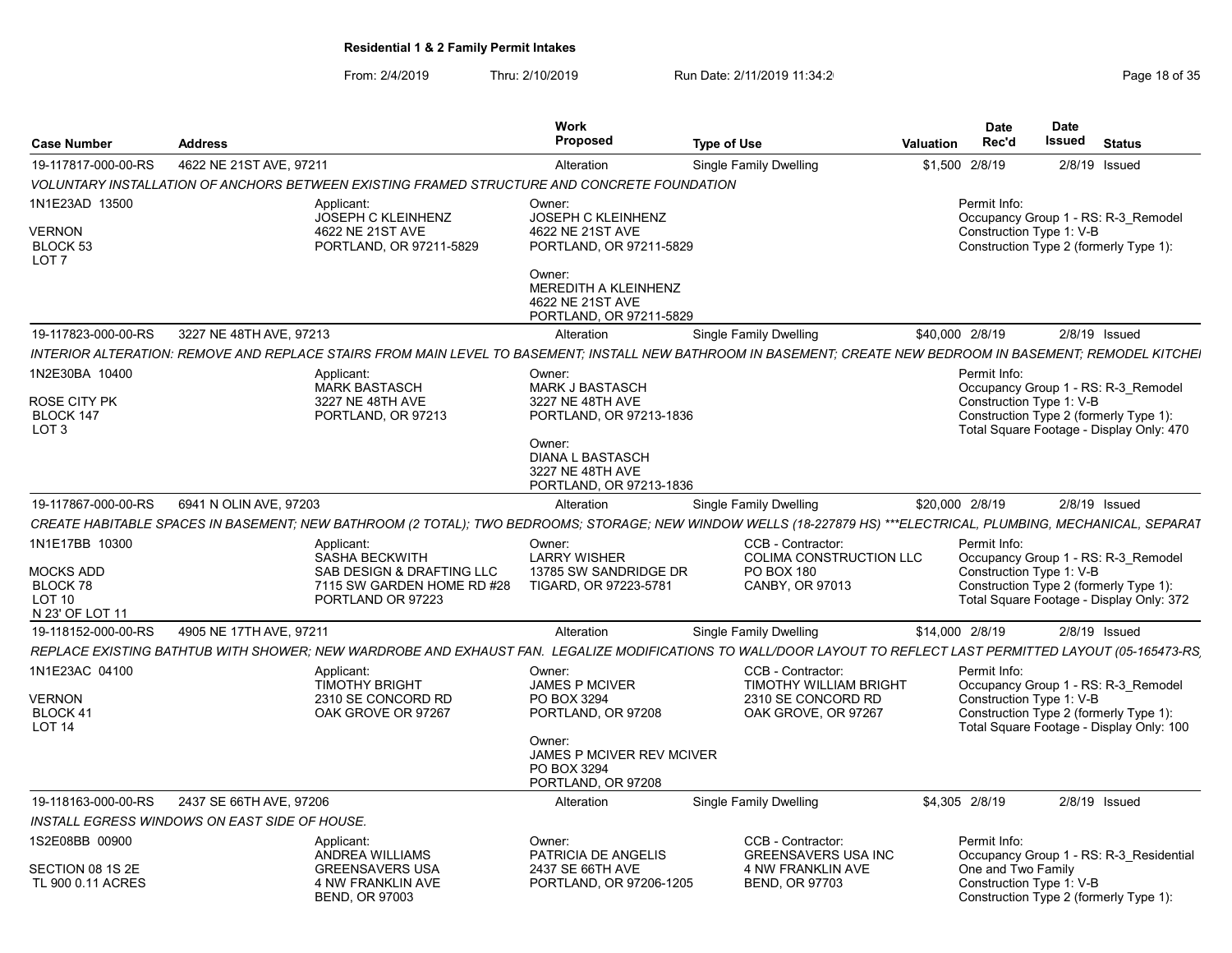From: 2/4/2019 Thru: 2/10/2019 Run Date: 2/11/2019 11:34:2<br>Page 19 of 35

| <b>Case Number</b>                                      | <b>Address</b>                                   |                                                                                                                                                                | Work<br><b>Proposed</b>                                                | <b>Type of Use</b>                                    | Valuation       | <b>Date</b><br>Rec'd | <b>Date</b><br>Issued                                         | <b>Status</b>                                                                         |
|---------------------------------------------------------|--------------------------------------------------|----------------------------------------------------------------------------------------------------------------------------------------------------------------|------------------------------------------------------------------------|-------------------------------------------------------|-----------------|----------------------|---------------------------------------------------------------|---------------------------------------------------------------------------------------|
| 19-118205-000-00-RS                                     | 826 SE 155TH AVE, 97233                          |                                                                                                                                                                | Alteration                                                             | Single Family Dwelling                                | \$3,000 2/8/19  |                      | 2/8/19 Issued                                                 |                                                                                       |
|                                                         |                                                  | REMOVE INTERIOR/ADD INTERIOR CLOSET WALLS. UPDATE WINDOWS. FILL IN EXISTING AND ADDING A SLIDING GLASS DOOR(WINDOWS ARE SAME SIZE; NO CHANGE)                  |                                                                        |                                                       |                 |                      |                                                               |                                                                                       |
| 1S2E01AB 09300                                          |                                                  | Applicant:<br><b>ERIC HERNANDEZ</b>                                                                                                                            | Owner:<br><b>GREG FORD</b>                                             | CCB - Contractor:<br>H & F CONSTRUCTION LLC           |                 | Permit Info:         |                                                               | Occupancy Group 1 - RS: R-3 Remodel                                                   |
| RITLOW AC<br><b>BLOCK C</b><br>N 70' OF S 280' OF LOT 1 |                                                  | 12830 SE RIDGECREST<br>HAPPY VALLEY OR 97086                                                                                                                   | 12830 SE RIDGECREST RD<br>HAPPY VALLEY, OR 97086                       | 12830 SE RIDGECREST RD<br>HAPPY VALLEY, OR 97086      |                 |                      | Construction Type 1: V-B                                      | Construction Type 2 (formerly Type 1):<br>Total Square Footage - Display Only: 50     |
| 19-118231-000-00-RS                                     | 1209 SE UMATILLA ST, 97202                       |                                                                                                                                                                | Alteration                                                             | <b>Single Family Dwelling</b>                         |                 | \$500 2/8/19         | $2/8/19$ Issued                                               |                                                                                       |
|                                                         | CHANGE DIRECTION OF EXISTING EXTERIOR STAIRCASE. |                                                                                                                                                                |                                                                        |                                                       |                 |                      |                                                               |                                                                                       |
| 1S1E23CD 11400                                          |                                                  | Applicant:                                                                                                                                                     | Owner:                                                                 | CCB - Contractor:                                     |                 | Permit Info:         |                                                               |                                                                                       |
| SELLWOOD                                                |                                                  | SCOTT SMITH<br><b>VULCAN DESIGN &amp;</b>                                                                                                                      | NORMAN/MCOUAT<br>1209 SE UMATILLA ST                                   | <b>VULCAN DESIGN &amp;</b><br><b>CONSTRUCTION INC</b> |                 |                      | Occupancy Group 1 - RS: U Decks,<br>Patios, Porches, Carports |                                                                                       |
| BLOCK 48<br>E 36' OF LOT 6                              |                                                  | CONSTRUCTION INC<br>2856 NE 65TH AVE., SUITE C<br>VANCOUVER WA 98661                                                                                           | PORTLAND, OR 97202                                                     | 351 GRAND BLVD<br>VANCOUVER, WA 98661                 |                 |                      | Construction Type 1: V-B                                      | Construction Type 2 (formerly Type 1):                                                |
| 19-118252-000-00-RS                                     | 2944 NE 57TH AVE, 97213                          |                                                                                                                                                                | Alteration                                                             | Single Family Dwelling                                | \$71.064 2/8/19 |                      |                                                               | <b>Under Review</b>                                                                   |
|                                                         |                                                  | LEGALIZING IMPROVEMENTS INCLUDING INTERIOR FRAMING, ADDING INSULATION, UPGRADING WINDOWS (UPSTAIRS STAIRWELL, EGRESS WINDOW UPSTAIRS WINDOW). ON MAIN FLOOR: C |                                                                        |                                                       |                 |                      |                                                               |                                                                                       |
| 1N2E30AD 05200                                          |                                                  | Applicant:                                                                                                                                                     | Owner:                                                                 | CCB - Contractor:                                     |                 | Permit Info:         |                                                               |                                                                                       |
|                                                         |                                                  | DAVID GRBAVAC                                                                                                                                                  | <b>SKY HIGH INTEGRITY</b>                                              | CLEANLINE CONSTRUCTION LLC                            |                 |                      |                                                               | Occupancy Group 1 - RS: R-3 Remodel                                                   |
| ROSE CITY PK                                            |                                                  | 9370 SW 146TH TERR                                                                                                                                             | <b>INVESTMENTS INC</b>                                                 | 9370 SW 146TH TERRACE #4                              |                 |                      | Construction Type 1: V-B                                      |                                                                                       |
| BLOCK 102<br><b>LOT 16</b>                              |                                                  | BEAVERTON, OR 97007                                                                                                                                            | 901 BRUTSCHER ST #127<br>NEWBERG, OR 97132                             | BEAVERTON, OR 97007                                   |                 |                      |                                                               | Construction Type 2 (formerly Type 1):<br>Total Square Footage - Display Only: 1800   |
| 19-118274-000-00-RS                                     | 6708 N KNOWLES AVE, 97217                        |                                                                                                                                                                | Alteration                                                             | Single Family Dwelling                                | \$23,954 2/8/19 |                      |                                                               | $2/8/19$ Issued                                                                       |
|                                                         |                                                  |                                                                                                                                                                |                                                                        |                                                       |                 |                      |                                                               |                                                                                       |
|                                                         |                                                  | VOLUNTARY INSTALLATION OF CONNECTORS BETWEEN FRAMING AND FOUNDATION OF A HOUSE. GAS SHUT OFF VALVE, MINISPLIT HEAT PUMP AND REPLACE WATER HEATER               |                                                                        |                                                       |                 |                      |                                                               |                                                                                       |
| 1N1E16BC 08500                                          |                                                  | Applicant:<br>ANDREA WILLIAMS                                                                                                                                  | Owner:<br>LOUIS J JR PATRICK                                           | CCB - Contractor:<br><b>GREENSAVERS USA INC</b>       |                 | Permit Info:         |                                                               | Occupancy Group 1 - RS: R-3 Residential                                               |
| <b>ARBOR LODGE</b>                                      |                                                  | <b>GREENSAVERS USA</b>                                                                                                                                         | 6708 N KNOWLES AVE                                                     | 4 NW FRANKLIN AVE                                     |                 | One and Two Family   |                                                               |                                                                                       |
| BLOCK 6                                                 |                                                  | <b>4 NW FRANKLIN AVE</b>                                                                                                                                       | PORTLAND, OR 97217                                                     | <b>BEND, OR 97703</b>                                 |                 |                      | Construction Type 1: V-B                                      |                                                                                       |
| LOT <sub>2</sub>                                        |                                                  | <b>BEND, OR 97003</b>                                                                                                                                          |                                                                        |                                                       |                 |                      |                                                               | Construction Type 2 (formerly Type 1):                                                |
|                                                         |                                                  |                                                                                                                                                                | Owner:<br>BONNIE J JOHNSON<br>6708 N KNOWLES AVE<br>PORTLAND, OR 97217 |                                                       |                 |                      |                                                               |                                                                                       |
| 19-118291-000-00-RS                                     | 5019 N VANDERBILT ST, 97203                      |                                                                                                                                                                | Alteration                                                             | Single Family Dwelling                                | \$8,528 2/8/19  |                      | 2/8/19 Issued                                                 |                                                                                       |
|                                                         |                                                  | KITCHEN REMODEL ON FIRST FLOOR. MOVING BATHROOM ON MAIN FLOOR AND ADDING BATHROOM ON SECOND FLOOR ***MECHANICAL, PLUMBING AND ELECTRIC SEPARATE****            |                                                                        |                                                       |                 |                      |                                                               |                                                                                       |
| 1N1E08CB 12600                                          |                                                  | Applicant:                                                                                                                                                     | Owner:                                                                 | CCB - Contractor:                                     |                 | Permit Info:         |                                                               |                                                                                       |
|                                                         |                                                  | <b>ERIC EIMERS</b>                                                                                                                                             | <b>REBECCA M GRAVEN</b>                                                | <b>ERIC EIMERS</b>                                    |                 |                      |                                                               | Occupancy Group 1 - RS: R-3_Residential                                               |
| UNIVERSITY PK                                           |                                                  | RESOURCE MAINTENANCE AND                                                                                                                                       | 5019 N VANDERBILT ST                                                   | <b>ERIC EIMERS</b>                                    |                 | One and Two Family   |                                                               |                                                                                       |
| BLOCK 101                                               |                                                  | <b>CONSTRUCTION</b>                                                                                                                                            | PORTLAND, OR 97203                                                     | 55 NE FREMONT                                         |                 |                      | Construction Type 1: V-B                                      |                                                                                       |
| LOT 12&13                                               |                                                  | 55 NE FREMONT ST<br>PORTLAND, OR 97212                                                                                                                         | Owner:<br>PETER F GRAVEN<br>5019 N VANDERBILT ST                       | PORTLAND, OR 97212                                    |                 |                      |                                                               | Construction Type 2 (formerly Type 1): V-B<br>Total Square Footage - Display Only: 72 |
|                                                         |                                                  |                                                                                                                                                                | PORTLAND, OR 97203                                                     |                                                       |                 |                      |                                                               |                                                                                       |

Total # of RS Alteration permit intakes: 70  $\blacksquare$  Total valuation of RS Alteration permit intakes: \$1,288,747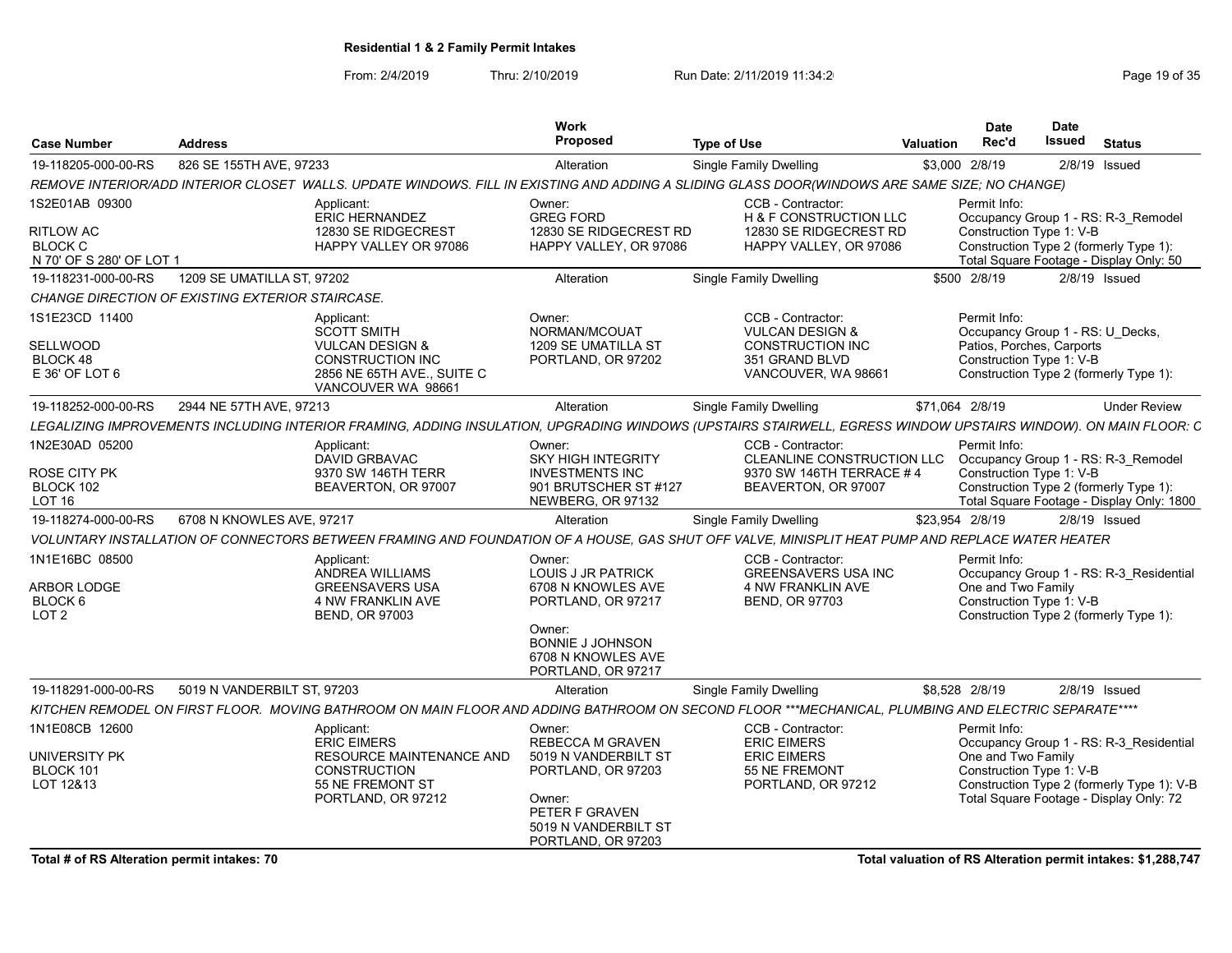### From: 2/4/2019 Thru: 2/10/2019 Run Date: 2/11/2019 11:34:2

|                                                                               |                             |                                                                                                                                  | <b>Work</b>                                                                    |                    |                                                                                                                                              |           | <b>Date</b>                                                                                           | <b>Date</b> |                                        |
|-------------------------------------------------------------------------------|-----------------------------|----------------------------------------------------------------------------------------------------------------------------------|--------------------------------------------------------------------------------|--------------------|----------------------------------------------------------------------------------------------------------------------------------------------|-----------|-------------------------------------------------------------------------------------------------------|-------------|----------------------------------------|
| <b>Case Number</b>                                                            | <b>Address</b>              |                                                                                                                                  | Proposed                                                                       | <b>Type of Use</b> |                                                                                                                                              | Valuation | Rec'd                                                                                                 | Issued      | <b>Status</b>                          |
| 19-118253-000-00-RS                                                           | 2537 SE 13TH AVE, 97202     |                                                                                                                                  | Demolition                                                                     |                    | <b>Accessory Structure</b>                                                                                                                   |           | \$500 2/8/19                                                                                          |             | <b>Under Review</b>                    |
|                                                                               |                             | SB871: DEMOLITION OF DETACHED SHED. NO SEWER. NO BASEMENT. ALL DEBRIS TO BE REMOVED                                              |                                                                                |                    |                                                                                                                                              |           |                                                                                                       |             |                                        |
| 1S1E11BA 01800<br>TIBBETTS ADD<br><b>BLOCK1</b><br>LOT 8                      |                             | Applicant:<br>NATHAN ARNOLD<br><b>FASTER PERMITS</b><br>2000 SW 1ST AVE #420<br>PORTLAND OR 97207                                | Owner:<br><b>STONEWELL LLC</b><br>4211 WOODSIDE CIR<br>LAKE OSWEGO, OR 97035   |                    | CCB - Contractor:<br>STRUCTURE REDEVELOPMENT<br><b>LLC</b><br>PO BOX 3026<br>CLACKAMAS, OR 97015                                             |           | Permit Info:<br>Occupancy Group 1 - RS: U Private<br>Garage\Utility Misc.<br>Construction Type 1: V-B |             | Construction Type 2 (formerly Type 1): |
|                                                                               |                             |                                                                                                                                  |                                                                                |                    | CCB - Contractor:<br>NORTHWEST ABATEMENT<br><b>CORPORATION</b><br>29300 SE LARIAT LANE<br><b>BORING, OR 97009</b>                            |           |                                                                                                       |             |                                        |
| 19-117362-000-00-RS                                                           | 625 SE MANCHESTER PL, 97028 |                                                                                                                                  | Demolition                                                                     | Garage/Carport     |                                                                                                                                              |           | \$14,000 2/7/19                                                                                       |             | <b>Under Review</b>                    |
| SB871-DEMOLITION OF DETACHED GARAGE                                           |                             |                                                                                                                                  |                                                                                |                    |                                                                                                                                              |           |                                                                                                       |             |                                        |
| 11E26AB05900                                                                  |                             | Applicant:<br><b>NOEL SHIPMAN</b><br><b>SHIPMANS QUALITY</b><br><b>CONSTRUCTION INC</b><br>30591 S FRAP LN<br>MOLLALLA, OR 97038 | Owner:<br><b>JENELLE ISAACSON</b><br>3948 SE HARRISON ST<br>PORTLAND, OR 97214 |                    | CCB - Contractor:<br><b>SHIPMANS QUALITY</b><br><b>CONSTRUCTION INC</b><br>30591 S FRAP LN<br>MOLALLA, OR 97038                              |           | Permit Info:<br>Occupancy Group 1 - RS: U Private<br>Garage\Utility Misc.<br>Construction Type 1: V-B |             | Construction Type 2 (formerly Type 1): |
| 19-117868-000-00-RS                                                           | 7827 N BANK ST, 97203       |                                                                                                                                  | Demolition                                                                     | Garage/Carport     |                                                                                                                                              |           | \$1.000 2/8/19                                                                                        |             | <b>Under Review</b>                    |
|                                                                               |                             | SB871; DEMOLISH DETACHED GARAGE. REMOVE ALL FOUNDATIONS AND DEBRIS. NO FILL GREATER THAN 24". NEW DUPLEX UNDER 19-104974-RS.     |                                                                                |                    |                                                                                                                                              |           |                                                                                                       |             |                                        |
| 1N1E06CB 16800<br>NINETEEN-TEN ADD<br>BLOCK <sub>5</sub><br>LOT <sub>14</sub> |                             | Applicant:<br><b>KEVIN PARTAIN</b><br><b>URBAN VISIONS</b><br><b>223 NE 56TH AVE</b><br>PORTLAND OR 97213                        | Owner:<br><b>NICK BERRY</b><br>10214 N ALLEGHENY<br>PORTLAND OR 97203          |                    | CCB - Contractor:<br><b>JB CEREGHINO CONSTRUCTION</b><br><b>INC</b><br>1640 AMONSON CT<br>GLADSTONE, OR 97027                                |           | Permit Info:<br>Occupancy Group 1 - RS: U Private<br>Garage\Utility Misc.<br>Construction Type 1: V-B |             | Construction Type 2 (formerly Type 1): |
| 19-117878-000-00-RS                                                           | 1820 NE HOLMAN ST, 97211    |                                                                                                                                  | Demolition                                                                     | Garage/Carport     |                                                                                                                                              |           | \$1.000 2/8/19                                                                                        |             | <b>Under Review</b>                    |
|                                                                               |                             | SB871; DEMOLISH DETACHED GARAGE. REMOVE ALL FOUNDATIONS AND DEBRIS. NO FILL GREATER THAN 24".                                    |                                                                                |                    |                                                                                                                                              |           |                                                                                                       |             |                                        |
| 1N1E14DB 08800<br>HIGHLAND PK<br>BLOCK 10<br>LOT F-H EXC PT IN ST             |                             | Applicant:<br><b>KEVIN PARTAIN</b><br><b>URBAN VISIONS</b><br><b>223 NE 56TH AVE</b><br>PORTLAND OR 97213                        | Owner:<br>5891 SW MERIDIAN WAY<br>TUALATIN, OR 97062                           |                    | CCB - Contractor:<br>COLUMBIA REDEVELOPMENT LLC ETRUSCAN VENTURES LLC<br>9999 SW WILSHIRE 208<br>PORTLAND, OR 97225                          |           | Permit Info:<br>Occupancy Group 1 - RS: U Private<br>Garage\Utility Misc.<br>Construction Type 1: V-B |             | Construction Type 2 (formerly Type 1): |
| 19-118249-000-00-RS                                                           | 2537 SE 13TH AVE, 97202     |                                                                                                                                  | Demolition                                                                     | Garage/Carport     |                                                                                                                                              |           | \$500 2/8/19                                                                                          |             | <b>Under Review</b>                    |
|                                                                               |                             | SB871: DEMOLITION OF DETACHED GARAGE. NO BASEMENT. NO SEWER. REMOVE ALL DEBRIS                                                   |                                                                                |                    |                                                                                                                                              |           |                                                                                                       |             |                                        |
| 1S1E11BA 01800<br><b>TIBBETTS ADD</b><br><b>BLOCK1</b><br>LOT <sub>8</sub>    |                             | Applicant:<br>NATHAN ARNOLD<br><b>FASTER PERMITS</b><br>2000 SW 1ST AVE #420<br>PORTLAND OR 97207                                | Owner:<br><b>STONEWELL LLC</b><br>4211 WOODSIDE CIR<br>LAKE OSWEGO, OR 97035   |                    | CCB - Contractor:<br>STRUCTURE REDEVELOPMENT<br>$\sqcup$ C<br>PO BOX 3026<br>CLACKAMAS, OR 97015<br>CCB - Contractor:<br>NORTHWEST ABATEMENT |           | Permit Info:<br>Occupancy Group 1 - RS: U Private<br>Garage\Utility Misc.<br>Construction Type 1: V-B |             | Construction Type 2 (formerly Type 1): |
|                                                                               |                             |                                                                                                                                  |                                                                                |                    | <b>CORPORATION</b><br>29300 SE LARIAT LANE                                                                                                   |           |                                                                                                       |             |                                        |

BORING, OR 97009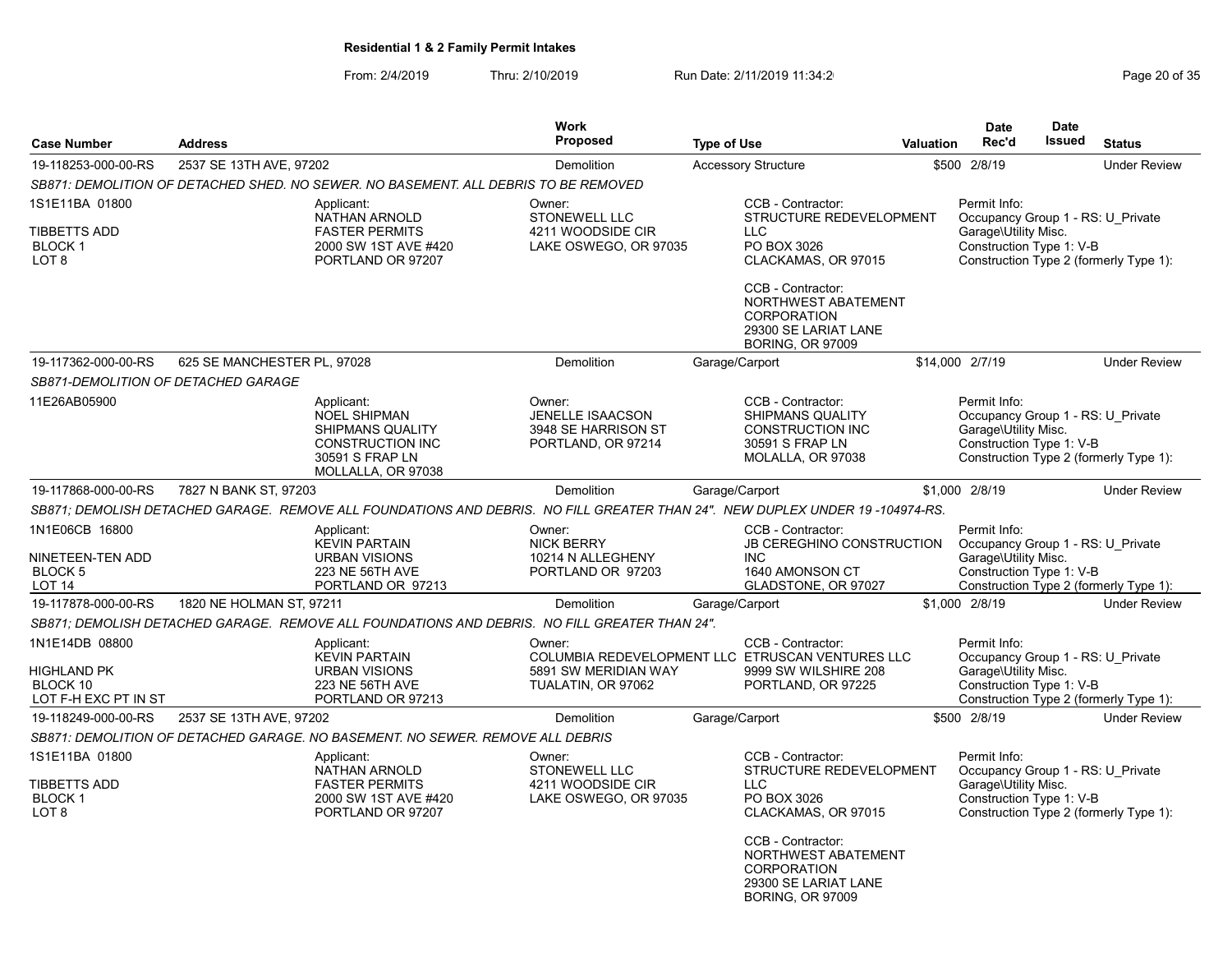From: 2/4/2019 Thru: 2/10/2019 Run Date: 2/11/2019 11:34:2<br>Page 21 of 35

| <b>Case Number</b>                                                           | <b>Address</b>                  |                                                                                                                                                                   | Work<br>Proposed                                                                                                 | <b>Type of Use</b> |                                                                                                                               | Valuation | <b>Date</b><br>Rec'd                                           | <b>Date</b><br><b>Issued</b> | <b>Status</b>                                                                     |
|------------------------------------------------------------------------------|---------------------------------|-------------------------------------------------------------------------------------------------------------------------------------------------------------------|------------------------------------------------------------------------------------------------------------------|--------------------|-------------------------------------------------------------------------------------------------------------------------------|-----------|----------------------------------------------------------------|------------------------------|-----------------------------------------------------------------------------------|
| 19-116728-000-00-RS                                                          | 123 SE 55TH AVE - Unit A, 97215 |                                                                                                                                                                   | Demolition                                                                                                       |                    | <b>Single Family Dwelling</b>                                                                                                 |           | \$1,000 2/6/19                                                 |                              | <b>Under Review</b>                                                               |
|                                                                              |                                 | SB871 DEMOLISH EXISTING SINGLE FAMILY HOME: FILL BASEMENT: CAP SEWER; REMOVE ALL DEBRIS. SUBJECT TO 35-DAY DEMOLITION DELAY. RESIDENTIAL COMPREHENSIVE PLAN DESIG |                                                                                                                  |                    |                                                                                                                               |           |                                                                |                              |                                                                                   |
| 1N2E31DC 12200<br><b>MELROSE</b><br>S 52.58' OF N 100' OF LOT 8 EXC PT IN ST |                                 | Applicant:<br><b>ZAC HORTON</b><br><b>FASTER PERMITS</b><br>2000 SW 1ST AVE SUITE 420<br>PORTLAND, OR 97201                                                       | Owner:<br>ALLIE R MILLER<br>18412 NE 92ND AVE<br>BATTLE GROUND, WA 98604-5216<br>Owner:<br><b>JACKY W MILLER</b> |                    | CCB - Contractor:<br><b>CHAS ECKMAN-CALDWELL</b><br><b>COLUMBIA EXCAVATING LLC</b><br>16010 SE CIELO CT<br>DAMASCUS, OR 97089 |           | Permit Info:<br>One and Two Family<br>Construction Type 1: V-B |                              | Occupancy Group 1 - RS: R-3_Residential<br>Construction Type 2 (formerly Type 1): |
|                                                                              |                                 |                                                                                                                                                                   | 18412 NE 92ND AVE<br>BATTLE GROUND, WA 98604-5216                                                                |                    |                                                                                                                               |           |                                                                |                              |                                                                                   |
| 19-116735-000-00-RS                                                          | 133 SE 55TH AVE - Unit A. 97215 |                                                                                                                                                                   | Demolition                                                                                                       |                    | Single Family Dwelling                                                                                                        |           | \$1,000 2/6/19                                                 |                              | <b>Under Review</b>                                                               |
|                                                                              |                                 | SB871 DEMOLISH EXISTING SINGLE FAMILY: NO BASEMENT: CAP SEWER: REMOVE ALL DEBRIS. SUBJECT TO 35-DAY DEMOLITION DELAY. RESIDENTIAL COMPREHENSIVE PLAN DESIGNATION. |                                                                                                                  |                    |                                                                                                                               |           |                                                                |                              |                                                                                   |
| 1N2E31DC 12100                                                               |                                 | Applicant:<br><b>ZAC HORTON</b>                                                                                                                                   | Owner:<br>ROBERT WILLIAM JOHNSON TR                                                                              |                    | CCB - Contractor:<br>CHAS ECKMAN-CALDWELL                                                                                     |           | Permit Info:                                                   |                              | Occupancy Group 1 - RS: R-3 Residential                                           |
| <b>MELROSE</b><br>S 50' OF LOT 8 EXC PT IN ST                                |                                 | <b>FASTER PERMITS</b><br>2000 SW 1ST AVE SUITE 420<br>PORTLAND, OR 97201                                                                                          |                                                                                                                  |                    | <b>COLUMBIA EXCAVATING LLC</b><br>16010 SE CIELO CT<br>DAMASCUS, OR 97089                                                     |           | One and Two Family<br>Construction Type 1: V-B                 |                              | Construction Type 2 (formerly Type 1):                                            |
| 19-116746-000-00-RS                                                          | 141 SE 55TH AVE, 97215          |                                                                                                                                                                   | Demolition                                                                                                       |                    | Single Family Dwelling                                                                                                        |           | \$1,000 2/6/19                                                 |                              | <b>Under Review</b>                                                               |
|                                                                              |                                 | SB871 DECONSTRUCT EXISTING SINGLE FAMILY HOME: FILL BASEMENT: CAP SEWER: REMOVE ALL DEBRIS: DECOMMISSION REQUIRED. SUBJECT TO 35-DAY DEMOLITION DELAY. RESIDENTI  |                                                                                                                  |                    |                                                                                                                               |           |                                                                |                              |                                                                                   |
| 1N2E31DC 12000                                                               |                                 | Applicant:<br><b>ZAC HORTON</b>                                                                                                                                   | Owner:<br>ROBERT WILLIAM JOHNSON TR                                                                              |                    | CCB - Contractor:<br>CHAS ECKMAN-CALDWELL                                                                                     |           | Permit Info:                                                   |                              | Occupancy Group 1 - RS: R-3 Residential                                           |
| <b>MELROSE</b><br>N 50' OF LOT 7 EXC PT IN ST                                |                                 | <b>FASTER PERMITS</b><br>2000 SW 1ST AVE SUITE 420<br>PORTLAND, OR 97201                                                                                          |                                                                                                                  |                    | <b>COLUMBIA EXCAVATING LLC</b><br>16010 SE CIELO CT<br>DAMASCUS, OR 97089                                                     |           | One and Two Family<br>Construction Type 1: V-B                 |                              | Construction Type 2 (formerly Type 1):                                            |
| 19-118241-000-00-RS                                                          | 2537 SE 13TH AVE, 97202         |                                                                                                                                                                   | Demolition                                                                                                       |                    | <b>Single Family Dwelling</b>                                                                                                 |           | \$1,000 2/8/19                                                 |                              | <b>Under Review</b>                                                               |
|                                                                              |                                 | SB871: DEMOLITION OF SINGLE FAMILY HOME. BASEMENT TO REMAIN. CAP SEWER. ALL DEBRIS TO BE REMOVED. SUBJECT TO 35-DAY DEMOLITION DELAY. RESIDENTIAL COMPREHENSIVE F |                                                                                                                  |                    |                                                                                                                               |           |                                                                |                              |                                                                                   |
| 1S1E11BA 01800                                                               |                                 | Applicant:<br><b>NATHAN ARNOLD</b>                                                                                                                                | Owner:<br><b>STONEWELL LLC</b>                                                                                   |                    | CCB - Contractor:<br>STRUCTURE REDEVELOPMENT                                                                                  |           | Permit Info:                                                   |                              | Occupancy Group 1 - RS: R-3 Residential                                           |
| <b>TIBBETTS ADD</b><br>BLOCK <sub>1</sub><br>LOT <sub>8</sub>                |                                 | <b>FASTER PERMITS</b><br>2000 SW 1ST AVE #420<br>PORTLAND OR 97207                                                                                                | 4211 WOODSIDE CIR<br>LAKE OSWEGO, OR 97035                                                                       |                    | <b>LLC</b><br>PO BOX 3026<br>CLACKAMAS, OR 97015                                                                              |           | One and Two Family<br>Construction Type 1: V-B                 |                              | Construction Type 2 (formerly Type 1):                                            |
|                                                                              |                                 |                                                                                                                                                                   |                                                                                                                  |                    | CCB - Contractor:<br>NORTHWEST ABATEMENT<br>CORPORATION<br>29300 SE LARIAT LANE<br><b>BORING, OR 97009</b>                    |           |                                                                |                              |                                                                                   |

Total # of RS Demolition permit intakes: 9 **Total valuation of RS Demolition permit intakes:** \$21,000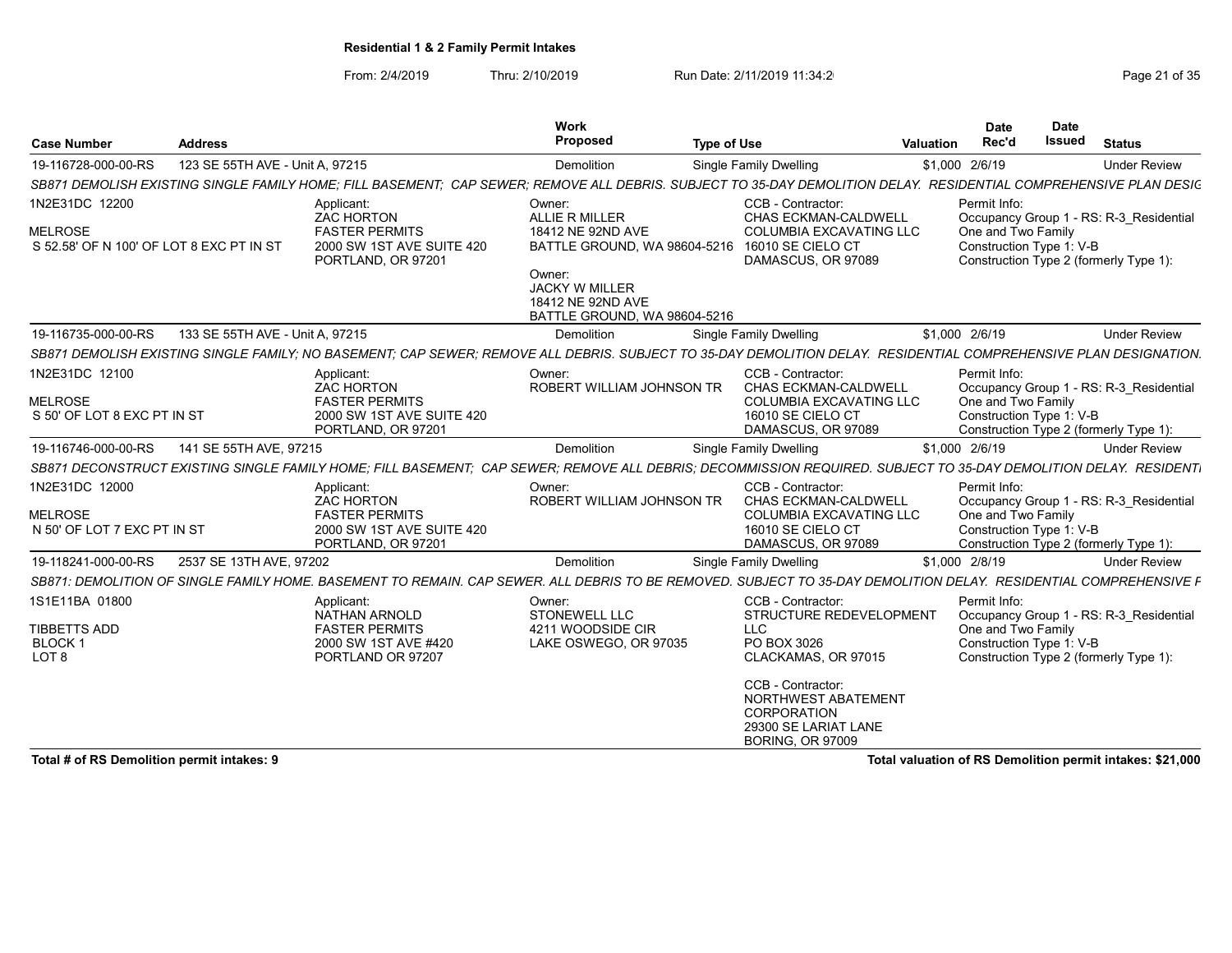| Page 22 of 35 |  |  |
|---------------|--|--|
|               |  |  |

| <b>Case Number</b>                                                           | <b>Address</b>                             |                                                                                                                                                                                                          | Work<br><b>Proposed</b>                                                                                                                                        | <b>Type of Use</b>                                                                                                              | <b>Valuation</b> | <b>Date</b><br>Rec'd                                           | <b>Date</b><br><b>Issued</b> | <b>Status</b>                                                                     |
|------------------------------------------------------------------------------|--------------------------------------------|----------------------------------------------------------------------------------------------------------------------------------------------------------------------------------------------------------|----------------------------------------------------------------------------------------------------------------------------------------------------------------|---------------------------------------------------------------------------------------------------------------------------------|------------------|----------------------------------------------------------------|------------------------------|-----------------------------------------------------------------------------------|
| 19-115533-000-00-RS                                                          | 4321 NE COUCH ST, 97213                    |                                                                                                                                                                                                          | Interior Alteration Only Single Family Dwelling                                                                                                                |                                                                                                                                 |                  | \$2,000 2/4/19                                                 | 2/4/19 Final                 |                                                                                   |
|                                                                              |                                            | VOLUNTARY INSTALLATION OF ANCHORS BETWEEN EXISTING FRAMED STRUCTURE AND CONCRETE FOUNDATION                                                                                                              |                                                                                                                                                                |                                                                                                                                 |                  |                                                                |                              |                                                                                   |
| 1N2E31CB 10100<br>LAURELHURST<br>BLOCK 109<br>LOT <sub>7</sub>               |                                            | Applicant:<br><b>DREW CHADBOURNE</b><br><b>SECURE SEISMIC</b><br>1024 NE BUFFALO ST<br>PORTLAND, OR 97211                                                                                                | Owner:<br>THEODORE A III SCHENDEL<br>4321 NE COUCH ST<br>PORTLAND, OR 97213<br>Owner:<br>AMY L SCHENDEL<br>4321 NE COUCH ST                                    | CCB - Contractor:<br><b>DARYL HARE</b><br>SECURE SEISMIC LLC<br>1024 NE BUFFALO ST<br>PORTLAND, OR 97211                        |                  | Permit Info:<br>One and Two Family<br>Construction Type 1: V-B |                              | Occupancy Group 1 - RS: R-3 Residential<br>Construction Type 2 (formerly Type 1): |
| 19-115536-000-00-RS                                                          | 2524 NE ALAMEDA DR, 97212                  |                                                                                                                                                                                                          | PORTLAND, OR 97213                                                                                                                                             | <b>Single Family Dwelling</b>                                                                                                   |                  | \$7,370 2/4/19                                                 |                              | 2/4/19 Under Inspection                                                           |
|                                                                              |                                            |                                                                                                                                                                                                          | Interior Alteration Only                                                                                                                                       |                                                                                                                                 |                  |                                                                |                              |                                                                                   |
| 1N1E24CC 05900<br>ALAMEDA PARK<br>BLOCK 10<br>LOT 1 TL 5900                  |                                            | VOLUNTARY INSTALLATION OF CONNECTORS BETWEEN FRAMING AND FOUNDATION OF HOUSE<br>Applicant:<br><b>STEVE GEMMELL</b><br><b>GEMMELL CONSTRUCTION LLC</b><br>210 SE MADISON ST SUITE 1<br>PORTLAND, OR 97214 | Owner:<br>MARGARET C PRICE<br>2524 NE ALAMEDA DR<br>PORTLAND, OR 97212-1556<br>Owner:<br><b>DAVID A PRICE</b><br>2524 NE ALAMEDA DR<br>PORTLAND, OR 97212-1556 | CCB - Contractor:<br><b>STEVE GEMMELL</b><br><b>GEMMELL CONSTRUCTION LLC</b><br>210 SE MADISON ST SUITE 1<br>PORTLAND, OR 97214 |                  | Permit Info:<br>One and Two Family<br>Construction Type 1: V-B |                              | Occupancy Group 1 - RS: R-3 Residential<br>Construction Type 2 (formerly Type 1): |
| 19-115540-000-00-RS                                                          | 1601 SW ELIZABETH ST, 97201                |                                                                                                                                                                                                          | Interior Alteration Only Single Family Dwelling                                                                                                                |                                                                                                                                 |                  | \$3,500 2/4/19                                                 |                              | 2/4/19 Under Inspection                                                           |
| BATHROOM REMODEL. TRADES ONLY.                                               |                                            |                                                                                                                                                                                                          |                                                                                                                                                                |                                                                                                                                 |                  |                                                                |                              |                                                                                   |
| 1S1E04CD 02100<br><b>GROVERS ADD</b><br>BLOCK 101<br>E 40' OF S 1/2 OF LOT 2 | INC STRIP 10' WIDE E OF ADJ S 1/2 OF LOT 1 | Applicant:<br><b>KEITH JENSEN</b><br>REDFISH CONTRACTORS LLC<br>PO BOX 13176<br>PORTLAND, OR 97213                                                                                                       | Owner:<br>THOMAS A DEWLAND<br>1601 SW ELIZABETH ST<br>PORTLAND, OR 97201<br>Owner:<br><b>ILSE A LARSON</b><br>1601 SW ELIZABETH ST<br>PORTLAND, OR 97201       | CCB - Contractor:<br>REDFISH CONTRACTORS LLC<br>PO BOX 13176<br>PORTLAND, OR 97213                                              |                  | Permit Info:<br>One and Two Family<br>Construction Type 1: V-B |                              | Occupancy Group 1 - RS: R-3 Residential<br>Construction Type 2 (formerly Type 1): |
| 19-115546-000-00-RS                                                          | 3226 SW DICKINSON ST, 97219                |                                                                                                                                                                                                          | Interior Alteration Only Single Family Dwelling                                                                                                                |                                                                                                                                 |                  | \$108,000 2/4/19                                               |                              | $2/4/19$ Issued                                                                   |
|                                                                              |                                            | REMOVING TWO NON BEARING WALLS, NEW ELECTRICAL AND DUCTING IN KITCHEN. NEW GAS LINE FOR KITCHEN. TRADES ONLY, NO PLANS  NO ADDED TOILETS.                                                                |                                                                                                                                                                |                                                                                                                                 |                  |                                                                |                              |                                                                                   |
| 1S1E32AB 00203<br>PARTITION PLAT 1995-45<br>LOT <sub>3</sub>                 |                                            | Applicant:<br><b>CLARKBUILT INC</b><br>4138 SE 42ND AVE<br>PORTLAND, OR 97206                                                                                                                            | Owner:<br>MAUREEN M MYBECK<br>3226 SW DICKINSON ST<br>PORTLAND, OR 97219<br>Owner:<br><b>HARLEY J III EARL</b><br>3226 SW DICKINSON ST<br>PORTLAND, OR 97219   | CCB - Contractor:<br><b>CLARKBUILT INC</b><br>4138 SE 42ND AVE<br>PORTLAND, OR 97206                                            |                  | Permit Info:<br>One and Two Family<br>Construction Type 1: V-B |                              | Occupancy Group 1 - RS: R-3_Residential<br>Construction Type 2 (formerly Type 1): |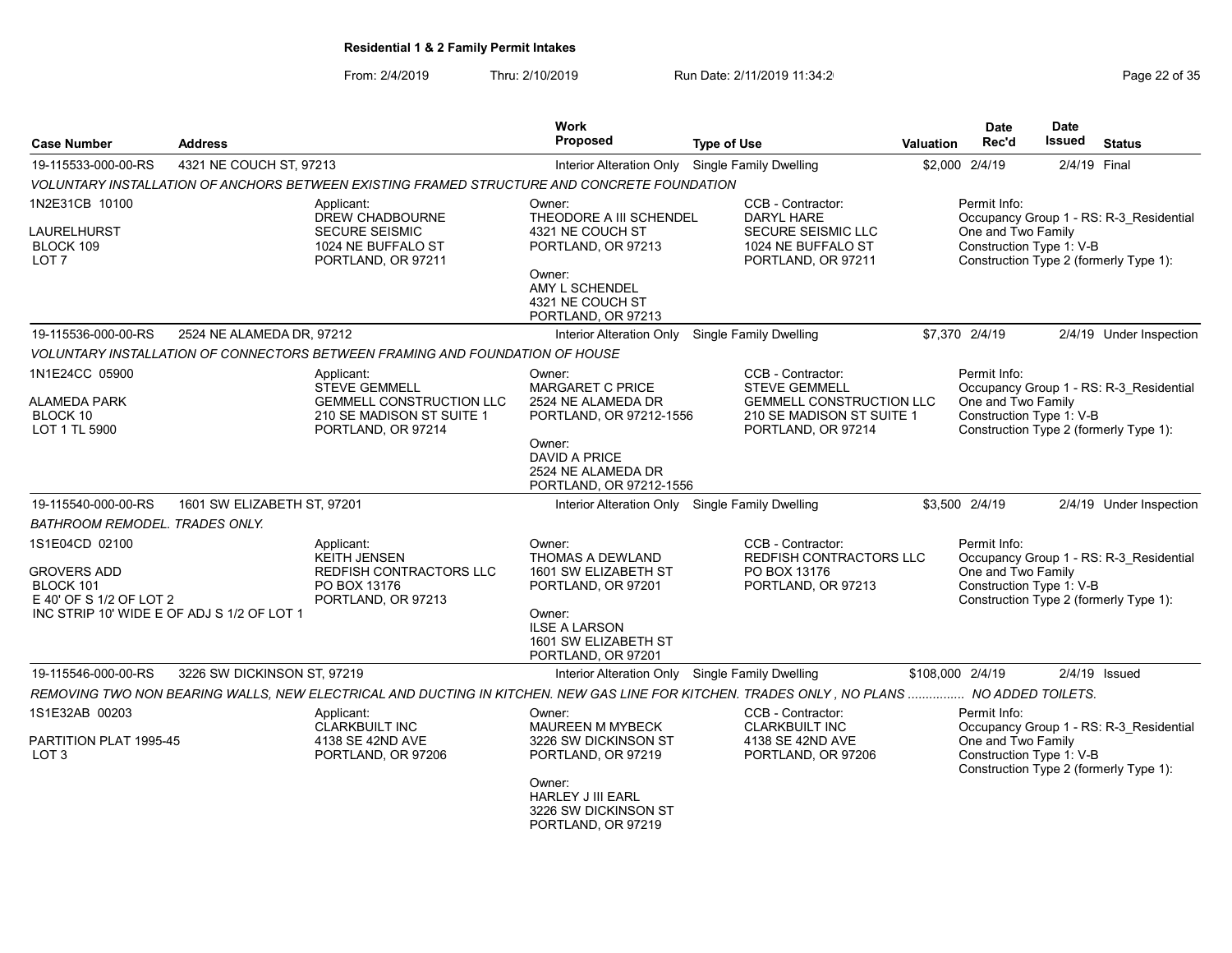| Page 23 of 35 |  |  |
|---------------|--|--|
|               |  |  |

| <b>Case Number</b>                                               | <b>Address</b>                                                                                                          | Work<br>Proposed                                                                                                                                                     | <b>Type of Use</b>                                                                                                                          | <b>Valuation</b> | <b>Date</b><br>Rec'd                                           | <b>Date</b><br>Issued | <b>Status</b>                                                                     |
|------------------------------------------------------------------|-------------------------------------------------------------------------------------------------------------------------|----------------------------------------------------------------------------------------------------------------------------------------------------------------------|---------------------------------------------------------------------------------------------------------------------------------------------|------------------|----------------------------------------------------------------|-----------------------|-----------------------------------------------------------------------------------|
| 19-115665-000-00-RS                                              | 11230 NW PLAINVIEW RD, 97231                                                                                            | Interior Alteration Only Single Family Dwelling                                                                                                                      |                                                                                                                                             | \$120,000 2/4/19 |                                                                |                       | $2/4/19$ Issued                                                                   |
|                                                                  | REMODEL KITCHEN TO INCLUDE NEW BEAM AND ASSOCIATED POSTS AND FOOTINGS. CIELING WILL BE VAULTED.                         |                                                                                                                                                                      |                                                                                                                                             |                  |                                                                |                       |                                                                                   |
| 1N1W06BB 01000<br>PLAIN VIEW AC<br>LOT 11 TL 1000                |                                                                                                                         | Owner:<br><b>CRAIG ANDERSON</b><br>11230 NW PLAINVIEW RD<br>PORTLAND, OR 97231<br>Owner:<br><b>CAMILLE C ANDERSON</b><br>11230 NW PLAINVIEW RD<br>PORTLAND, OR 97231 | CCB - Contractor:<br><b>KEVIN FRANCE</b><br>HOUSE TO HOME RENOVATION<br><b>LLC</b><br>3321 NE 31ST AVE<br>PORTLAND, OR 97212                |                  | Permit Info:<br>One and Two Family<br>Construction Type 1: V-B |                       | Occupancy Group 1 - RS: R-3_Residential<br>Construction Type 2 (formerly Type 1): |
| 19-115799-000-00-RS                                              | 1923 SE 32ND PL, 97214                                                                                                  | Interior Alteration Only                                                                                                                                             | Single Family Dwelling                                                                                                                      |                  | \$5,000 2/4/19                                                 |                       | $2/4/19$ Issued                                                                   |
|                                                                  | bathroom remodel, new gas fireplace in livingroom existing fireplace.                                                   |                                                                                                                                                                      |                                                                                                                                             |                  |                                                                |                       |                                                                                   |
| 1S1E01CA 15900<br>SECTION 01 1S 1E<br>TL 15900 0.11 ACRES        | Applicant:<br>LUC JOHNSON<br>Orange Design Industries, LLC<br>3530 N MISSISSIPPI AVE<br>Portland OR 97227-1155          | Owner:<br><b>JOSEPH M CAMPBELL</b><br>1923 SE 32ND PL<br>PORTLAND, OR 97214-5065<br>Owner:<br><b>LISA M MORRISON</b><br>1923 SE 32ND PL<br>PORTLAND, OR 97214-5065   | CCB - Contractor:<br><b>KRIS WALLACE</b><br>ORANGE DESIGN INDUSTRIES LL( One and Two Family<br>3530 N MISSISSIPPI AVE<br>PORTLAND, OR 97227 |                  | Permit Info:<br>Construction Type 1: V-B                       |                       | Occupancy Group 1 - RS: R-3 Residential<br>Construction Type 2 (formerly Type 1): |
| 19-115951-000-00-RS                                              | 3960 SW TUALATIN AVE, 97239                                                                                             | Interior Alteration Only Single Family Dwelling                                                                                                                      |                                                                                                                                             | \$120,000 2/4/19 |                                                                |                       | $2/4/19$ Issued                                                                   |
|                                                                  | BASEMENT REMODEL. ADDING 2 BEDROOMS AND A BATHROOM. REMODEL MAIN FLOOR POWDER BATHROOM. NEW WHOLE HOUSE HEATING SYSTEM. |                                                                                                                                                                      |                                                                                                                                             |                  |                                                                |                       |                                                                                   |
| 1S1E09CB 09300<br><b>COUNCIL CREST PK</b><br>BLOCK 18<br>LOT 1-3 | Applicant:<br><b>JOSHUA JENKS</b><br><b>GRAND FIR CONSTRUCTION</b><br>1545 N JESSUP ST<br>PORTLAND, OR 97217            | Owner:<br><b>RAYMOND SOHN</b><br>PO BOX 10344<br>PORTLAND, OR 97296<br>Owner:<br><b>CINDY W SOHN</b><br>PO BOX 10344<br>PORTLAND, OR 97296                           | CCB - Contractor:<br><b>GRAND FIR CONSTRUCTION LLC</b><br>1545 N JESSUP ST<br>PORTLAND, OR 97217                                            |                  | Permit Info:<br>One and Two Family<br>Construction Type 1: V-B |                       | Occupancy Group 1 - RS: R-3 Residential<br>Construction Type 2 (formerly Type 1): |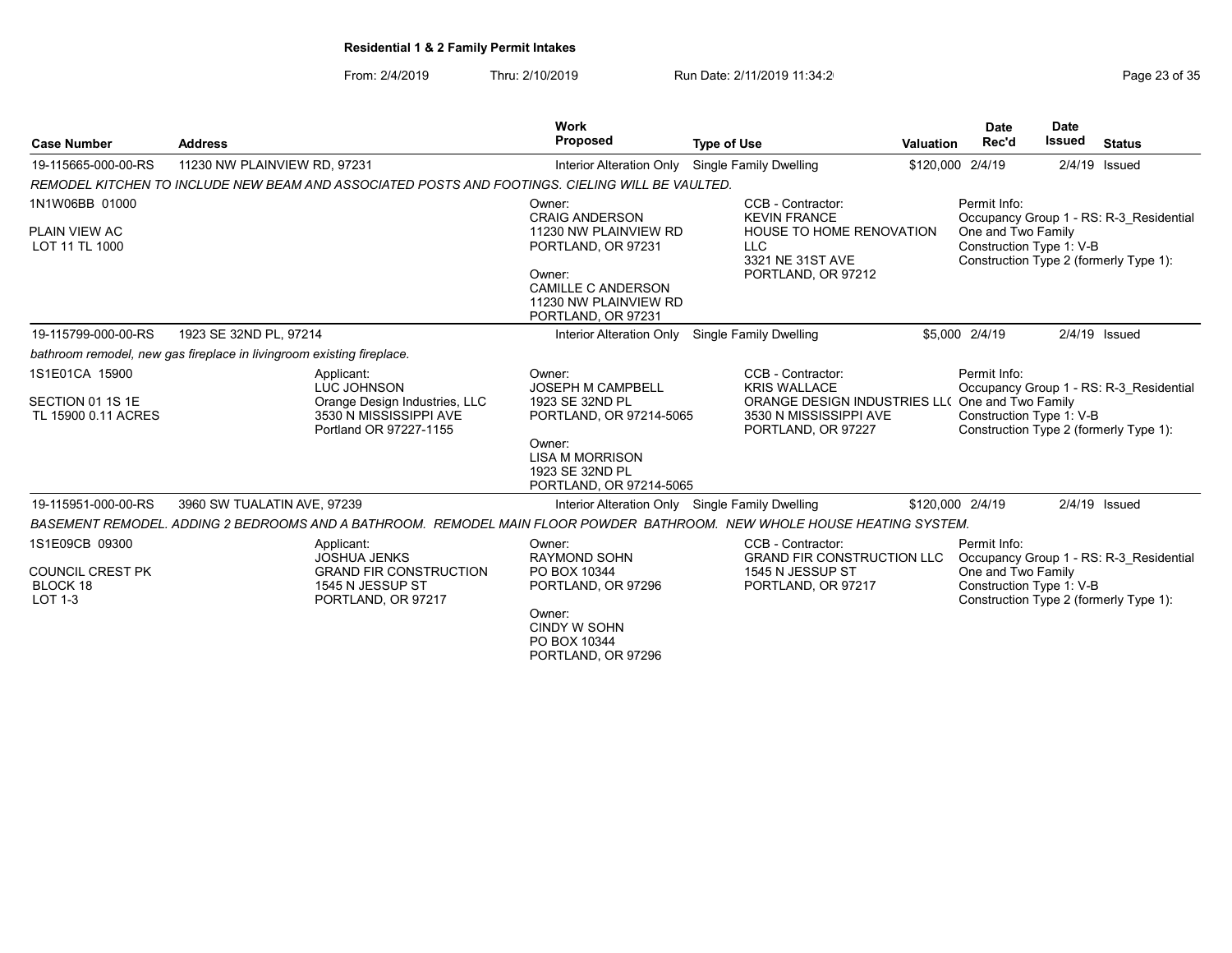| Page 24 of 35 |  |  |  |  |  |
|---------------|--|--|--|--|--|
|---------------|--|--|--|--|--|

| <b>Case Number</b>                                     | <b>Address</b>            |                                                                                                                                            | Work<br><b>Proposed</b>                                                              | <b>Type of Use</b>                                                                                                        | <b>Valuation</b> | <b>Date</b><br>Rec'd                                           | <b>Date</b><br><b>Issued</b> | <b>Status</b>                           |
|--------------------------------------------------------|---------------------------|--------------------------------------------------------------------------------------------------------------------------------------------|--------------------------------------------------------------------------------------|---------------------------------------------------------------------------------------------------------------------------|------------------|----------------------------------------------------------------|------------------------------|-----------------------------------------|
| 19-116282-000-00-RS                                    | 5734 NE 12TH AVE, 97211   |                                                                                                                                            | Interior Alteration Only                                                             | Single Family Dwelling                                                                                                    |                  | \$74,000 2/5/19                                                |                              | 2/5/19 Under Inspection                 |
|                                                        |                           | KITCHEN REMODEL. REMOVE BEARING WALL AND REPLACE WITH FLUSH BEAM.                                                                          |                                                                                      |                                                                                                                           |                  |                                                                |                              |                                         |
| 1N1E14CD 16600                                         |                           | Applicant:<br><b>JOSEPH PATRICK</b>                                                                                                        | Owner:<br><b>FREDERICK L STAATS</b>                                                  | CCB - Contractor:<br><b>JOSEPH PATRICK</b>                                                                                |                  | Permit Info:                                                   |                              | Occupancy Group 1 - RS: R-3_Residential |
| <b>HIGHLAND PK</b><br>BLOCK 19<br>LOT <sub>1</sub>     |                           | <b>LAMONT BROS LLC</b><br>2050 S BEAVERCREEK RD 101305<br>OREGON CITY, OR 97045                                                            | 5734 NE 12TH AVE<br>PORTLAND, OR 97211                                               | <b>LAMONT BROS LLC</b><br>2050 S BEAVERCREEK RD 101305<br>OREGON CITY, OR 97045                                           |                  | One and Two Family<br>Construction Type 1: V-B                 |                              | Construction Type 2 (formerly Type 1):  |
|                                                        |                           |                                                                                                                                            | Owner:<br>CHRISTY L STAATS<br>5734 NE 12TH AVE<br>PORTLAND, OR 97211                 | CCB - Contractor:<br><b>B AYRES PLUMBING AND</b><br>CONTRACTING INC<br><b>PO BOX 149</b><br>CANBY, OR 97013               |                  |                                                                |                              |                                         |
|                                                        |                           |                                                                                                                                            |                                                                                      | CCB - Contractor:<br><b>KENT LOUIS NIPPING</b><br>32991 S. KROPF RD<br>MOLALLA, OR 97038                                  |                  |                                                                |                              |                                         |
| 19-116520-000-00-RS                                    | 4141 SE CLINTON ST. 97202 |                                                                                                                                            | Interior Alteration Only Single Family Dwelling                                      |                                                                                                                           |                  | \$80,000 2/5/19                                                |                              | Approved to Issue                       |
|                                                        |                           | KITCHEN REMODEL, NEW APPLIANCES, PLUMBING, ELECTRICAL AND MECHCANICAL, REMOVING WALLS TO OPEN UP FLOOR PLAN AND INSTALL A BEAM FOR SUPPORT |                                                                                      |                                                                                                                           |                  |                                                                |                              |                                         |
| 1S2E07BB 16800<br><b>RICHMOND ADD</b><br><b>BLOCK4</b> |                           | Applicant:<br>NWC NICK WEITZER CO LLC<br>3909 SE LINCOLN ST<br>PORTLAND, OR 97214                                                          | Owner:<br><b>CLOYCE D SPRADLING</b><br>4141 SE CLINTON ST<br>PORTLAND, OR 97202-1638 | CCB - Contractor:<br><b>BADGER ELECTRIC INC</b><br>4415 NE SANDY BLVD STE 205<br>PORTLAND, OR 97213                       |                  | Permit Info:<br>One and Two Family<br>Construction Type 1: V-B |                              | Occupancy Group 1 - RS: R-3 Residential |
| LOT <sub>10</sub>                                      |                           |                                                                                                                                            | Owner:<br><b>GRETCHEN L HAYMAN</b><br>4141 SE CLINTON ST<br>PORTLAND, OR 97202-1638  | CCB - Contractor:<br>NWC NICK WEITZER CO LLC<br>3909 SE LINCOLN ST<br>PORTLAND, OR 97214                                  |                  |                                                                |                              | Construction Type 2 (formerly Type 1):  |
|                                                        |                           |                                                                                                                                            |                                                                                      | CCB - Contractor:<br><b>B AYRES PLUMBING AND</b><br><b>CONTRACTING INC</b><br><b>PO BOX 149</b><br><b>CANBY, OR 97013</b> |                  |                                                                |                              |                                         |
| 19-116545-000-00-RS                                    | 2526 NE 61ST AVE, 97213   |                                                                                                                                            | Interior Alteration Only                                                             | Single Family Dwelling                                                                                                    |                  | \$30,000 2/5/19                                                |                              | $2/5/19$ Issued                         |
|                                                        |                           | REPAIR SUNROOM, REDO ELECTRICAL, HVAC, GASLINE. NO GROUND DISTURBANCE OR ADDED TOILETS.                                                    |                                                                                      |                                                                                                                           |                  |                                                                |                              |                                         |
| 1N2E30AD 19900                                         |                           | Applicant:<br>AL STONE REMODELING &                                                                                                        | Owner:<br>JEFFREY L HILLER                                                           | CCB - Contractor:<br>AL STONE REMODELING &                                                                                |                  | Permit Info:                                                   |                              | Occupancy Group 1 - RS: R-3 Residential |
| ROSE CITY PK<br>BLOCK 83<br><b>LOT 11</b>              |                           | <b>DESIGN LLC</b><br>1793 MAPLELEAF RD<br>LAKE OSWEGO, OR 97034                                                                            | 2526 NE 61ST AVE<br>PORTLAND, OR 97213                                               | <b>DESIGN LLC</b><br>1793 MAPLELEAF RD<br>LAKE OSWEGO, OR 97034                                                           |                  | One and Two Family<br>Construction Type 1: V-B                 |                              | Construction Type 2 (formerly Type 1):  |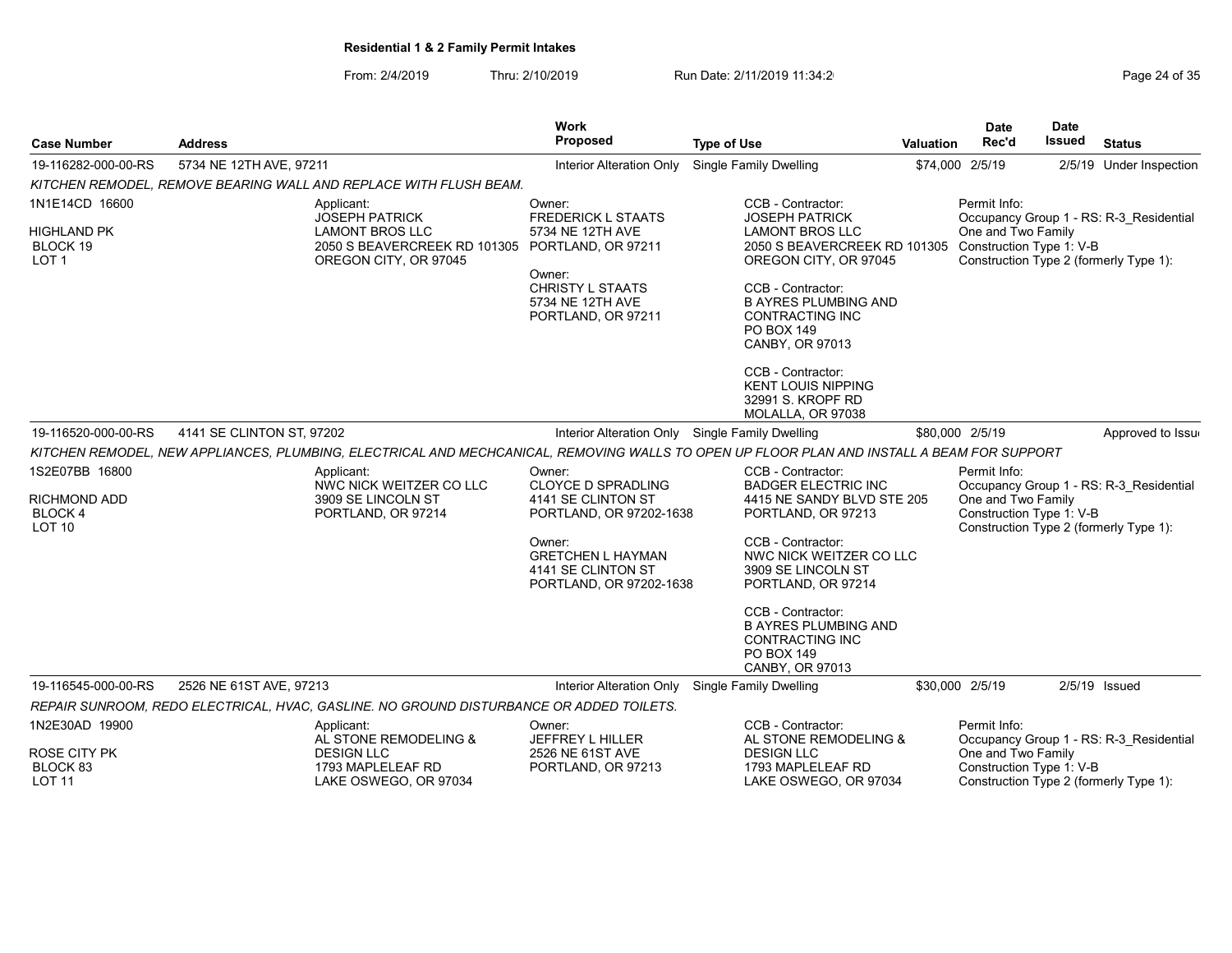From: 2/4/2019 Thru: 2/10/2019 Run Date: 2/11/2019 11:34:2<br>Page 25 of 35

| 2446 NE 7TH AVE, 97212<br>\$7,000 2/6/19<br>19-117071-000-00-RS<br><b>Single Family Dwelling</b><br>$2/6/19$ Issued<br><b>Interior Alteration Only</b><br>REMODEL MAIN FLOOR BATHROOM. TRADE WORK ONLY - NO PLANS<br>1N1E26CB 09700<br>CCB - Contractor:<br>Permit Info:<br>Owner:<br>Applicant:<br><b>MICHAEL GENTRY</b><br>JON M NEWMAN<br><b>MICHAEL GENTRY</b><br>Occupancy Group 1 - RS: R-3 Residential<br>One and Two Family<br><b>IRVINGTON</b><br>MICHAEL GENTRY CONSTRUCTIO 2446 NE 7TH AVE<br><b>MICHAEL GENTRY</b>                                                                       |                         |
|------------------------------------------------------------------------------------------------------------------------------------------------------------------------------------------------------------------------------------------------------------------------------------------------------------------------------------------------------------------------------------------------------------------------------------------------------------------------------------------------------------------------------------------------------------------------------------------------------|-------------------------|
|                                                                                                                                                                                                                                                                                                                                                                                                                                                                                                                                                                                                      |                         |
|                                                                                                                                                                                                                                                                                                                                                                                                                                                                                                                                                                                                      |                         |
|                                                                                                                                                                                                                                                                                                                                                                                                                                                                                                                                                                                                      |                         |
| Construction Type 1: V-B<br>3421 NE MORRIS ST<br>CONSTRUCTION INC<br>BLOCK 118<br>PORTLAND, OR 97212-3815<br>Construction Type 2 (formerly Type 1):<br>LOT <sub>19</sub><br>PORTLAND, OR 97212<br>3421 NE MORRIS ST<br>Owner:<br>PORTLAND, OR 97212<br><b>GINA L NEWMAN</b><br>2446 NE 7TH AVE<br>PORTLAND, OR 97212-3815                                                                                                                                                                                                                                                                            |                         |
| 19-117257-000-00-RS<br>4811 NE 14TH AVE - Unit A, 97211<br>Interior Alteration Only Single Family Dwelling<br>\$15,000 2/7/19<br>$2/8/19$ Issued                                                                                                                                                                                                                                                                                                                                                                                                                                                     |                         |
| CONVERTING 2 BEDROOMS INTO ONE MASTER BEDROOM WITH BATHROOM. ELIMINATE NON-STRUCTURAL WALL DIVIDING 2 GROUND FLOOR BEDROOMS. ADD 1 FULL BATH TO REMAINING B                                                                                                                                                                                                                                                                                                                                                                                                                                          |                         |
| 1N1E23BD 12000<br>Permit Info:<br>Applicant:<br>CCB - Contractor:<br>Owner:<br><b>SEAN T TYRRELL</b><br>MICHAEL BANKER<br>Mike Banker<br>Occupancy Group 1 - RS: R-3 Residential<br>One and Two Family<br><b>NEW YORK</b><br><b>True Blue Construction</b><br>4811 NE 14TH AVE<br>MICHAEL STEVEN BANKER<br>Construction Type 1: V-B<br><b>BLOCK1</b><br>307 SE 30TH AVE<br>307 SE 30th Ave<br>PORTLAND, OR 97211<br>Construction Type 2 (formerly Type 1):<br>LOT 13&14<br>Portland, OR 97214<br>PORTLAND, OR 97214<br>Owner:<br><b>LAURA L TYRRELL</b><br>4811 NE 14TH AVE                          |                         |
| PORTLAND, OR 97211                                                                                                                                                                                                                                                                                                                                                                                                                                                                                                                                                                                   |                         |
| 19-117272-000-00-RS<br>9526 SW 62ND DR. 97219<br>Interior Alteration Only Single Family Dwelling<br>\$50,000 2/7/19<br>2/7/19 Issued                                                                                                                                                                                                                                                                                                                                                                                                                                                                 |                         |
| FINISH BASEMENT, ADD 2ND BATH ROOM, MOVE LAUNDRY, ADD 2 BEDROMS AND KITCHENETTE NOT AN ADU                                                                                                                                                                                                                                                                                                                                                                                                                                                                                                           |                         |
| 1S1E30BC 08700<br>CCB - Contractor:<br>Permit Info:<br>Applicant:<br>Owner:<br><b>MICHAEL BOWERSOX</b><br><b>BOWERSOX BUILDING INC</b><br>Occupancy Group 1 - RS: R-3 Residential<br>JENNIFER M JENSEN<br>One and Two Family<br><b>TUALATIN AC</b><br><b>BOWERSOX BUILDING INC</b><br>9526 SW 62ND DR<br>6960 SW VARNS ST<br>Construction Type 1: V-B<br>BLOCK 4<br>1125 SE DIVISION ST. STE 210<br>PORTLAND, OR 97219<br>PORTLAND, OR 97223<br>LOT 12 TL 8700<br>Construction Type 2 (formerly Type 1):<br>PORTLAND, OR 97202<br>Owner:<br>NATHAN W JENSEN<br>9526 SW 62ND DR<br>PORTLAND, OR 97219 |                         |
| 1905 NE CLACKAMAS ST, 97232<br>\$22,867 2/7/19<br>19-117306-000-00-RS<br>Interior Alteration Only Single Family Dwelling                                                                                                                                                                                                                                                                                                                                                                                                                                                                             | 2/7/19 Under Inspection |
|                                                                                                                                                                                                                                                                                                                                                                                                                                                                                                                                                                                                      |                         |
| 1N1E35AB 00400<br>Applicant:<br>CCB - Contractor:<br>Permit Info:<br>Owner:<br>DAVID LEECH INC<br>DAVID BROOK<br>DAVID LEECH INC<br>Occupancy Group 1 - RS: R-3 Residential<br>One and Two Family<br>HOLLADAY PK & 1ST ADD<br>214 SE 18TH - SUITE 101<br>214 SE 18TH - SUITE 101<br>1905 NE CLACKAMAS ST<br>Construction Type 1: V-B<br>BLOCK <sub>8</sub><br>PORTLAND, OR 97214<br>PORTLAND, OR 97232<br>PORTLAND, OR 97214<br>Construction Type 2 (formerly Type 1):<br>LOT <sub>8</sub>                                                                                                           |                         |
| Owner:<br><b>SUSAN CAMPBELL</b><br>1905 NE CLACKAMAS ST<br>PORTLAND, OR 97232                                                                                                                                                                                                                                                                                                                                                                                                                                                                                                                        |                         |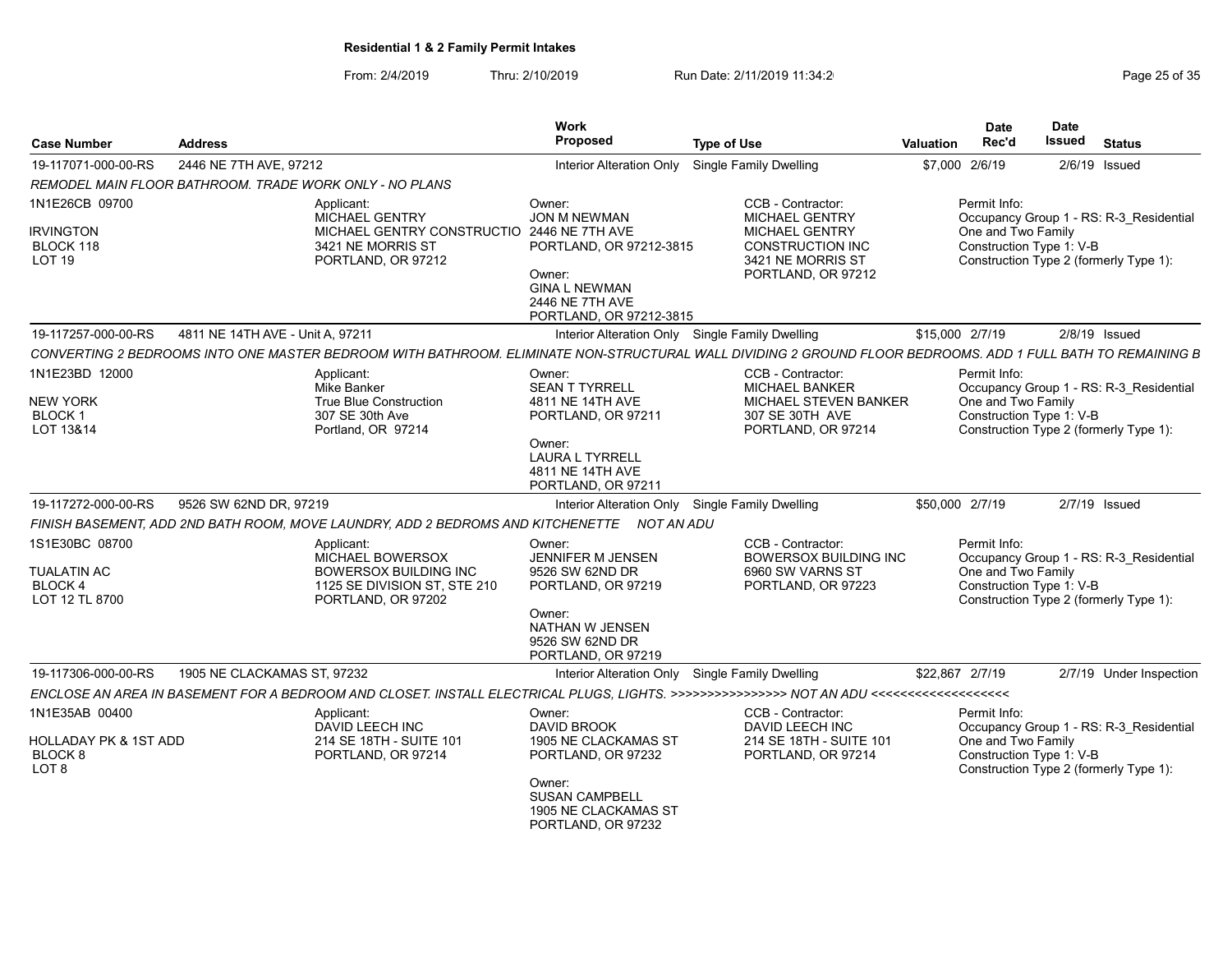| <b>Case Number</b>                                                               | <b>Address</b>                                            |                                                                                                                                                              | <b>Work</b><br>Proposed                                                                                                                                      | <b>Type of Use</b>                                                                                                              | Valuation | <b>Date</b><br>Rec'd                                           | <b>Date</b><br>Issued | <b>Status</b>                                                                                                                 |
|----------------------------------------------------------------------------------|-----------------------------------------------------------|--------------------------------------------------------------------------------------------------------------------------------------------------------------|--------------------------------------------------------------------------------------------------------------------------------------------------------------|---------------------------------------------------------------------------------------------------------------------------------|-----------|----------------------------------------------------------------|-----------------------|-------------------------------------------------------------------------------------------------------------------------------|
| 19-117605-000-00-RS                                                              | 645 NW SKYLINE BLVD, 97229                                |                                                                                                                                                              | Interior Alteration Only                                                                                                                                     | Single Family Dwelling                                                                                                          |           | \$500 2/7/19                                                   | 2/7/19 Final          |                                                                                                                               |
| REMOVE (2) HOSE BIBS                                                             |                                                           |                                                                                                                                                              |                                                                                                                                                              |                                                                                                                                 |           |                                                                |                       |                                                                                                                               |
| 1N1W36BD 03300                                                                   |                                                           | Applicant:<br><b>RYAN WALSH</b>                                                                                                                              | Owner:<br>THOMAS A SHIPLEY                                                                                                                                   | CCB - Contractor:<br><b>RYAN WALSH</b>                                                                                          |           | Permit Info:                                                   |                       | Occupancy Group 1 - RS: R-3_Residential                                                                                       |
| SECTION 36 1N 1W<br>TL 3300 4.30 ACRES                                           |                                                           | DRW CONSTRUCTION LLC<br>3812 SE MALDEN ST<br>PORTLAND, OR 97202                                                                                              | 645 NW SKYLINE BLVD<br>PORTLAND, OR 97229-6813                                                                                                               | DRW CONSTRUCTION LLC<br>3812 SE MALDEN ST<br>PORTLAND, OR 97202                                                                 |           | One and Two Family<br>Construction Type 1: V-B                 |                       | Construction Type 2 (formerly Type 1):                                                                                        |
| 19-117840-000-00-RS                                                              | 2308 NE ALAMEDA ST, 97212                                 |                                                                                                                                                              | Interior Alteration Only                                                                                                                                     | Single Family Dwelling                                                                                                          |           | \$5,580 2/8/19                                                 |                       | 2/8/19 Under Inspection                                                                                                       |
|                                                                                  |                                                           | VOLUNTARY INSTALLATION OF CONNECTORS BETWEEN FRAMING AND FOUNDATION OF HOUSE                                                                                 |                                                                                                                                                              |                                                                                                                                 |           |                                                                |                       |                                                                                                                               |
| 1N1E23DD 00500<br>ALAMEDA PARK<br>BLOCK 49<br>E 15' OF LOT 3<br>LOT <sub>4</sub> |                                                           | Applicant:<br><b>STEVE GEMMELL</b><br><b>GEMMELL CONSTRUCTION LLC</b><br>210 SE MADISON ST SUITE 1<br>PORTLAND, OR 97214                                     | Owner:<br>ALICE WANG-CHESEBRO<br>2308 NE ALAMEDA ST<br>PORTLAND, OR 97212<br>Owner:<br><b>BRIAN CHESEBRO</b><br>2308 NE ALAMEDA ST<br>PORTLAND, OR 97212     | CCB - Contractor:<br><b>STEVE GEMMELL</b><br><b>GEMMELL CONSTRUCTION LLC</b><br>210 SE MADISON ST SUITE 1<br>PORTLAND, OR 97214 |           | Permit Info:<br>One and Two Family<br>Construction Type 1: V-B |                       | Occupancy Group 1 - RS: R-3 Residential<br>Construction Type 2 (formerly Type 1):                                             |
| 19-118362-000-00-RS                                                              | 3272 NE DAVIS ST, 97232                                   |                                                                                                                                                              | Interior Alteration Only                                                                                                                                     | <b>Single Family Dwelling</b>                                                                                                   |           | \$28,000 2/8/19                                                | 2/11/19 Issued        |                                                                                                                               |
|                                                                                  |                                                           | REMODEL UPSTAIRS BATHROOM, LAV WILL BE MOVED, WC SAME LOCATION, TUB SHOWER TO MOVE UNDER NEW 9.6 SF SHEAD DOMER ROOF, REPLACE KNOB AND TUB IN BATHROOM AREA. |                                                                                                                                                              |                                                                                                                                 |           |                                                                |                       |                                                                                                                               |
| 1N1E36DB 11300                                                                   |                                                           | Applicant:<br><b>JASON CLARK</b>                                                                                                                             | Owner:<br>JOHN C SLOSBERG                                                                                                                                    | CCB - Contractor:<br>WHITE LIGHTNING ELECTRIC INC                                                                               |           | Permit Info:                                                   |                       | Occupancy Group 1 - RS: R-3 Residential                                                                                       |
| LAURELHURST<br>BLOCK 82<br>LOT 8                                                 |                                                           | <b>JASON CLARK CONSTRUCTION</b><br><b>LLC</b><br>4763 N PRINCETON ST<br>PORTLAND, OR 97203                                                                   | 3272 NE DAVIS ST<br>PORTLAND, OR 97232-3243                                                                                                                  | 2310 NE 82ND AVE<br>PORTLAND, OR 97220<br>CCB - Contractor:                                                                     |           | One and Two Family<br>Construction Type 1: V-B                 |                       | Construction Type 2 (formerly Type 1):                                                                                        |
|                                                                                  |                                                           |                                                                                                                                                              |                                                                                                                                                              | <b>JASON CLARK CONSTRUCTION</b><br><b>LLC</b><br>4763 N PRINCETON ST<br>PORTLAND, OR 97203                                      |           |                                                                |                       |                                                                                                                               |
|                                                                                  | Total # of RS Interior Alteration Only permit intakes: 17 |                                                                                                                                                              |                                                                                                                                                              |                                                                                                                                 |           |                                                                |                       | Total valuation of RS Interior Alteration Only permit intakes: \$678,817                                                      |
| 17-101328-REV-01-RS                                                              | 1627 SE TACOMA ST - Unit B, 97202                         |                                                                                                                                                              | <b>New Construction</b>                                                                                                                                      | <b>Accessory Dwelling Unit</b>                                                                                                  |           | \$2/8/19                                                       |                       | $2/8/19$ Issued                                                                                                               |
|                                                                                  |                                                           | <b>REVISION TO CHANGE STAIR: RECONFIGURE BATHROOM AND CHANGE FRAMING</b>                                                                                     |                                                                                                                                                              |                                                                                                                                 |           |                                                                |                       |                                                                                                                               |
| 1S1E23DC 10600                                                                   |                                                           | Applicant:<br><b>ROY ETTINGER</b><br><b>GEOMETRIX</b><br>1907 MAPLELEAF CT.<br>LAKE OSWEGO, OR 97034                                                         | Owner:<br><b>KAREN ETTINGER</b><br>1907 MAPLELEAF CT<br>LAKE OSWEGO, OR 97034<br>Owner:<br><b>ROY ETTINGER</b><br>1907 MAPLELEAF CT<br>LAKE OSWEGO, OR 97034 | CCB - Contractor:<br>ROY RICHARD ETTINGER<br>GEOMETRIX CONSTRUCTION LLC<br>1907 MAPLELEAF CT<br>LAKE OSWEGO, OR 97034           |           | Permit Info:<br>One and Two Family<br>Construction Type 1: V-B |                       | Occupancy Group 1 - RS: R-3 Residential<br>Construction Type 2 (formerly Type 1):<br>Total Square Footage - Display Only: 500 |
|                                                                                  |                                                           |                                                                                                                                                              |                                                                                                                                                              |                                                                                                                                 |           |                                                                |                       |                                                                                                                               |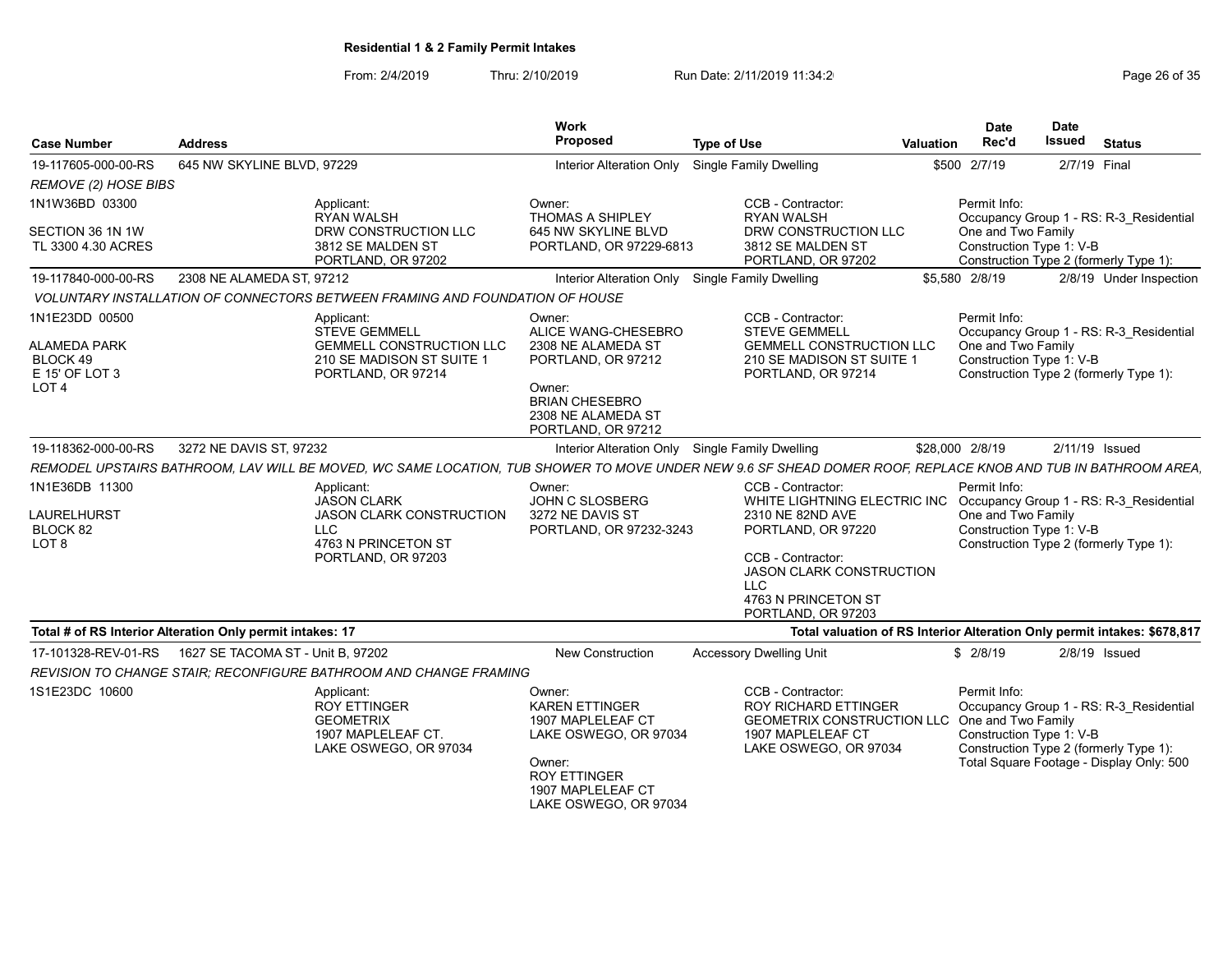From: 2/4/2019 Thru: 2/10/2019 Run Date: 2/11/2019 11:34:2<br>Page 27 of 35

|                                                          |                                     |                                                                                                                | <b>Work</b>                                                                                                                                                |                                                                                                                       |                  | <b>Date</b>                                                    | <b>Date</b> |                                                                                                                                    |
|----------------------------------------------------------|-------------------------------------|----------------------------------------------------------------------------------------------------------------|------------------------------------------------------------------------------------------------------------------------------------------------------------|-----------------------------------------------------------------------------------------------------------------------|------------------|----------------------------------------------------------------|-------------|------------------------------------------------------------------------------------------------------------------------------------|
| <b>Case Number</b>                                       | <b>Address</b>                      |                                                                                                                | <b>Proposed</b>                                                                                                                                            | <b>Type of Use</b>                                                                                                    | <b>Valuation</b> | Rec'd                                                          | Issued      | <b>Status</b>                                                                                                                      |
| 18-194198-REV-01-RS                                      | 3625 N MICHIGAN AVE - Unit B. 97227 |                                                                                                                | <b>New Construction</b>                                                                                                                                    | <b>Accessory Dwelling Unit</b>                                                                                        |                  | \$2/8/19                                                       | 2/7/19      | Issued                                                                                                                             |
| <b>REVISION TO CHANGE ENERGY MEASURES</b>                |                                     |                                                                                                                |                                                                                                                                                            |                                                                                                                       |                  |                                                                |             |                                                                                                                                    |
| 1N1E22CD 20400                                           |                                     | Applicant:<br><b>BENJAMIN ELKIND</b><br>3625 N MICHIGAN AVE<br>PORTLAND, OR 97227                              | Owner:<br><b>BENJAMIN M ELKIND</b><br>3625 N MICHIGAN AVE<br>PORTLAND, OR 97227<br>Owner:<br>AMBER F ELKIND<br>3625 N MICHIGAN AVE<br>PORTLAND, OR 97227   |                                                                                                                       |                  | Permit Info:<br>One and Two Family<br>Construction Type 1: V-B |             | Occupancy Group 1 - RS: R-3 Residential<br>Construction Type 2 (formerly Type 1): V-B<br>Total Square Footage - Display Only: 1300 |
| 18-201516-REV-03-RS                                      | 7360 NE MULTNOMAH ST, 97213         |                                                                                                                | <b>New Construction</b>                                                                                                                                    | <b>Accessory Dwelling Unit</b>                                                                                        |                  | \$2/4/19                                                       |             | $2/4/19$ Issued                                                                                                                    |
| <b>INTERIOR CEILING TO BE VAULTED</b>                    |                                     |                                                                                                                |                                                                                                                                                            |                                                                                                                       |                  |                                                                |             |                                                                                                                                    |
| 1N2E32AB 17900                                           |                                     | Applicant:<br><b>BRIAN WATKINS</b><br><b>WATKINS CONTRACTING LLC</b><br>1222 NE 74TH AVE<br>PORTLAND, OR 97213 | Owner:<br>PAUL M SENECAL<br><b>1175 NE 74TH AVE</b><br>PORTLAND, OR 97213<br>Owner:<br>MICHELLE R SENECAL<br><b>1175 NE 74TH AVE</b><br>PORTLAND, OR 97213 | CCB - Contractor:<br><b>BRIAN WATKINS</b><br><b>WATKINS CONTRACTING LLC</b><br>1222 NE 74TH AVE<br>PORTLAND, OR 97213 |                  | Permit Info:<br>One and Two Family<br>Construction Type 1: V-B |             | Occupancy Group 1 - RS: R-3 Residential<br>Construction Type 2 (formerly Type 1):<br>Total Square Footage - Display Only: 556      |
| 17-279243-000-00-RS                                      | 8044 SE RAMONA ST, 97206            |                                                                                                                | <b>New Construction</b>                                                                                                                                    | <b>Accessory Structure</b>                                                                                            |                  | \$43,061 2/6/19                                                |             | $2/6/19$ Issued                                                                                                                    |
|                                                          |                                     | LEGALIZE CONSTRUCTION OF SHED AT THE REAR OF THE PROPERTY***SEE 14-110764-CC***                                |                                                                                                                                                            |                                                                                                                       |                  |                                                                |             |                                                                                                                                    |
| 1S2E17DA 06400                                           |                                     | Applicant:<br><b>CHRIS FRITZ</b>                                                                               | Owner:<br><b>CHRIS FRITZ</b>                                                                                                                               |                                                                                                                       |                  | Permit Info:                                                   |             | Occupancy Group 1 - RS: U Private                                                                                                  |
| LA VONA PK ADD<br>BLOCK <sub>3</sub><br>LOT <sub>8</sub> |                                     | 8044 SE RAMONA ST<br>PORTLAND, OR 97206                                                                        | 8044 SE RAMONA ST<br>PORTLAND, OR 97206                                                                                                                    |                                                                                                                       |                  | Garage\Utility Misc.<br>Construction Type 1: V-B               |             | Construction Type 2 (formerly Type 1):<br>Total Square Footage - Display Only: 955                                                 |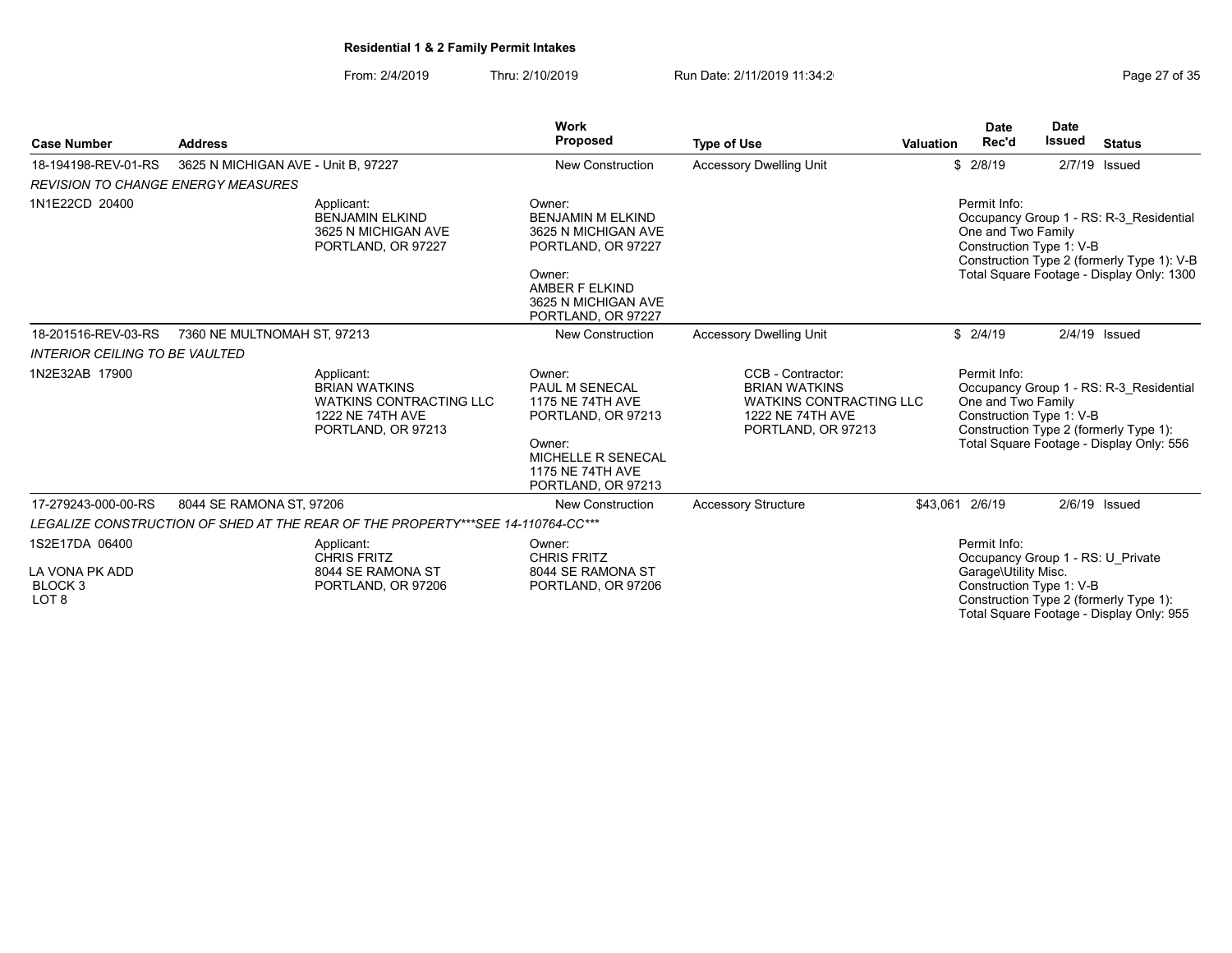From: 2/4/2019 Thru: 2/10/2019 Run Date: 2/11/2019 11:34:2

| Page 28 of 3 |  |  |
|--------------|--|--|
|              |  |  |

Number of New Dwelling Units: 2

| <b>Case Number</b>                                                      | <b>Address</b>                                                                                                                                                   | Work<br>Proposed                                                                                                         | <b>Type of Use</b> | <b>Valuation</b>                                                                                                                                                                                                                                                                                                                                                                                                     | <b>Date</b><br>Rec'd               | Date<br><b>Issued</b>                                       | <b>Status</b>                                                                                                                  |
|-------------------------------------------------------------------------|------------------------------------------------------------------------------------------------------------------------------------------------------------------|--------------------------------------------------------------------------------------------------------------------------|--------------------|----------------------------------------------------------------------------------------------------------------------------------------------------------------------------------------------------------------------------------------------------------------------------------------------------------------------------------------------------------------------------------------------------------------------|------------------------------------|-------------------------------------------------------------|--------------------------------------------------------------------------------------------------------------------------------|
|                                                                         |                                                                                                                                                                  |                                                                                                                          |                    |                                                                                                                                                                                                                                                                                                                                                                                                                      |                                    |                                                             |                                                                                                                                |
| 19-113288-000-00-RS                                                     | 6830 SE WOODSTOCK BLVD, 97206                                                                                                                                    | <b>New Construction</b>                                                                                                  | <b>Duplex</b>      |                                                                                                                                                                                                                                                                                                                                                                                                                      | \$361,628 2/7/19                   |                                                             | <b>Under Review</b>                                                                                                            |
|                                                                         | NEW DUPLEX/2 STORY/NO GARAGE/FLAT LOT/SIMPLE *** SEE 19-117394-RS FOR DETACHED GARAGE ***                                                                        |                                                                                                                          |                    |                                                                                                                                                                                                                                                                                                                                                                                                                      |                                    |                                                             |                                                                                                                                |
| 1S2E17CD 21900<br><b>TREMONT</b><br>BLOCK 43<br><b>LOT 3&amp;4</b>      | Applicant:<br><b>RICHARD ADAMS</b><br><b>FASTER PERMITS</b><br>2000 SW 1ST AVENUE SUITE 420<br>PORTLAND, OR 97201                                                | Owner:<br><b>VANTAGE HOMES LLC</b><br>1761 3RD ST #103<br>NORCO, CA 92860-2679                                           |                    | CCB - Contractor:<br>ARTWORK CONSTRUCTION LLC<br>8312 SE ASPEN SUMMIT DR<br>PORTLAND, OR 97266<br>CCB - Contractor:<br><b>DIRECT MECHANICAL</b><br><b>CONTRACTORS LLC</b><br>PO BOX 872472<br>VANCOUVER, WA 98687<br>CCB - Contractor:<br><b>RIVER CITY ELECTRIC INC</b><br>4112 NE 48TH AVE<br>VANCOUVER, WA 98661<br>CCB - Contractor:<br>PROVISION REMODELING LLC<br>5700 NE 82ND AVE L 57<br>VANCOUVER, WA 98662 | Permit Info:<br>One and Two Family | Construction Type 1: V-B<br>Number of New Dwelling Units: 2 | Occupancy Group 1 - RS: R-3 Residential<br>Construction Type 2 (formerly Type 1):<br>Total Square Footage - Display Only: 3053 |
| 19-116497-000-00-RS                                                     | 3615 N VANCOUVER AVE, 97227                                                                                                                                      | <b>New Construction</b>                                                                                                  | <b>Duplex</b>      |                                                                                                                                                                                                                                                                                                                                                                                                                      | \$436,370 2/5/19                   |                                                             | <b>Under Review</b>                                                                                                            |
|                                                                         | NEW DUPLEX / 3 STORY/ NO GARAGE/ FLAT LOT / COMPLEX***DEFERRED ROOF TRUSSES/ MECHANICAL, ELECTRICAL, AND PLUMBING PERMITS TO BE OBTAINED SEPARATELY***DUPLEX ONE |                                                                                                                          |                    |                                                                                                                                                                                                                                                                                                                                                                                                                      |                                    |                                                             |                                                                                                                                |
| 1N1E22DC 14600<br><b>CENTRAL ALBINA</b><br>BLOCK 36<br>LOT <sub>3</sub> | Applicant:<br><b>ZACHERY STRACHAN</b><br>3933 NE MALLORY AVE, UNIT B<br>PORTLAND, OR 97212                                                                       | Owner:<br><b>BROOKLYN'S BEST DESIGN &amp;</b><br><b>COMPANY LLC</b><br>3947 NE MALLORY AVE #A<br>PORTLAND, OR 97212-1092 | TO BID             | Primary Contractor:                                                                                                                                                                                                                                                                                                                                                                                                  | Permit Info:<br>One and Two Family | Construction Type 1: V-B<br>Number of New Dwelling Units: 2 | Occupancy Group 1 - RS: R-3 Residential<br>Construction Type 2 (formerly Type 1):<br>Total Square Footage - Display Only: 3684 |
| 19-116517-000-00-RS                                                     | 3615 N VANCOUVER AVE, 97227                                                                                                                                      | <b>New Construction</b>                                                                                                  | Duplex             |                                                                                                                                                                                                                                                                                                                                                                                                                      | \$413,627 2/5/19                   |                                                             | <b>Under Review</b>                                                                                                            |
|                                                                         | NEW DUPLEX / 3 STORY/ NO GARAGE/ FLAT LOT / COMPLEX***DEFERRED ROOF TRUSSES/ MECHANICAL, ELECTRICAL, AND PLUMBING PERMITS TO BE OBTAINED SEPARATELY***DUPLEX TW( |                                                                                                                          |                    |                                                                                                                                                                                                                                                                                                                                                                                                                      |                                    |                                                             |                                                                                                                                |
| 1N1E22DC 14600<br><b>CENTRAL ALBINA</b><br>BLOCK 36<br>LOT <sub>3</sub> | Applicant:<br>ZACHERY STRACHAN<br>3933 NE MALLORY AVE, UNIT B<br>PORTLAND, OR 97212                                                                              | Owner:<br><b>BROOKLYN'S BEST DESIGN &amp;</b><br><b>COMPANY LLC</b><br>3947 NE MALLORY AVE #A<br>PORTLAND, OR 97212-1092 | <b>TO BID</b>      | Primary Contractor:                                                                                                                                                                                                                                                                                                                                                                                                  | Permit Info:<br>One and Two Family | Construction Type 1: V-B                                    | Occupancy Group 1 - RS: R-3 Residential<br>Construction Type 2 (formerly Type 1):<br>Total Square Footage - Display Only: 3492 |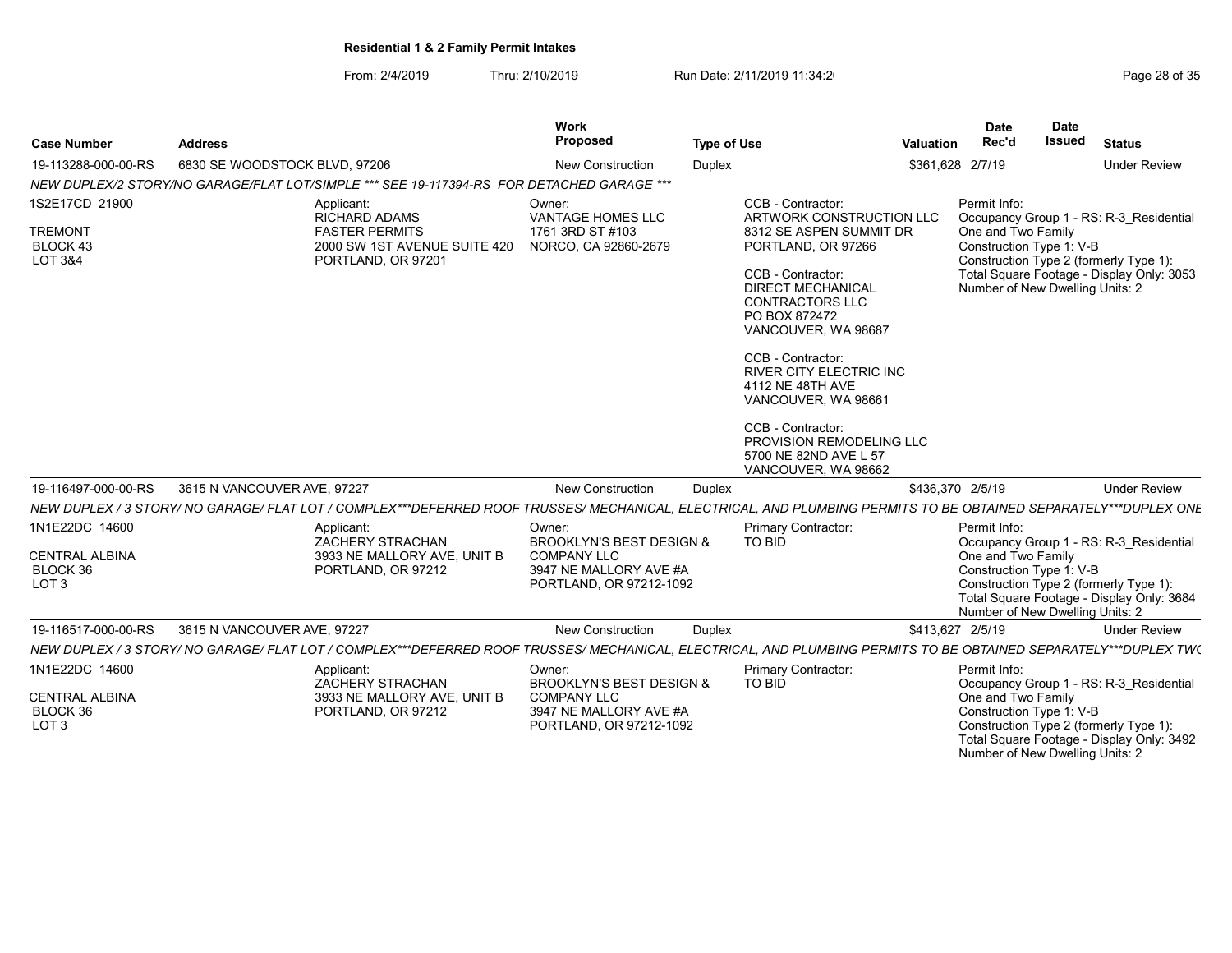From: 2/4/2019 Thru: 2/10/2019 Run Date: 2/11/2019 11:34:2<br>Page 29 of 35

| <b>Case Number</b>                                         | Work<br><b>Proposed</b><br><b>Address</b><br><b>Type of Use</b> |                                                                                                                                        |                                                                                                                                                              |                                                                                                                                                                                                 | Valuation | <b>Date</b><br>Rec'd                                                                                  | <b>Date</b><br>Issued | <b>Status</b>                                                                                                                      |
|------------------------------------------------------------|-----------------------------------------------------------------|----------------------------------------------------------------------------------------------------------------------------------------|--------------------------------------------------------------------------------------------------------------------------------------------------------------|-------------------------------------------------------------------------------------------------------------------------------------------------------------------------------------------------|-----------|-------------------------------------------------------------------------------------------------------|-----------------------|------------------------------------------------------------------------------------------------------------------------------------|
| 1627 SE TACOMA ST - Unit A. 97202<br>17-101356-REV-01-RS   |                                                                 |                                                                                                                                        | <b>New Construction</b>                                                                                                                                      | Garage/Carport                                                                                                                                                                                  |           | \$2/8/19                                                                                              |                       | $2/8/19$ Issued                                                                                                                    |
|                                                            | ADDED VALUE REVISION TO ADD PARTITION WALLS FOR BATHROOM        |                                                                                                                                        |                                                                                                                                                              |                                                                                                                                                                                                 |           |                                                                                                       |                       |                                                                                                                                    |
| 1S1E23DC 10600<br>SELLWOOD<br>BLOCK 75<br>LOT <sub>9</sub> |                                                                 | Applicant:<br><b>ROY ETTINGER</b><br><b>GEOMETRIX</b><br>1907 MAPLELEAF CT.<br>LAKE OSWEGO, OR 97034                                   | Owner:<br><b>KAREN ETTINGER</b><br>1907 MAPLELEAF CT<br>LAKE OSWEGO, OR 97034<br>Owner:<br><b>ROY ETTINGER</b><br>1907 MAPLELEAF CT<br>LAKE OSWEGO, OR 97034 | CCB - Contractor:<br><b>ROY RICHARD ETTINGER</b><br><b>GEOMETRIX CONSTRUCTION LLC</b><br>1907 MAPLELEAF CT<br>LAKE OSWEGO, OR 97034                                                             |           | Permit Info:<br>Occupancy Group 1 - RS: U Private<br>Garage\Utility Misc.<br>Construction Type 1: V-B |                       | Construction Type 2 (formerly Type 1):<br>Total Square Footage - Display Only: 250                                                 |
| 19-117394-000-00-RS                                        |                                                                 |                                                                                                                                        | New Construction                                                                                                                                             | Garage/Carport                                                                                                                                                                                  |           | \$19,120 2/7/19                                                                                       |                       | <b>Under Review</b>                                                                                                                |
|                                                            |                                                                 | NEW DETACHED GARAGE/1 STORY/2-CAR/FLAT LOT/SIMPLE *** SHARED BY DUPLEX/FIRE SEPARATION BETWEEN SIDES *** DUPLEX UNDER 19-113288-RS *** |                                                                                                                                                              |                                                                                                                                                                                                 |           |                                                                                                       |                       |                                                                                                                                    |
|                                                            |                                                                 | Applicant:<br><b>RICHARD ADAMS</b><br><b>FASTER PERMITS</b><br>2000 SW 1ST AVENUE SUITE 420<br>PORTLAND, OR 97201                      | Owner:<br><b>VANTAGE HOMES LLC</b><br>1761 3RD ST #103<br>NORCO, CA 92860                                                                                    | CCB - Contractor:<br><b>RIVER CITY ELECTRIC INC</b><br>4112 NE 48TH AVE<br>VANCOUVER, WA 98661<br>CCB - Contractor:<br>PROVISION REMODELING LLC<br>5700 NE 82ND AVE L 57<br>VANCOUVER, WA 98662 |           | Permit Info:<br>Occupancy Group 1 - RS: U Private<br>Garage\Utility Misc.<br>Construction Type 1: V-B |                       | Construction Type 2 (formerly Type 1):<br>Total Square Footage - Display Only: 400                                                 |
| 15-187043-REV-02-RS                                        | 9236 SW 44TH AVE, 97219                                         |                                                                                                                                        | <b>New Construction</b>                                                                                                                                      | Single Family Dwelling                                                                                                                                                                          |           | \$341.077 2/8/19                                                                                      |                       | $2/8/19$ Issued                                                                                                                    |
|                                                            |                                                                 | <b>REVISION TO ADD STAIRS TO MAIN FLOOR DECK AT SOUTH ELEVATION</b>                                                                    |                                                                                                                                                              |                                                                                                                                                                                                 |           |                                                                                                       |                       |                                                                                                                                    |
| 1S1E29BB 09300                                             |                                                                 | Applicant:<br><b>HANNAH LEAS</b><br><b>EVERETT CUSTOM HOMES</b><br>3330 NW YEON AVE SUITE 100<br>PORTLAND, OREGON 97210                | Owner:<br><b>MATTHEW C AZAR</b><br>9232 SW 44TH AVE<br>PORTLAND, OR 97219                                                                                    | CCB - Contractor:<br><b>VIC REMMERS</b><br><b>EVERETT CUSTOM HOMES INC</b><br>3330 NW YEON AVENUE #100<br>PORTLAND, OR 97210                                                                    |           | Permit Info:<br>One and Two Family<br>Construction Type 1: V-B                                        |                       | Occupancy Group 1 - RS: R-3 Residential<br>Construction Type 2 (formerly Type 1): V-B<br>Total Square Footage - Display Only: 3276 |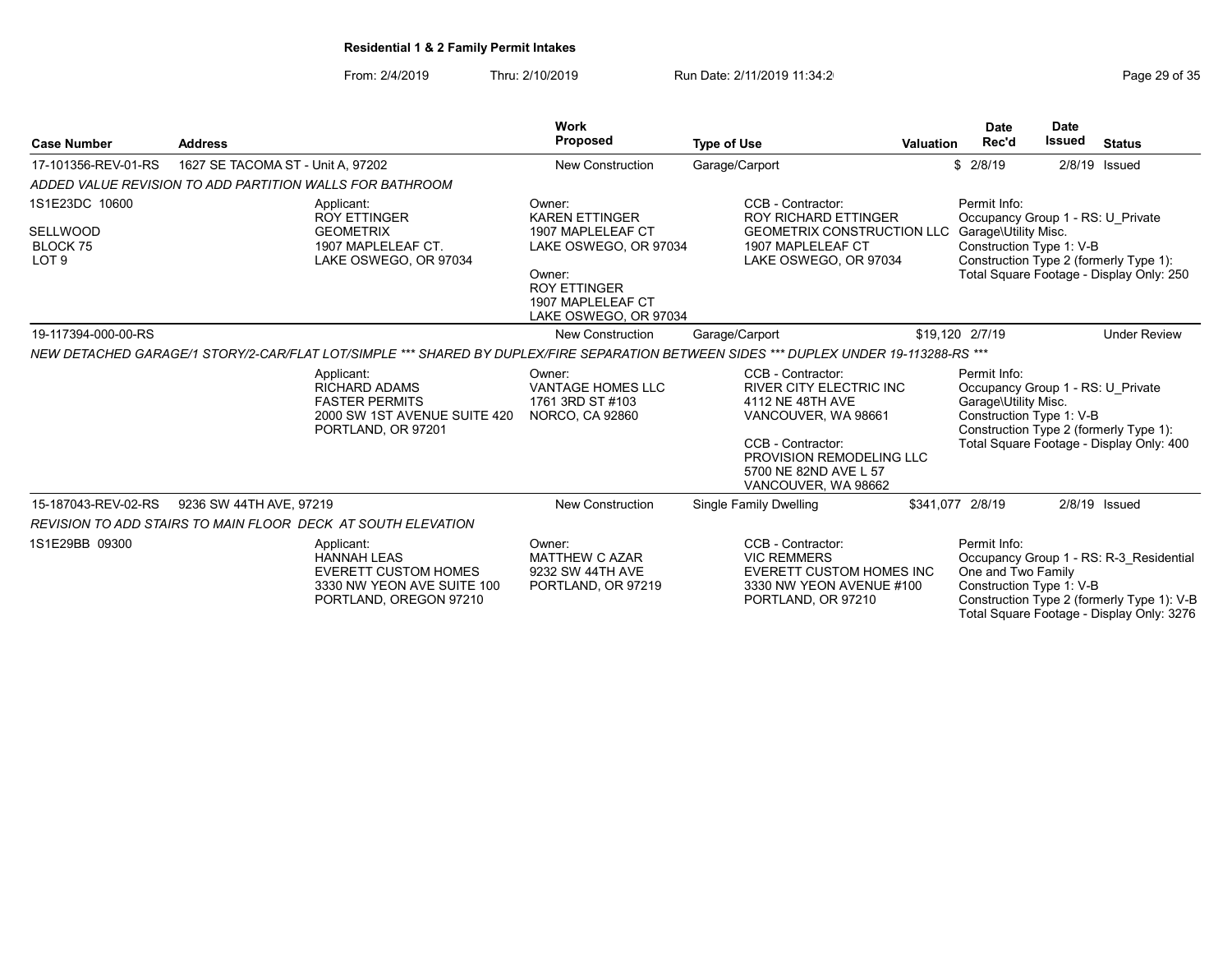From: 2/4/2019 Thru: 2/10/2019 Run Date: 2/11/2019 11:34:2<br>Page 30 of 35

| <b>Case Number</b>                              | <b>Address</b>                                       |                                                                                                                                                 | Work<br>Proposed                                                                                      | <b>Type of Use</b>            |                                                                                                                            | <b>Valuation</b> | <b>Date</b><br>Rec'd                           | <b>Date</b><br>Issued                                                                                                              | <b>Status</b>                                                                                                                      |
|-------------------------------------------------|------------------------------------------------------|-------------------------------------------------------------------------------------------------------------------------------------------------|-------------------------------------------------------------------------------------------------------|-------------------------------|----------------------------------------------------------------------------------------------------------------------------|------------------|------------------------------------------------|------------------------------------------------------------------------------------------------------------------------------------|------------------------------------------------------------------------------------------------------------------------------------|
| 16-183533-REV-01-RS                             | 13313 SW IRON MOUNTAIN BLVD, 97219                   |                                                                                                                                                 | <b>New Construction</b>                                                                               | <b>Single Family Dwelling</b> |                                                                                                                            |                  | \$2/4/19                                       |                                                                                                                                    | <b>Under Review</b>                                                                                                                |
|                                                 |                                                      | REVISION TO TREE PLAN INCLUDING T-14 AND T-15 AT EAST CORNER OF LOT, TAG-35 AND TAG-36 AT WEST CORNER OF LOT, AND TAG-34 AT SOUTH CORNER OF LOT |                                                                                                       |                               |                                                                                                                            |                  |                                                |                                                                                                                                    |                                                                                                                                    |
| 1S1E34DD 01900                                  |                                                      | Applicant:                                                                                                                                      | Owner:                                                                                                |                               | CCB - Contractor:                                                                                                          |                  | Permit Info:                                   |                                                                                                                                    |                                                                                                                                    |
| <b>DUNTHORPE</b><br>BLOCK 134<br><b>TL 1900</b> |                                                      | NATHAN ARNOLD<br><b>FASTER PERMITS</b><br>2000 SW 1ST AVE SUITE 420<br>PORTLAND OR 97201                                                        | TTM CAPITAL FUNDING LLC<br>4438 SW CORBETT AVE<br>PORTLAND, OR 97239-4207                             |                               | <b>MORRIS HEATING &amp; AIR</b><br><b>CONDITIONING INC</b><br>19659 S MCCORD RD<br>OREGON CITY, OR 97045-9133              |                  | One and Two Family<br>Construction Type 1: V-B | Occupancy Group 1 - RS: R-3_Residential<br>Construction Type 2 (formerly Type 1): V-B<br>Total Square Footage - Display Only: 6605 |                                                                                                                                    |
|                                                 |                                                      |                                                                                                                                                 |                                                                                                       |                               | CCB - Contractor:<br>K & C PLUMBING INC<br>16050 S RIFLE WAY<br>OREGON CITY, OR 97045                                      |                  |                                                |                                                                                                                                    |                                                                                                                                    |
|                                                 |                                                      |                                                                                                                                                 |                                                                                                       |                               | CCB - Contractor:<br><b>JOANIE MERRIHEW</b><br>TTM CAPITAL FUNDING LLC<br>4438 SW CORBETT AV<br>PORTLAND, OR 97239         |                  |                                                |                                                                                                                                    |                                                                                                                                    |
|                                                 |                                                      |                                                                                                                                                 |                                                                                                       |                               | CCB - Contractor:<br>DREAMHOUSE ELECTRIC LLC<br>221 SW MOONRIDGE PLACE<br>PORTLAND, OR 97225                               |                  |                                                |                                                                                                                                    |                                                                                                                                    |
| 17-134295-REV-01-RS                             | 5113 SE 118TH AVE, 97266                             |                                                                                                                                                 | <b>New Construction</b>                                                                               |                               | Single Family Dwelling                                                                                                     |                  | \$2/6/19                                       |                                                                                                                                    | $2/6/19$ Issued                                                                                                                    |
| <b>REVISION TO REMOVE 3 TREES</b>               |                                                      |                                                                                                                                                 |                                                                                                       |                               |                                                                                                                            |                  |                                                |                                                                                                                                    |                                                                                                                                    |
| 1S2E15AD 01401                                  |                                                      | Applicant:                                                                                                                                      | Owner:                                                                                                |                               | CCB - Contractor:                                                                                                          |                  | Permit Info:                                   |                                                                                                                                    |                                                                                                                                    |
| PARTITION PLAT 1994-100<br>LOT <sub>1</sub>     |                                                      | <b>QUANG TRONG HOANG</b><br>5113 SE 118TH<br>PORTLAND OR 97266                                                                                  | <b>QUANG TRONG HOANG</b><br>5209 SE 118TH AVE<br>PORTLAND, OR 97266                                   |                               | HK DEVELOPMENT INC<br>PO BOX 10382<br>PORTLAND, OR 97296                                                                   |                  | One and Two Family<br>Construction Type 1: V-B |                                                                                                                                    | Occupancy Group 1 - RS: R-3 Residential<br>Construction Type 2 (formerly Type 1): V-B<br>Total Square Footage - Display Only: 2488 |
| 17-144616-DFS-01-RS                             | 3268 NW BLUE SKY LN, 97229                           |                                                                                                                                                 | <b>New Construction</b>                                                                               |                               | <b>Single Family Dwelling</b>                                                                                              |                  | \$4,568 2/4/19                                 |                                                                                                                                    | <b>Under Review</b>                                                                                                                |
| <b>DFS FOR FIRE SPRINKLERS</b>                  |                                                      |                                                                                                                                                 |                                                                                                       |                               |                                                                                                                            |                  |                                                |                                                                                                                                    |                                                                                                                                    |
| 1N1W26AB 06705                                  |                                                      | Applicant:                                                                                                                                      | Owner:                                                                                                |                               | CCB - Contractor:                                                                                                          |                  | Permit Info:                                   |                                                                                                                                    |                                                                                                                                    |
| WESTRIDGE ESTATES<br>LOT 2                      |                                                      | <b>RONIN CAMPBELL</b><br><b>WYATT FIRE PROTECTION</b><br>9095 SW BURNHAM ST<br><b>TIGARD, OR 97223</b>                                          | <b>GBU LLC</b><br>PO BOX 10382<br>PORTLAND, OR 97296-0382                                             |                               | SANDII CHASE<br>WYATT FIRE PROTECTION INC<br>9095 SW BURNHAM ST<br>TIGARD, OR 97223-6104                                   |                  | One and Two Family<br>Construction Type 1: V-B |                                                                                                                                    | Occupancy Group 1 - RS: R-3 Residential<br>Construction Type 2 (formerly Type 1): V-B<br>Total Square Footage - Display Only: 4297 |
| 17-177763-REV-03-RS                             | 163 NE GRAHAM ST - Unit A, 97212                     |                                                                                                                                                 | <b>New Construction</b>                                                                               |                               | <b>Single Family Dwelling</b>                                                                                              |                  | \$2/8/19                                       |                                                                                                                                    | $2/8/19$ Issued                                                                                                                    |
|                                                 | <b>REVISION TO CHANGE DINING ROOM TO FAMILY ROOM</b> |                                                                                                                                                 |                                                                                                       |                               |                                                                                                                            |                  |                                                |                                                                                                                                    |                                                                                                                                    |
| 1N1E27AD 10300                                  |                                                      | Applicant:<br>NATHAN ARNOLD<br><b>FASTER PERMITS</b><br>2000 SW 1ST AVE, SUITE 420<br>PORTLAND OR 97201                                         | Owner:<br>GREENWING RESTORATIONS LLC GREG STEELE<br>11850 SW 67TH AVE #210<br>PORTLAND, OR 97223-8972 |                               | CCB - Contractor:<br>GREENWING RESTORATIONS LLC One and Two Family<br>16869 SW 65TH AVE SUITE 115<br>LAKE OSWEGO, OR 97035 |                  | Permit Info:<br>Construction Type 1: V-B       |                                                                                                                                    | Occupancy Group 1 - RS: R-3_Residential<br>Construction Type 2 (formerly Type 1): V-B                                              |

Total Square Footage - Display Only: 3130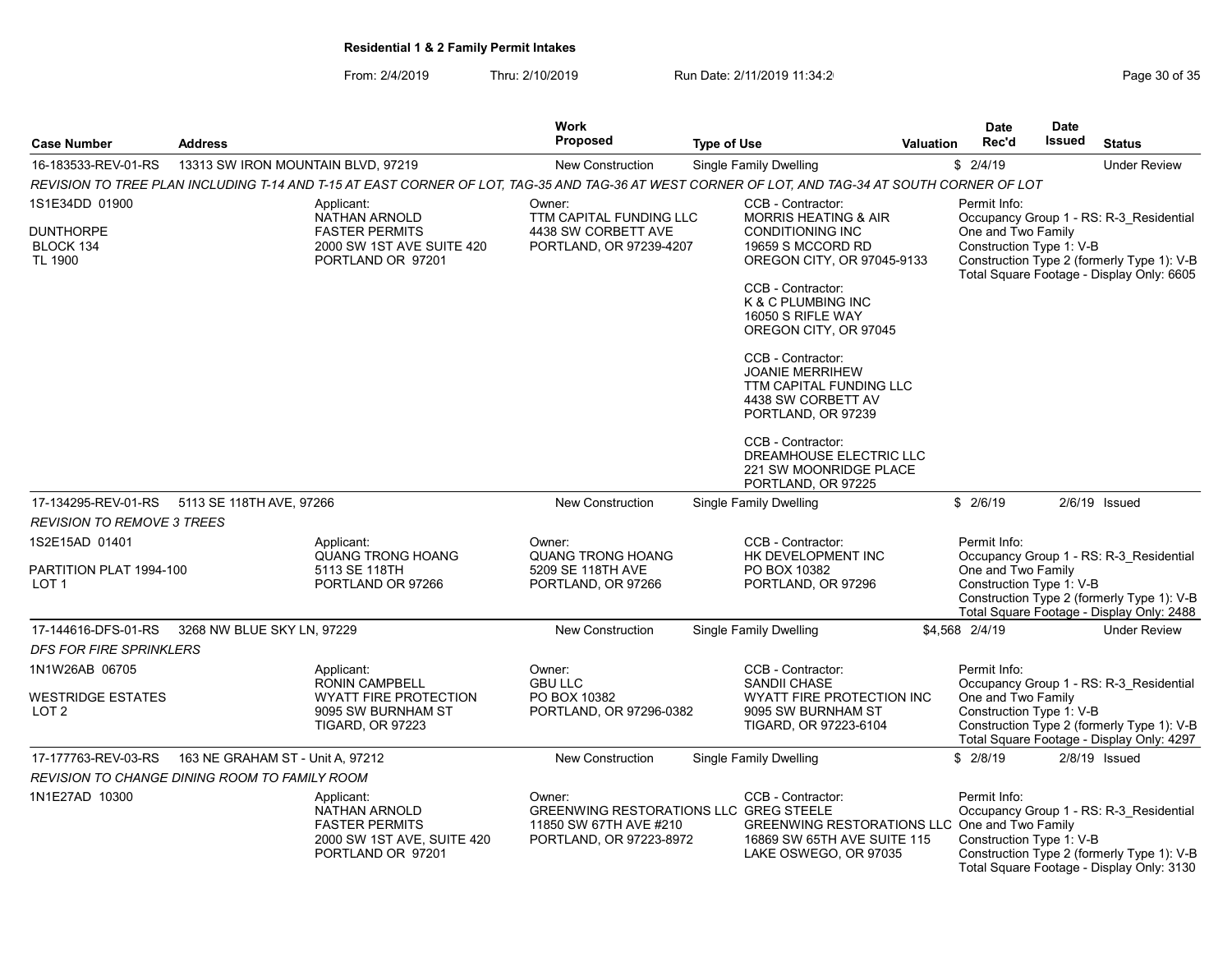From: 2/4/2019 Thru: 2/10/2019 Run Date: 2/11/2019 11:34:2

| <b>Case Number</b>                                                  | <b>Address</b>           |                                                                                                                                                     | Work<br>Proposed                                                      | <b>Type of Use</b>                                                                             | <b>Valuation</b> | <b>Date</b><br>Rec'd                                                                              | <b>Date</b><br>Issued | <b>Status</b>                                                                                                                      |
|---------------------------------------------------------------------|--------------------------|-----------------------------------------------------------------------------------------------------------------------------------------------------|-----------------------------------------------------------------------|------------------------------------------------------------------------------------------------|------------------|---------------------------------------------------------------------------------------------------|-----------------------|------------------------------------------------------------------------------------------------------------------------------------|
| 18-103491-REV-02-RS                                                 | 9780 SW 54TH AVE, 97219  |                                                                                                                                                     | <b>New Construction</b>                                               | <b>Single Family Dwelling</b>                                                                  |                  | \$7,500 2/5/19                                                                                    |                       | $2/5/19$ Issued                                                                                                                    |
|                                                                     |                          | INCREASE WIDTH OF HOUSE BY 5 FEET, ROOM DIMENSIONS ARE REVISED ACCORDINGLY, BUT NO OTHER CHANGE TO FLOOR PLAN OR ROOM LAYOUT. TRUSSES ALSO REVISED. |                                                                       |                                                                                                |                  |                                                                                                   |                       |                                                                                                                                    |
| 1S1E30AC 18500                                                      |                          | Applicant:<br><b>KEVIN PARTAIN</b>                                                                                                                  | Owner:                                                                | CCB - Contractor:<br><b>JOSE HERNANDEZ</b>                                                     |                  | Permit Info:                                                                                      |                       |                                                                                                                                    |
| <b>WEST PORTLAND</b><br>BLOCK 38<br>LOT 13 EXC PT IN ST             |                          | <b>URBAN VISIONS</b><br>223 NE 56TH AVE<br>PORTLAND OR 97213                                                                                        | ANEYDA AGUILAR<br><b>431 BARCLAY AVE</b><br>OREGON CITY, OR 97045     | <b>PACIFIC GENERAL</b><br>CONSTRUCTION LLC<br>PO BOX 220179<br>MILWAUKIE, OR 97267             |                  | One and Two Family<br>Construction Type 1: V-B                                                    |                       | Occupancy Group 1 - RS: R-3 Residential<br>Construction Type 2 (formerly Type 1): V-B<br>Total Square Footage - Display Only: 2944 |
|                                                                     |                          |                                                                                                                                                     |                                                                       | CCB - Contractor:<br><b>DELTA PLUMBING INC</b><br>12205 SE 108TH AVE<br>HAPPY VALLEY, OR 97086 |                  |                                                                                                   |                       |                                                                                                                                    |
|                                                                     |                          |                                                                                                                                                     |                                                                       | CCB - Contractor:<br>SCOTTCO INC<br><b>PO BOX 92</b><br><b>BORING, OR 97009</b>                |                  |                                                                                                   |                       |                                                                                                                                    |
| 19-115774-000-00-RS                                                 | 5821 SE TENINO ST, 97206 |                                                                                                                                                     | New Construction                                                      | <b>Single Family Dwelling</b>                                                                  | \$242,200 2/4/19 |                                                                                                   |                       | <b>Under Review</b>                                                                                                                |
|                                                                     |                          | NEW SINGLE FAMILY RESIDENCE/ 2 STORY/ 1 CAR GARAGE/ FLAT LOT / COMPLEX***ELECTRICAL MECHANICAL AND PLUMBING PERMITS TO BE OBTAINED SEPERATELY***    |                                                                       |                                                                                                |                  |                                                                                                   |                       |                                                                                                                                    |
| 1S2E19DD 09300                                                      |                          | Applicant:<br><b>BRADLEE HERSEY</b><br><b>FASTER PERMITS</b><br>2000 SW 1ST AVE, STE 420<br>PORTLAND OR 97201                                       | Owner:<br>EU HOMES LLC<br>4756 SW BVTN/HLSL HWY<br>PORTLAND, OR 97221 | CCB - Contractor:<br>NATHAN EARL JACKSON<br>PO BOX 2897<br>LA PINE, OR 97739                   |                  | Permit Info:<br>One and Two Family<br>Construction Type 1: V-B<br>Number of New Dwelling Units: 1 |                       | Occupancy Group 1 - RS: R-3 Residential<br>Construction Type 2 (formerly Type 1): V-B<br>Total Square Footage - Display Only: 2204 |
| 19-115798-000-00-RS                                                 | 5831 SE TENINO ST, 97206 |                                                                                                                                                     | <b>New Construction</b>                                               | Single Family Dwelling                                                                         | \$237,179 2/4/19 |                                                                                                   |                       | <b>Under Review</b>                                                                                                                |
|                                                                     |                          | NEW SINGLE FAMILY RESIDENCE/ 2 STORY/ 1 CAR GARAGE/ FLAT LOT COMPLEX/**MECHANICAL, ELECTRICAL, PLUMBING PERMITS TO BE OBTAIN SEPERATELY***          |                                                                       |                                                                                                |                  |                                                                                                   |                       |                                                                                                                                    |
| 1S2E19DD 09300<br><b>DARLINGTON</b><br>BLOCK 19<br>LOT <sub>9</sub> |                          | Applicant:<br>BRADLEE HERSEY<br><b>FASTER PERMITS</b><br>2000 SW 1ST AVE, STE 420<br>PORTLAND OR 97201                                              | Owner:<br>EU HOMES LLC<br>4756 SW BVTN/HLSL HWY<br>PORTLAND, OR 97221 | CCB - Contractor:<br>NATHAN EARL JACKSON<br>PO BOX 2897<br>LA PINE, OR 97739                   |                  | Permit Info:<br>One and Two Family<br>Construction Type 1: V-B<br>Number of New Dwelling Units: 1 |                       | Occupancy Group 1 - RS: R-3 Residential<br>Construction Type 2 (formerly Type 1): V-B<br>Total Square Footage - Display Only: 2130 |
| 19-115873-000-00-RS                                                 | 5831 SE TENINO ST. 97206 |                                                                                                                                                     | <b>New Construction</b>                                               | Single Family Dwelling                                                                         |                  | \$240.117 2/4/19                                                                                  |                       | <b>Under Review</b>                                                                                                                |
|                                                                     |                          | NEW SINGLE FAMILY RESIDENCE/2 STORY/2 CAR GARAGE/FLAT LOT/COMPLEX *** ELECTRICAL, MECHANICAL AND PLUMBING PERMITS TO BE OBTAINED SEPARATELY ***     |                                                                       |                                                                                                |                  |                                                                                                   |                       |                                                                                                                                    |
| 1S2E19DD 09300                                                      |                          | Applicant:<br><b>BRADLEE HERSEY</b>                                                                                                                 | Owner:<br>EU HOMES LLC                                                | CCB - Contractor:<br>DREI CONSTRUCTION LLC                                                     |                  | Permit Info:                                                                                      |                       | Occupancy Group 1 - RS: R-3 Residential                                                                                            |
| <b>DARLINGTON</b><br>BLOCK 19<br>LOT <sub>9</sub>                   |                          | <b>FASTER PERMITS</b><br>2000 SW 1ST AVE, STE 420<br>PORTLAND OR 97201                                                                              | 4756 SW BVTN/HLSL HWY<br>PORTLAND, OR 97221                           | 4756 SW BEAVERTON HILLSDALE One and Two Family<br><b>HWY</b><br>PORTLAND, OR 97221             |                  | Construction Type 1: V-B<br>Number of New Dwelling Units: 1                                       |                       | Construction Type 2 (formerly Type 1): V-B<br>Total Square Footage - Display Only: 2289                                            |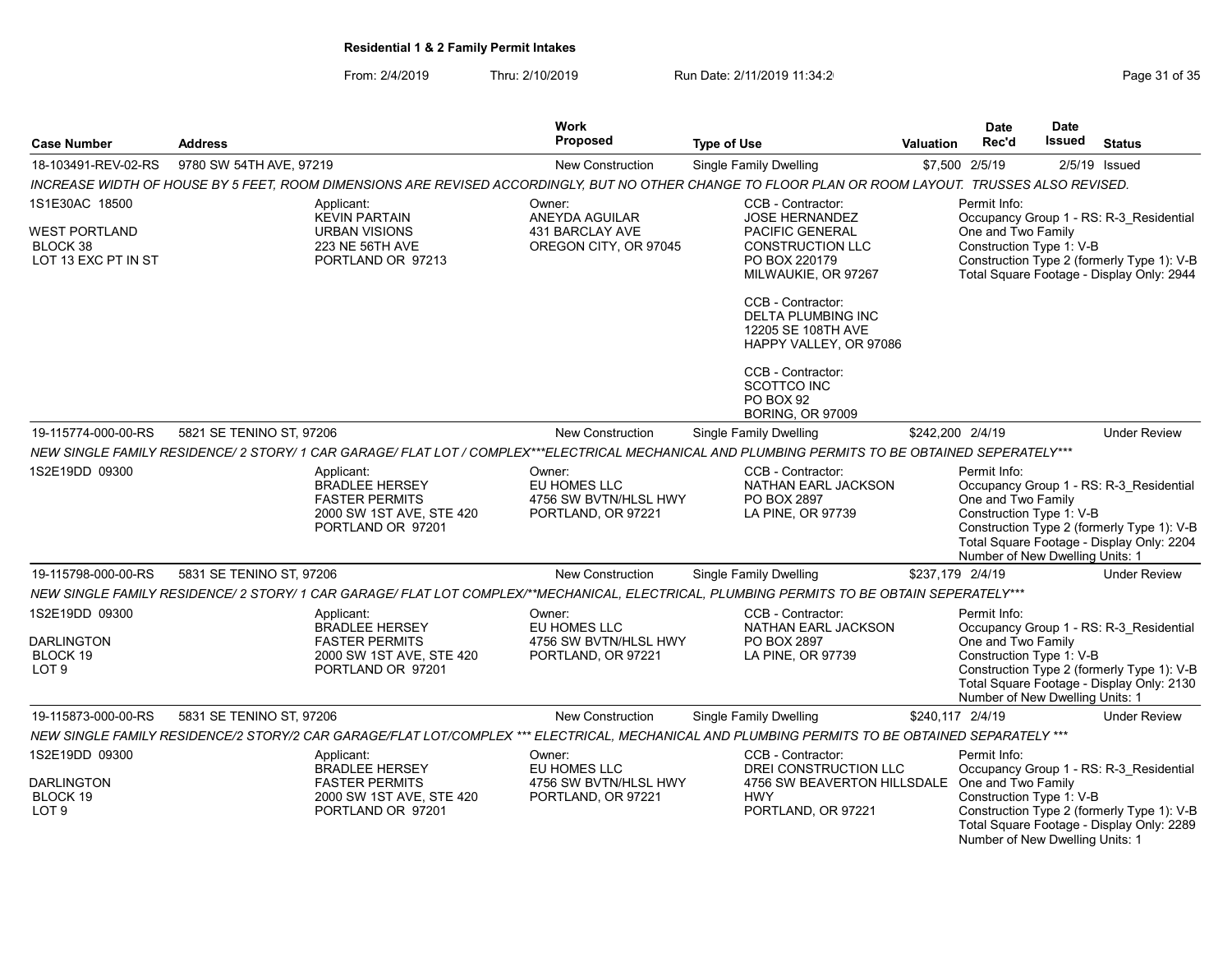# From: 2/4/2019 Thru: 2/10/2019 Run Date: 2/11/2019 11:34:2<br>Page 32 of 35

| <b>Case Number</b>                                          | <b>Address</b>                                                                       | <b>Work</b><br><b>Proposed</b>                                               | <b>Type of Use</b>                                                                                                 | <b>Valuation</b> | <b>Date</b><br>Rec'd                                                                                                           | <b>Date</b><br><b>Issued</b> | <b>Status</b>                                                                         |
|-------------------------------------------------------------|--------------------------------------------------------------------------------------|------------------------------------------------------------------------------|--------------------------------------------------------------------------------------------------------------------|------------------|--------------------------------------------------------------------------------------------------------------------------------|------------------------------|---------------------------------------------------------------------------------------|
| 19-115952-000-00-RS                                         |                                                                                      | <b>New Construction</b>                                                      | Single Family Dwelling                                                                                             | \$316,232 2/4/19 |                                                                                                                                |                              | <b>Under Review</b>                                                                   |
|                                                             | NEW SINGLE FAMILY RESIDENCE/ 2 STORY/ 2 CAR GARAGE/ FLAT LOT/ COMPLEX                |                                                                              |                                                                                                                    |                  |                                                                                                                                |                              |                                                                                       |
| 1S2E08DB 05608                                              | Applicant:<br><b>KEVIN PARTAIN</b>                                                   | Owner:<br><b>FRANK LIN LLC</b>                                               | CCB - Contractor:<br><b>CG LARNER GENERAL</b>                                                                      |                  | Permit Info:                                                                                                                   |                              | Occupancy Group 1 - RS: R-3 Residential                                               |
| LAFAYETTE MEADOW<br>LOT <sub>8</sub><br>INC UND INT TRACT A | <b>URBAN VISIONS</b><br>223 NE 56TH AVE<br>PORTLAND OR 97213                         | 1730 SW SKYLINE BLVD #105<br>PORTLAND, OR 97221-2547                         | <b>CONTRACTING INC</b><br><b>1527 SW 57TH AVE</b><br>PORTLAND, OR 97221                                            |                  | One and Two Family<br>Construction Type 1: V-B                                                                                 |                              | Construction Type 2 (formerly Type 1): V-B                                            |
|                                                             |                                                                                      |                                                                              | CCB - Contractor:<br>GABES HEATING & COOLING LLC<br>14606 SE RACHEL LN<br>PORTLAND, OR 97236<br>PORTLAND, OR 97236 |                  | Total Square Footage - Display Only: 2931<br>Number of New Dwelling Units: 1                                                   |                              |                                                                                       |
|                                                             |                                                                                      |                                                                              | CCB - Contractor:<br>ALL PLUMBING LLC<br>9312 NW SKYLINE BLVD<br>PORTLAND, OR 97231                                |                  |                                                                                                                                |                              |                                                                                       |
|                                                             |                                                                                      |                                                                              | CCB - Contractor:<br><b>BARNSON ELECTRIC INC</b><br>17057 SW 123RD AVE<br><b>TIGARD, OR 97224</b>                  |                  |                                                                                                                                |                              |                                                                                       |
| 19-115987-000-00-RS                                         |                                                                                      | New Construction                                                             | <b>Single Family Dwelling</b>                                                                                      | \$275,211 2/4/19 |                                                                                                                                |                              | <b>Under Review</b>                                                                   |
|                                                             | NEW SINGLE FAMILT RESIDENCE/ 2 STORY/ 2 CAR GARAGE/ FLAT LOT/ COMPLEX                |                                                                              |                                                                                                                    |                  |                                                                                                                                |                              |                                                                                       |
| 1S2E08DB 05607                                              | Applicant:                                                                           | Owner:                                                                       | CCB - Contractor:                                                                                                  |                  | Permit Info:                                                                                                                   |                              |                                                                                       |
| LAFAYETTE MEADOW<br>LOT <sub>7</sub><br>INC UND INT TRACT A | <b>KEVIN PARTAIN</b><br><b>URBAN VISIONS</b><br>223 NE 56TH AVE<br>PORTLAND OR 97213 | <b>FRANK LIN LLC</b><br>1730 SW SKYLINE BLVD #105<br>PORTLAND, OR 97221-2547 | CG LARNER GENERAL<br><b>CONTRACTING INC</b><br>1527 SW 57TH AVE<br>PORTLAND, OR 97221                              |                  | One and Two Family<br>Construction Type 1: V-B<br>Total Square Footage - Display Only: 2565<br>Number of New Dwelling Units: 1 |                              | Occupancy Group 1 - RS: R-3 Residential<br>Construction Type 2 (formerly Type 1): V-B |
|                                                             |                                                                                      |                                                                              | CCB - Contractor:<br>GABES HEATING & COOLING LLC<br>14606 SE RACHEL LN<br>PORTLAND, OR 97236<br>PORTLAND, OR 97236 |                  |                                                                                                                                |                              |                                                                                       |
|                                                             |                                                                                      |                                                                              | CCB - Contractor:<br>ALL PLUMBING LLC<br>9312 NW SKYLINE BLVD<br>PORTLAND, OR 97231                                |                  |                                                                                                                                |                              |                                                                                       |
|                                                             |                                                                                      |                                                                              | CCB - Contractor:<br><b>BARNSON ELECTRIC INC</b><br>17057 SW 123RD AVE<br><b>TIGARD, OR 97224</b>                  |                  |                                                                                                                                |                              |                                                                                       |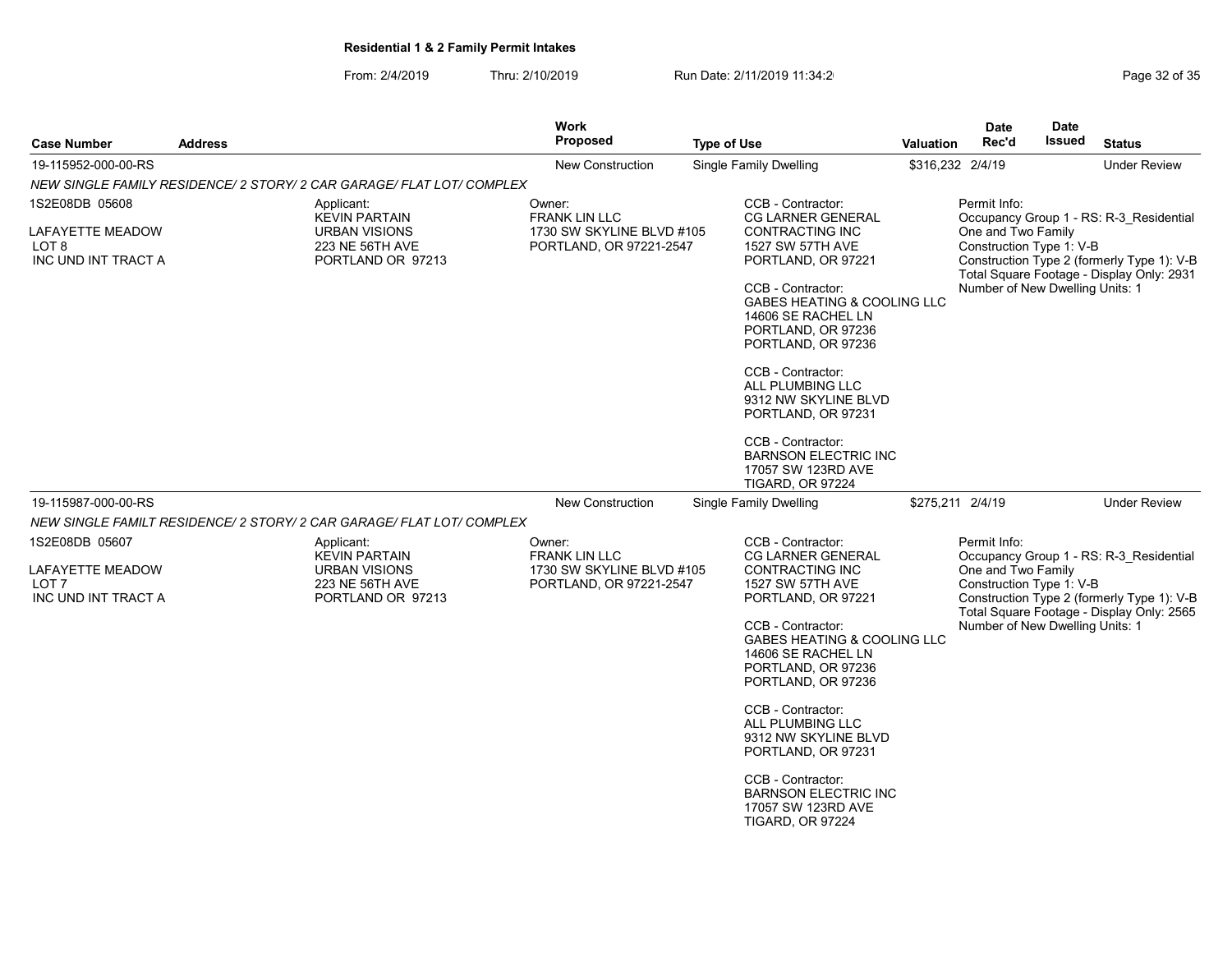From: 2/4/2019 Thru: 2/10/2019 Run Date: 2/11/2019 11:34:2<br>
Page 33 of 35

Work

Total Square Footage - Display Only: 3562 Number of New Dwelling Units: 1

| <b>Case Number</b>                          | <b>Address</b>              |                                                                                                                                                                        | Work<br>Proposed                                                               | <b>Type of Use</b>                                                                                          | <b>Valuation</b> | <b>Date</b><br>Rec'd                           | <b>Date</b><br><b>Issued</b> | <b>Status</b>                              |
|---------------------------------------------|-----------------------------|------------------------------------------------------------------------------------------------------------------------------------------------------------------------|--------------------------------------------------------------------------------|-------------------------------------------------------------------------------------------------------------|------------------|------------------------------------------------|------------------------------|--------------------------------------------|
| 19-116388-000-00-RS                         |                             |                                                                                                                                                                        | <b>New Construction</b>                                                        | Single Family Dwelling                                                                                      | \$412,070 2/5/19 |                                                |                              | <b>Under Review</b>                        |
|                                             |                             | NEW SINGLE FAMILY RESIDENCE/2 STORY/2 CAR TUCK UNDER GARAGE/<10% SLOPE ON LOT/COMPLEX ***                                                                              |                                                                                |                                                                                                             |                  |                                                |                              |                                            |
| 1S1E21BC 11601                              |                             | Applicant:<br><b>ERIK FLOBERG</b>                                                                                                                                      | Owner:<br><b>KENT L GOOLD</b>                                                  | CCB - Contractor:<br>PHILLIS CONSTRUCTION CO                                                                |                  | Permit Info:                                   |                              | Occupancy Group 1 - RS: R-3 Residential    |
| <b>MA BELLE PK</b><br>BLOCK 10<br>LOT 13&14 |                             | 4547 SW SCHOLLS FERRY RD<br>PORTLAND OR 97225                                                                                                                          | 7424 SW 25TH AVE<br>PORTLAND, OR 97219-2555                                    | 9409 NE COLFAX ST<br>PORTLAND, OR 97220                                                                     |                  | One and Two Family<br>Construction Type 1: V-B |                              | Construction Type 2 (formerly Type 1): V-B |
|                                             |                             |                                                                                                                                                                        | Owner:<br><b>BRENDA S GOOLD</b><br>7424 SW 25TH AVE<br>PORTLAND, OR 97219-2555 | CCB - Contractor:<br><b>CLACKAMAS ELECTRIC INC</b><br><b>PO BOX 51</b><br>BEAVERCREEK, OR 97004-0051        |                  | Number of New Dwelling Units: 1                |                              | Total Square Footage - Display Only: 3891  |
|                                             |                             |                                                                                                                                                                        |                                                                                | CCB - Contractor:<br>BEYER CONSTRUCTION AND<br>DEVELOPMENT LLC<br>3221 SW HAMILTON CT<br>PORTLAND, OR 97239 |                  |                                                |                              |                                            |
|                                             |                             |                                                                                                                                                                        |                                                                                | CCB - Contractor:<br>MCKILLIPS PLUMBING LLC<br>PO BOX 84<br><b>ST PAUL, OR 97137</b>                        |                  |                                                |                              |                                            |
| 19-116491-000-00-RS                         | 927 SW MAPLECREST CT. 97219 |                                                                                                                                                                        | New Construction                                                               | Single Family Dwelling                                                                                      | \$395.072 2/5/19 |                                                |                              | <b>Under Review</b>                        |
|                                             |                             | NEW SINGLE FAMILY RESIDENCE / TWO STORIES/ ATTACHED GARAGE / 20% SLOPED LOT / COMPLEX *** ROOF TRUSSES TO BE A DFS *** FIRE SPRINKLERS TO BE A DFS *** MECHANICAL. ELE |                                                                                |                                                                                                             |                  |                                                |                              |                                            |
| 1S1E28DB 02500                              |                             | Applicant:<br>NATHAN ARNOLD                                                                                                                                            | Owner:<br>CHRISTINA OLSON                                                      | CCB - Contractor:<br>OLAF & COMPANY LLC                                                                     |                  | Permit Info:                                   |                              | Occupancy Group 1 - RS: R-3_Residential    |
| <b>MAPLECREST</b><br>LOT 14 EXC E 0.083'    |                             | <b>FASTER PERMITS</b><br>2000 SW 1ST AVE #420<br>PORTLAND OR 97207                                                                                                     | 945 SW MAPLECREST CT<br>PORTLAND, OR 97219-6411                                | 945 SW MAPLE CREST CT<br>PORTLAND, OR 97219                                                                 |                  | One and Two Family<br>Construction Type 1: V-B |                              | Construction Type 2 (formerly Type 1): V-B |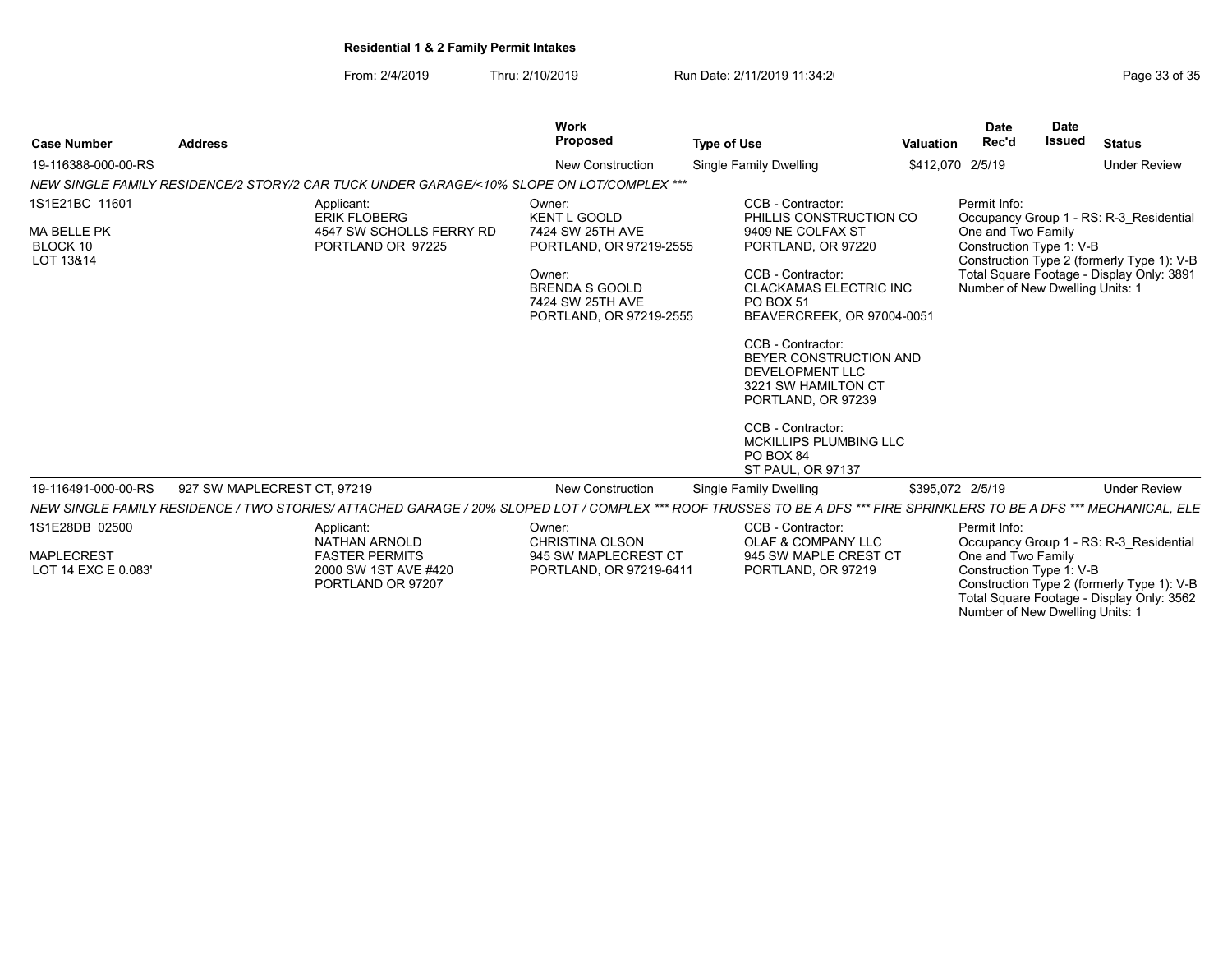From: 2/4/2019 Thru: 2/10/2019 Run Date: 2/11/2019 11:34:2<br>
Page 34 of 35

| <b>Case Number</b>                                                  | <b>Address</b>                                                                                      | <b>Work</b><br><b>Proposed</b><br><b>Type of Use</b>                 |                                                                                                                                                                                                                                                                                                                                                                                                                                                                               |                  | <b>Date</b><br>Rec'd                                                                              | <b>Date</b><br>Issued                   | <b>Status</b>                                                                                                                      |
|---------------------------------------------------------------------|-----------------------------------------------------------------------------------------------------|----------------------------------------------------------------------|-------------------------------------------------------------------------------------------------------------------------------------------------------------------------------------------------------------------------------------------------------------------------------------------------------------------------------------------------------------------------------------------------------------------------------------------------------------------------------|------------------|---------------------------------------------------------------------------------------------------|-----------------------------------------|------------------------------------------------------------------------------------------------------------------------------------|
| 19-116691-000-00-RS                                                 | 6136 SE BOISE ST, 97206                                                                             | New Construction                                                     | <b>Single Family Dwelling</b>                                                                                                                                                                                                                                                                                                                                                                                                                                                 | \$212,748 2/6/19 |                                                                                                   |                                         | <b>Under Review</b>                                                                                                                |
|                                                                     | NEW SINGLE-FAMILY RESIDENCE/2 STORY/1 CAR GARAGE/FLAT LOT/COMPLEX****DFS FOR TRUSSES*******         |                                                                      |                                                                                                                                                                                                                                                                                                                                                                                                                                                                               |                  |                                                                                                   |                                         |                                                                                                                                    |
| 1S2E07DD 04400<br><b>STEWART PK</b><br>BLOCK 2<br>LOT <sub>19</sub> | Applicant:<br><b>KEVIN PARTAIN</b><br><b>URBAN VISIONS</b><br>223 NE 56TH AVE<br>PORTLAND, OR 97213 | Owner:<br><b>SCOTT COLLINS</b><br>PO BOX 33408<br>PORTLAND, OR 97292 | CCB - Contractor:<br>LIQUID TIGHT PLUMBING INC<br>PO BOX 642<br><b>BORING, OR 97009</b><br>CCB - Contractor:<br><b>SCOTT COLLINS</b><br><b>BRIDGETOWN EQUITY</b><br><b>CONSTRUCTION INC</b><br>PO BOX 33408<br>PORTLAND, OR 97292<br>CCB - Contractor:<br><b>JUAN PEREZ GARCIA</b><br>PRO HEATING AND COOLING INC<br>2095 NW ALOCLECK DR STE 1103<br>HILLSBORO, OR 97124<br>CCB - Contractor:<br><b>BARNSON ELECTRIC INC</b><br>17057 SW 123RD AVE<br><b>TIGARD, OR 97224</b> |                  | Permit Info:<br>One and Two Family<br>Construction Type 1: V-B<br>Number of New Dwelling Units: 1 |                                         | Occupancy Group 1 - RS: R-3 Residential<br>Construction Type 2 (formerly Type 1): V-B<br>Total Square Footage - Display Only: 1947 |
| 19-116694-000-00-RS                                                 |                                                                                                     | New Construction                                                     | <b>Single Family Dwelling</b>                                                                                                                                                                                                                                                                                                                                                                                                                                                 | \$444,814 2/6/19 |                                                                                                   |                                         | <b>Under Review</b>                                                                                                                |
|                                                                     | NEW SINGLE FAMILY RESIDENCE/2 STORY/3 CAR GARAGE/10% SLOPE AT FRONT OF LOT/COMPLEX                  |                                                                      |                                                                                                                                                                                                                                                                                                                                                                                                                                                                               |                  |                                                                                                   |                                         |                                                                                                                                    |
| 1S1E33DA 00305                                                      | Applicant:<br><b>VITALIY SMIRNOV</b>                                                                | Owner:<br>A-1 HOMES INC                                              | CCB - Contractor:<br>AIR COMFORT INC                                                                                                                                                                                                                                                                                                                                                                                                                                          |                  | Permit Info:                                                                                      | Occupancy Group 1 - RS: R-3 Residential |                                                                                                                                    |
| <b>TRYON CREEK ESTATES</b><br>LOT 5<br>INC UND INT TRACT A          | A-1 HOMES, INC.<br>195 SW MEADOW DR<br>BEAVERTON OR 97006                                           | 1425 SW MEDWYN TER<br>PORTLAND, OR 97219                             | 16055 SW 74TH AV STE B<br>PORTLAND, OR 97224<br>CCB - Contractor:<br>MANZHURA ENTERPRISES INC<br>PO BOX 820429<br>VANCOUVER, WA 98682<br>CCB - Contractor:<br><b>SUNLIGHT ELECTRIC INC</b><br>2804 NE 65TH AVE D<br>VANCOUVER, WA 98661<br>CCB - Contractor:<br>A 1 HOMES INC<br>1425 SW MEDWYN TERR<br>PORTLAND, OR 97219                                                                                                                                                    |                  | One and Two Family<br>Construction Type 1: V-B<br>Number of New Dwelling Units: 1                 |                                         | Construction Type 2 (formerly Type 1): V-B<br>Total Square Footage - Display Only: 4106                                            |